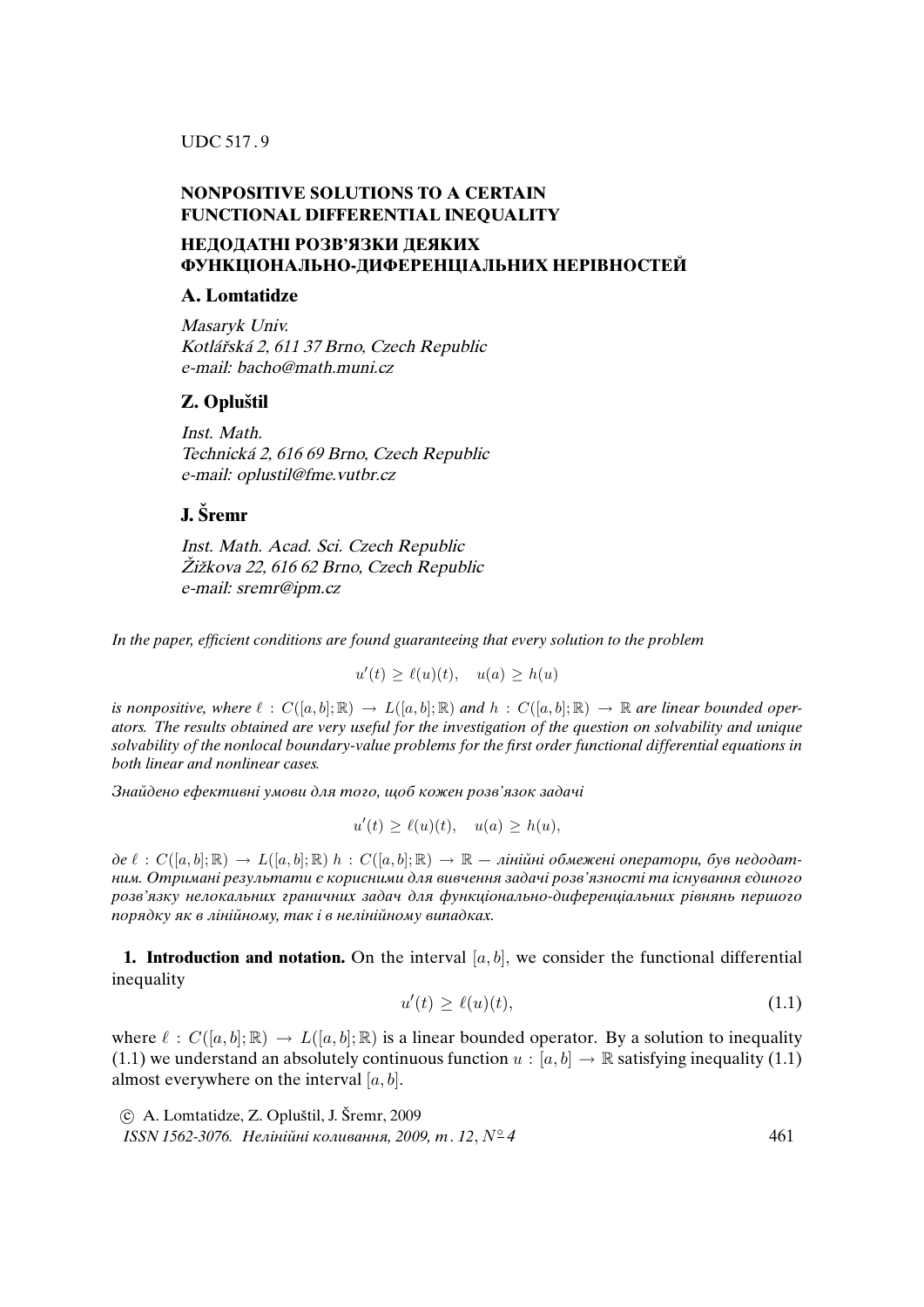Theorems on differential inequalities play a very important role in the theory of differential equations. For example, well-known Gronwall's inequality is also a corollary of a certain theorem on differential inequalities. Various types of differential inequalities are studied in the literature (see, e.g.,  $[1, 3 - 6, 8, 9, 11, 13, 15 - 17]$ ). In the present paper, effective sufficient conditions are found guaranteeing that every solution to inequality (1.1) satisfying the condition

$$
u(a) \ge h(u) \tag{1.2}
$$

with a linear bounded functional  $h : C([a, b]; \mathbb{R}) \to \mathbb{R}$  is nonpositive on the interval [a, b]. Statements obtained here can be used in the investigation of the question on solvability and unique solvability of the nonlocal boundary-value problems for functional differential equations in both linear and nonlinear cases.

In order to simplify the formulation of the main results we introduce the following definition.

**Definition 1.1.** *Let*  $h \in F_{ab}$ . *An operator*  $\ell \in \mathcal{L}_{ab}$  *is said to belong to the set*  $\widetilde{V}_{ab}^{-}(h)$  *(resp.*  $\widetilde{V}_{ab}^{+}(h)$ ) if every solution to the problem (1.1), (1.2) is nonpositive (resp. nonnegative).

As it was mentioned above, the aim of the paper is to find conditions guaranteeing the inclusions  $\ell \in \widetilde{V}_{ab}^{-}(h)$  and  $\ell \in \widetilde{V}_{ab}^{+}(h)$  to hold. In the case where the functional h is given by the formula

$$
h(v) \stackrel{\text{df}}{=} \lambda v(b) \quad \text{for} \quad v \in C([a, b]; \mathbb{R})
$$

with  $\lambda \geq 0$ , the sets  $\tilde{V}_{ab}^{+}(h)$  and  $\tilde{V}_{ab}^{-}(h)$  are described in detail (see [7, 8]). In [14], the case where  $h \in PF_{ab}$  is considered. However, a general case of h has not been studied yet.

We shall suppose throughout the paper that the functional  $h \in F_{ab}$  is defined by the formula

$$
h(v) \stackrel{\text{df}}{=} \lambda v(b) + h_0(v) - h_1(v) \quad \text{for} \quad v \in C([a, b]; \mathbb{R}), \tag{1.3}
$$

where  $\lambda > 0$  and  $h_0, h_1 \in PF_{ab}$ . There is no lost of generality in assuming this, because an arbitrary linear bounded functional can be represented in this form.

The following notation is used in the sequel:

(1) N is the set of all natural numbers, R is the set of all real numbers,  $\mathbb{R}_+ = [0, +\infty]$ . If  $x \in \mathbb{R}$  then we put

$$
[x]_{+} = \frac{|x| + x}{2}, \quad [x]_{-} = \frac{|x| - x}{2}.
$$

(2)  $C([a, b]; \mathbb{R})$  is the Banach space of continuous functions  $v : [a, b] \rightarrow \mathbb{R}$  endowed with the norm  $||v||_C = \max\{|v(t)| : t \in [a, b]\}.$ 

(3)  $\widetilde{C}([a, b]; D)$ , where  $D \subseteq \mathbb{R}$ , is the set of absolutely continuous functions  $v : [a, b] \to D$ .

(4)  $L([a, b]; \mathbb{R})$  is the Banach space of Lebesgue integrable functions  $p : [a, b] \to \mathbb{R}$  endowed with the norm  $||p||_L = \int_a^b |p(s)| ds$ .

(5)  $L([a, b]; D) = \{p \in L([a, b]; \mathbb{R}) : p : [a, b] \to D\}$ , where  $D \subseteq \mathbb{R}$ .

(6)  $C([a, b]; D) = \{v \in C([a, b]; \mathbb{R}) : v : [a, b] \to D\}$ , where  $D \subseteq \mathbb{R}$ .

(7)  $\mathcal{L}_{ab}$  is the set of linear bounded operators  $\ell : C([a, b]; \mathbb{R}) \to L([a, b]; \mathbb{R}), P_{ab}$  is the set of operators  $\ell \in \mathcal{L}_{ab}$  mapping the set  $C([a, b]; \mathbb{R}_+)$  into the set  $L([a, b]; \mathbb{R}_+).$ 

(8)  $F_{ab}$  is the set of linear bounded functionals  $h : C([a, b]; \mathbb{R}) \to \mathbb{R}$ ,  $PF_{ab}$  is the set of functionals  $h \in F_{ab}$  mapping the set  $C([a, b]; \mathbb{R}_+)$  into the set  $\mathbb{R}_+$ .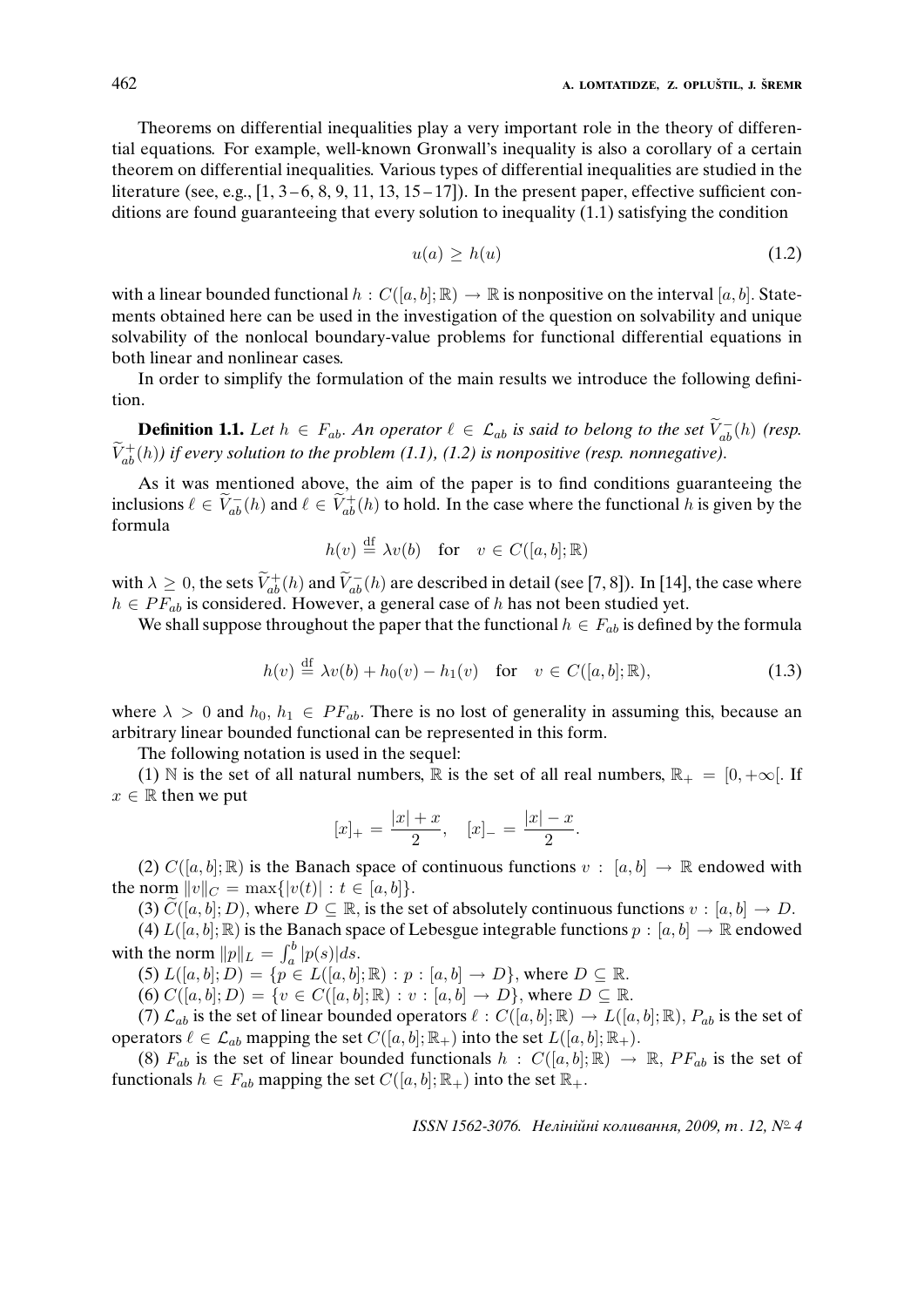**Definition 1.2.** *Let*  $t_0 \in [a, b]$ . *We say that*  $\ell \in \mathcal{L}_{ab}$  *is a*  $t_0$  *Volterra operator if, for arbitrary*  $a_1 \in [a, t_0], b_1 \in [t_0, b], a_1 \neq b_1$ , and  $v \in C([a, b]; \mathbb{R})$  with the property

$$
v(t) = 0 \quad \text{for} \quad t \in [a_1, b_1],
$$

*the relation*

$$
\ell(v)(t) = 0 \quad \text{for a.e.} \quad t \in [a_1, b_1]
$$

*holds.*

**2. Preliminary remarks.** Recall that we suppose  $\ell \in \mathcal{L}_{ab}$  and  $h \in F_{ab}$ . The following two assumptions are natural:

(A) If  $h(1) = 1$  then the operator  $\ell$  is supposed to be nontrivial in the sense that the condition  $\ell(1) \not\equiv 0$  holds.

(B)  $\tilde{h} \neq 0$ , where the functional  $\tilde{h}$  is defined by the formula

$$
\widetilde{h}(v) = h(v) - v(a) \quad \text{for} \quad v \in C([a, b]; \mathbb{R}).
$$

**Remark 2.1.** It follows from Definition 1.1 that if  $\ell \in \widetilde{V}_{ab}^{-}(h)$  (resp.  $\ell \in \widetilde{V}_{ab}^{+}(h)$ ) then the homogeneous problem

$$
u'(t) = \ell(u)(t), \quad u(a) = h(u) \tag{2.1}
$$

has only the trivial solution. Therefore, the inclusion  $\ell \in \widetilde{V}_{ab}^{-}(h)$  (resp.  $\ell \in \widetilde{V}_{ab}^{+}(h)$ ) guarantees the unique solvability of the problem

$$
u'(t) = \ell(u)(t) + q(t), \quad u(a) = h(u) + c \tag{2.2}
$$

for every  $q \in L([a, b]; \mathbb{R})$  and  $c \in \mathbb{R}$ . This fact follows from the Fredholm property of problem (2.2) (see, e.g., [2, 10]; in the case, where the operator  $\ell$  is strongly bounded, see also [1, 12, 18]). Moreover, under the condition  $\ell \in \widetilde{V}_{ab}^{-}(h)$  (resp.  $\ell \in \widetilde{V}_{ab}^{+}(h)$ ), the unique solution to the problem (2.2) is nonpositive (resp. nonnegative) whenever  $q \in L([a, b]; \mathbb{R}_{+})$  and  $c \in \mathbb{R}_{+}$ .

**Remark 2.2.** It is easy to verify that the condition  $(-P_{ab}) \cap \widetilde{V}_{ab}^{-}(h) \neq \emptyset$  implies

$$
h(1) > 1.
$$
 (2.3)

Indeed, if  $\ell \in (-P_{ab}) \cap \widetilde{V}_{ab}^{-}(h)$  and  $h(1) \leq 1$ , then the function  $u \equiv 1$  is a positive solution to the problem (1.1), (1.2), which contradicts the inclusion  $\ell \in \widetilde{V}_{ab}^-(h)$ .

On the other hand if, together with (2.3), the inequality  $h_0(1) \leq 1$  holds then the zero operator belongs to the set  $\widetilde{V}_{ab}(h)$ . Indeed, let  $u \in \widetilde{C}([a, b]; \mathbb{R})$  satisfy (1.2) and

$$
u'(t) \ge 0 \quad \text{for a.e.} \quad t \in [a, b].
$$

Then it is clear that

$$
u(a) \le u(t) \le u(b) \quad \text{for} \quad t \in [a, b]. \tag{2.4}
$$

By virtue of condition (2.4) and the assumptions  $h_0, h_1 \in PF_{ab}$ , it follows from (1.2) that

$$
u(a) \geq \lambda u(b) + h_0(u) - h_1(u) \geq u(a)h_0(1) + (\lambda - h_1(1)) u(b).
$$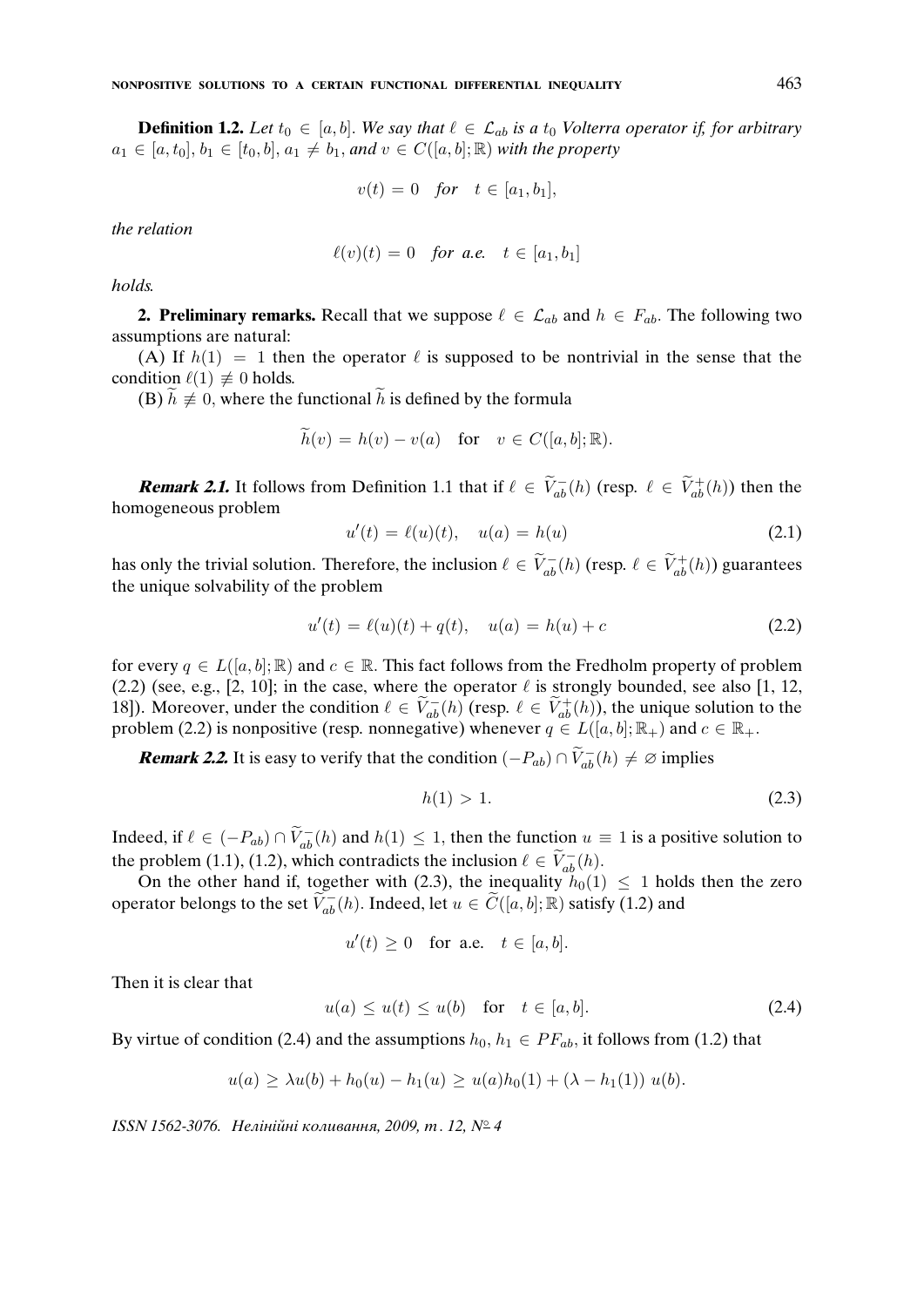Taking now condition (2.4) and the assumption  $h_0(1) \leq 1$  into account, we get

$$
(\lambda - h_1(1)) u(b) \le (1 - h_0(1)) u(a) \le (1 - h_0(1)) u(b),
$$

and thus

$$
(h(1) - 1) u(b) \leq 0.
$$

The last inequality and (2.3) result in  $u(b) \le 0$ . Hence, condition (2.4) guarantees  $u(t) \le 0$  for  $t \in [a, b]$ , and thus  $0 \in \widetilde{V}_{ab}^{-}(h)$ .

We have shown that condition (2.3) is necessary for the validity of the relation  $(-P_{ab}) \cap$  $\bigcap \widetilde{V}_{ab}^{-}(h) \neq \emptyset$  and conditions (2.3) and  $h_0(1) \leq 1$  are sufficient for the inclusion  $0 \in \widetilde{V}_{ab}^{-}(h)$  to hold.

**Definition 2.1.** An operator  $\ell \in \mathcal{L}_{ab}$  is said to belong to the set  $S_{ab}(a)$  (resp.  $S_{ab}(b)$ ) if every *solution u to inequality* (1.1), which satisfies  $u(a) \geq 0$  (resp.  $u(b) \leq 0$ ), is nonnegative (resp. *nonpositive).*

**Remark 2.3.** The sets  $S_{ab}(a)$  and  $S_{ab}(b)$  are investigated in [6].

**3. Auxiliary statements.** In this section, auxiliary statements are given. More precisely, properties of the sets  $U_{ab}^-$  and  $\tilde{U}_{ab}^+(h)$  are studied that are very useful in the investigation of the validity of the desired inclusion  $\ell \in \widetilde{V}_{ab}^{-}(h)$ .

**3.1. Formulation of results.** We first formulate all the results, the proofs are given in the next section.

**Definition 3.1.** Let  $h \in F_{ab}$ . An operator  $\ell \in \mathcal{L}_{ab}$  is said to belong to the set  $U_{ab}^-$ , if the *problem (1.1), (1.2) has no nontrivial nonnegative solution.*

**Remark 3.1.** It follows immediately from Definitions 1.1 and 3.1 that  $\widetilde{V}_{ab}^{-}(h) \subseteq U_{ab}^{-}(h)$ .

Since the set  $U_{ab}^{-}(h)$  is wider than  $\widetilde{V}_{ab}^{-}(h)$ , conditions for the inclusion  $\ell \in U_{ab}^{-}$  can be derived relatively easy. In Theorem 3.1 (Theorem 3.2), the case  $\ell \in P_{ab}$  (− $\ell \in P_{ab}$ ) is considered, whereas Theorems 3.3 and 3.4 concern the case where  $\ell = \ell_0 - \ell_1$  with  $\ell_0, \ell_1 \in P_{ab}$ .

**Theorem 3.1.** *Let*  $\ell \in P_{ab}$  *and* 

$$
h_1(1) < \lambda. \tag{3.1}
$$

*Let, moreover, there exist a function*  $\gamma \in \widetilde{C}([a, b]; \mathbb{R}_{+})$  *satisfying* 

$$
\gamma'(t) \le \ell(\gamma)(t) \quad \text{for a.e.} \quad t \in [a, b], \tag{3.2}
$$

$$
\gamma(a) < h(\gamma). \tag{3.3}
$$

*Then*  $\ell \in U_{ab}^{-}(h)$ .

**Remark 3.2.** If  $\ell \in P_{ab}$ ,  $h(1) \geq 1$ , and  $h_1(1) < \lambda$  then the operator  $\ell$  belongs to the set  $U_{ab}^{-}(h)$  without any additional assumptions. Indeed, since the operator  $\ell$  is supposed to be nontrivial in the case where  $h(1) = 1$ , the function

$$
\gamma(t) = 1 + \int_{a}^{t} \ell(1)(s)ds \quad \text{for} \quad t \in [a, b]
$$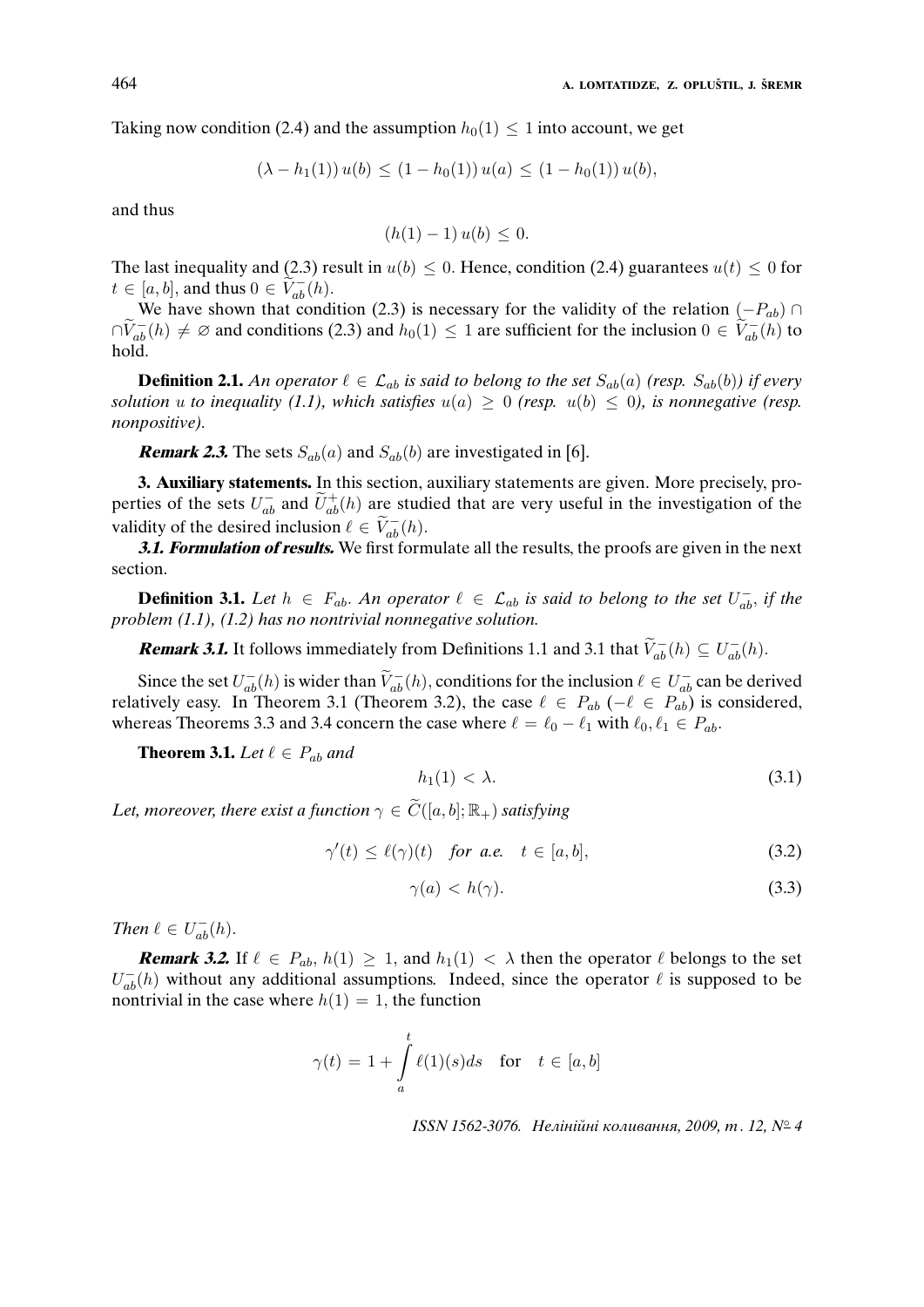satisfies the conditions (3.2) and (3.3).

**Theorem 3.2.** *Let*  $-\ell \in P_{ab}$  *and* 

$$
h(1) > 1, \quad h_0(1) \le 1. \tag{3.4}
$$

*Then*  $\ell \in U_{ab}^{-}(h)$  *if and only if there exists a function*  $\gamma \in \widetilde{C}([a, b]; [0, +\infty[)$  *satisfying the conditions (3.2) and (3.3).*

**Theorem 3.3.** *Let*  $\ell = \ell_0 - \ell_1$ *, where*  $\ell_0, \ell_1 \in P_{ab}$ *, and* 

$$
h(1) \le 1, \quad h_1(1) < \lambda. \tag{3.5}
$$

*If, moreover,*

$$
\int_{a}^{b} \ell_1(1)(s) ds < (\lambda - h_1(1)) \min\left\{1, \frac{1}{\lambda}\right\}
$$
\n(3.6)

*and*

$$
\int_{a}^{b} \ell_{0}(1)(s) ds > \frac{(1 - h_{0}(1)) \min\left\{1, \frac{1}{\lambda}\right\}}{(\lambda - h_{1}(1)) \min\left\{1, \frac{1}{\lambda}\right\} - \int_{a}^{b} \ell_{1}(1)(s) ds} - 1,
$$
\n(3.7)

*then*  $\ell \in U_{ab}^{-}(h)$ .

**Theorem 3.4.** *Let*  $\ell = \ell_0 - \ell_1$ *, where*  $\ell_0, \ell_1 \in P_{ab}$ *, and* 

$$
h(1) > 1, \quad h_1(1) < \lambda. \tag{3.8}
$$

*Let, moreover, the inequality (3.6) hold and*

$$
\int_{a}^{b} \ell_0(1)(s) ds > \omega \left( \int_{a}^{b} \ell_1(1)(s) ds \right), \tag{3.9}
$$

*where*

$$
\omega(y) = \begin{cases}\n\frac{(y+h_1(1)) (1 - \frac{1}{\lambda}h_1(1))}{1 - \frac{1}{\lambda}h_1(1) - y} - (h_0(1) + \lambda - 1) \\
\qquad \qquad \text{if } \lambda \ge 1, \quad y < \frac{(h(1) - 1) (1 - \frac{1}{\lambda}h_1(1))}{\lambda - 1 + h_0(1)}, \\
\frac{(y + \frac{1}{\lambda}h_1(1)) (1 - \frac{1}{\lambda}h_1(1))}{1 - \frac{1}{\lambda}h_1(1) - y} - \left(\frac{1}{\lambda}h_0(1) + \frac{\lambda - 1}{\lambda}\right) \\
\qquad \qquad \text{if } \lambda \ge 1, \quad y \ge \frac{(h(1) - 1) (1 - \frac{1}{\lambda}h_1(1))}{\lambda - 1 + h_0(1)}, \\
\frac{(y + \frac{1 - \lambda}{\lambda} + \frac{1}{\lambda}h_1(1)) (\lambda - h_1(1))}{\lambda - h_1(1) - y} - \frac{1}{\lambda}h_0(1) \\
\qquad \qquad \text{if } \lambda < 1, \quad y < \frac{(h(1) - 1)(\lambda - h_1(1))}{h_0(1)}, \\
\frac{(y + 1 - \lambda + h_1(1)) (\lambda - h_1(1))}{\lambda - h_1(1) - y} - h_0(1) \\
\qquad \qquad \text{if } \lambda < 1, \quad y \ge \frac{(h(1) - 1)(\lambda - h_1(1))}{h_0(1)}.\n\end{cases} (3.10)
$$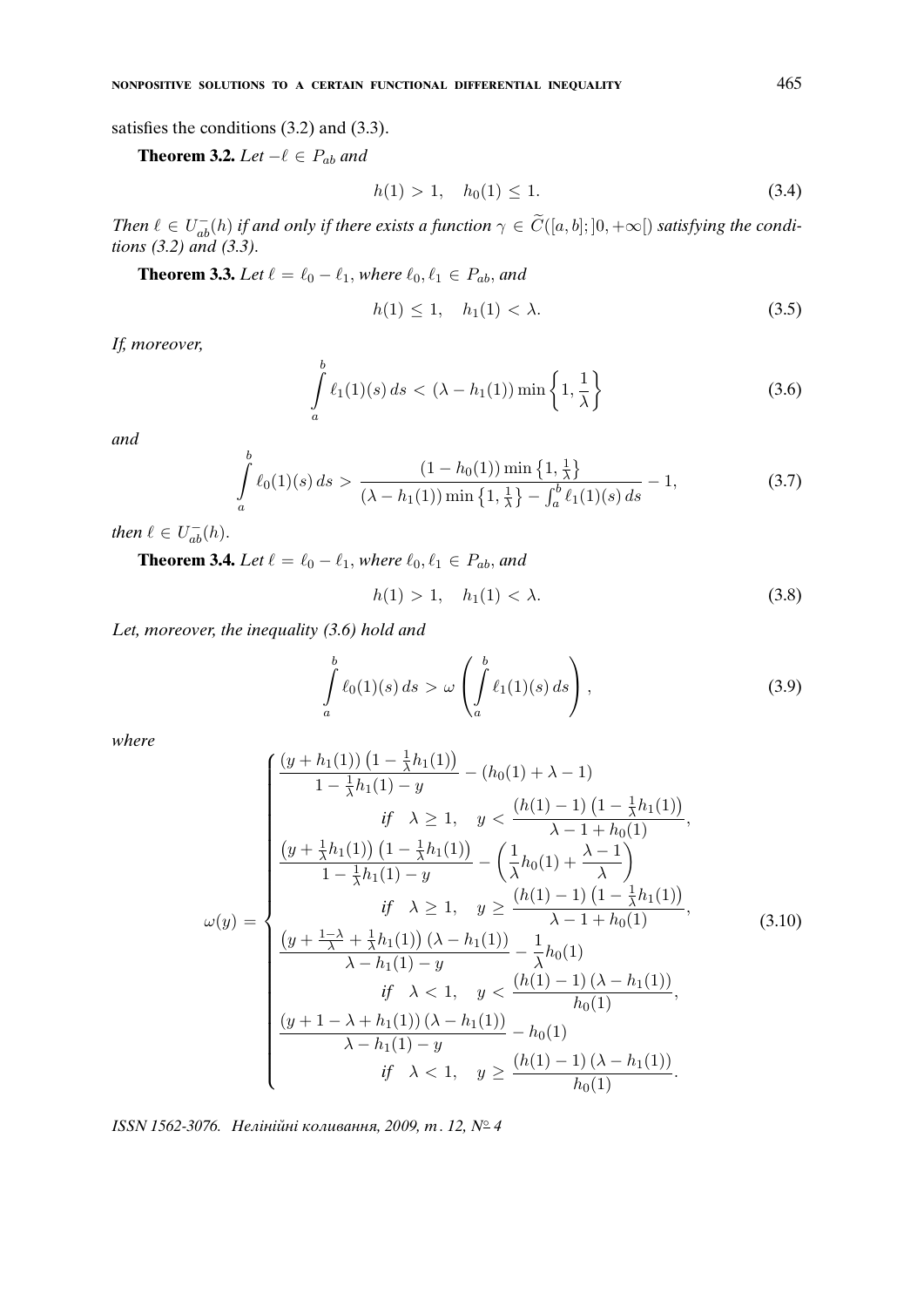*Then*  $\ell \in U_{ab}^{-}(h)$ .

Now we introduce the following definition.

**Definition 3.2.** Let  $h \in F_{ab}$ . An operator  $\ell \in \mathcal{L}_{ab}$  is said to belong to the set  $\widetilde{U}_{ab}^{+}(h)$  if there is *no nonpositive solution* u *to inequality (1.1) satisfying the condition*

$$
u(a) > h(u). \tag{3.11}
$$

**Remark 3.3.** It is clear that  $\widetilde{U}_{ab}^{+}(0) = \mathcal{L}_{ab}$  and  $\widetilde{V}_{ab}^{+}(h) \subseteq \widetilde{U}_{ab}^{+}(h)$ .

**Theorem 1.** Let  $\ell \in P_{ab}$  and  $h \in PF_{ab}$  be such that  $h(1) \leq 1$ . If there exists a function  $\gamma \in C([a, b]; [0, +\infty[)$  *satisfying the conditions* 

$$
\gamma'(t) \ge \ell(\gamma)(t) \quad \text{for a.e.} \quad t \in [a, b], \tag{3.12}
$$

$$
\gamma(a) \ge h(\gamma),\tag{3.13}
$$

*then*  $\ell \in \widetilde{U}_{ab}^{+}(h)$ .

**3.2. Proofs.** We first recall a result established in [6].

**Lemma 3.1** ([6], Theorem 1.1). Let  $\ell \in P_{ab}$ . Then  $\ell \in S_{ab}(a)$  if and only if there exists *a function*  $\gamma \in \overline{C}([a, b]; [0, +\infty[)$  *satisfying condition (3.12).* 

**Proof of Theorem 3.1.** Let u be a nonnegative solution to the problem  $(1.1)$ ,  $(1.2)$ . We shall show that  $u \equiv 0$ . Since  $\ell \in P_{ab}$  and u is a nonnegative function, it follows from (1.1) that

$$
0 \le u(a) \le u(t) \le u(b) \quad \text{for} \quad t \in [a, b]. \tag{3.14}
$$

Suppose that  $u(b) > 0$ . Then condition (1.2), in view of (3.1), (3.14), and the assumptions  $h_0, h_1 \in PF_{ab}$ , results in

$$
u(a) \geq \lambda u(b) + h_0(u) - h_1(u) \geq (\lambda - h_1(1)) u(b) > 0.
$$

Consequently, the relation (3.14) implies

$$
u(t) > 0 \quad \text{for} \quad t \in [a, b]. \tag{3.15}
$$

Put

$$
v(t) = ru(t) - \gamma(t) \quad \text{for} \quad t \in [a, b],
$$

where

$$
r = \max \left\{ \frac{\gamma(t)}{u(t)} : t \in [a, b] \right\}.
$$

According to (3.3), (3.15), and the assumption  $\gamma \in \widetilde{C}([a, b]; \mathbb{R}_+)$ , we get

$$
r > 0. \tag{3.16}
$$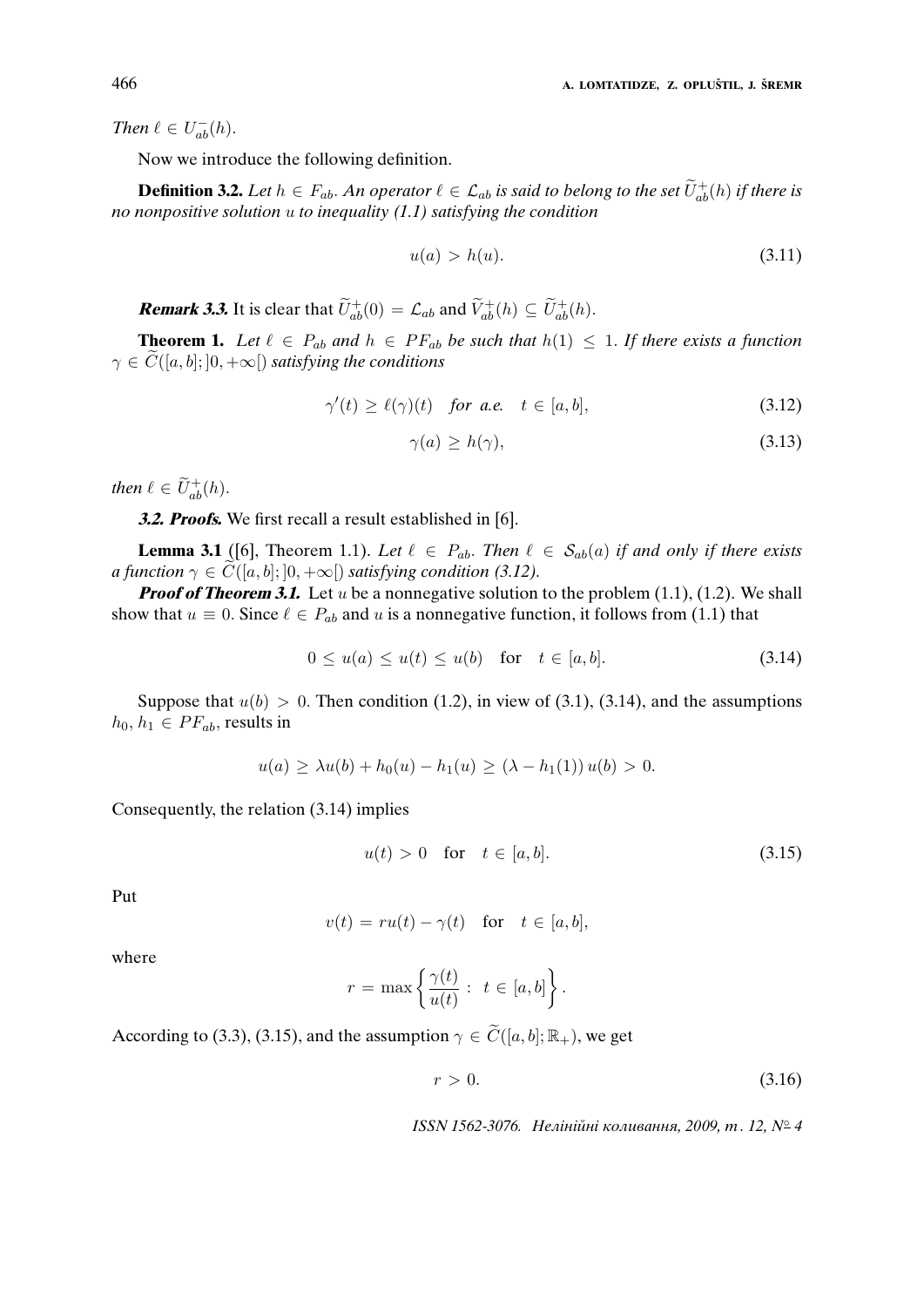It is obvious that

$$
v(t) \ge 0 \quad \text{for} \quad t \in [a, b] \tag{3.17}
$$

and there exists  $t_0 \in [a, b]$  such that

$$
v(t_0) = 0. \t\t(3.18)
$$

Taking now (1.1), (3.2), (3.16), (3.17), and the assumption  $\ell \in P_{ab}$  into account, we obtain

$$
v'(t) \ge \ell(v)(t) \ge 0 \quad \text{for a.e.} \quad t \in [a, b]. \tag{3.19}
$$

Therefore, relation (3.19), on account of (3.17) and (3.18), yields

$$
0 = v(a) \le v(t) \le v(b) \quad \text{for} \quad t \in [a, b]. \tag{3.20}
$$

However, using (1.2), (3.1), (3.3), (3.16), (3.20), and the assumptions  $h_0, h_1 \in PF_{ab}$ , we get

$$
0 = v(a) > \lambda v(b) + h_0(v) - h_1(v) \ge (\lambda - h_1(1)) v(b) \ge 0,
$$

which is a contradiction.

The contradiction obtained proves that  $u(b) \leq 0$ . However, relation (3.14) then implies  $u \equiv 0$ , and thus  $\ell \in U_{ab}^{-}(h)$ .

The theorem is proved.

**Proof of Theorem 3.2.** First suppose that there exists a function  $\gamma \in \widetilde{C}([a, b]; [0 + \infty])$ satisfying relations (3.2) and (3.3). Let  $u$  be a nonnegative solution to the problem (1.1), (1.2). We shall show that  $u \equiv 0$ . Suppose that, on the contrary, there exists  $t^* \in [a, b]$  such that

$$
u(t^*) > 0. \t\t(3.21)
$$

Put

$$
v(t) = r\gamma(t) - u(t) \quad \text{for} \quad t \in [a, b],
$$

where

$$
r = \max \left\{ \frac{u(t)}{\gamma(t)} : t \in [a, b] \right\}.
$$

According to (3.21), inequality (3.16) holds. It is clear that condition (3.17) is satisfied and there exists  $t_0 \in [a, b]$  such that (3.18) is true. Taking now (1.1), (3.2), (3.16), (3.17), and the assumption  $-\ell \in P_{ab}$  into account, we obtain

$$
v'(t) \le \ell(v)(t) \le 0 \quad \text{for a.e.} \quad t \in [a, b]. \tag{3.22}
$$

Therefore, on account of (3.17) and (3.18), the relation (3.22) yields

$$
0 = v(b) \le v(t) \le v(a) \quad \text{for} \quad t \in [a, b]. \tag{3.23}
$$

However, using (1.2), (3.3), (3.4), (3.16), (3.23), and the assumptions  $h_0, h_1 \in PF_{ab}$ , we get

$$
0 = \lambda v(b) = r\lambda \gamma(b) - \lambda u(b) > v(a) - h_0(v) + h_1(v) \ge v(a) (1 - h_0(1)) \ge 0,
$$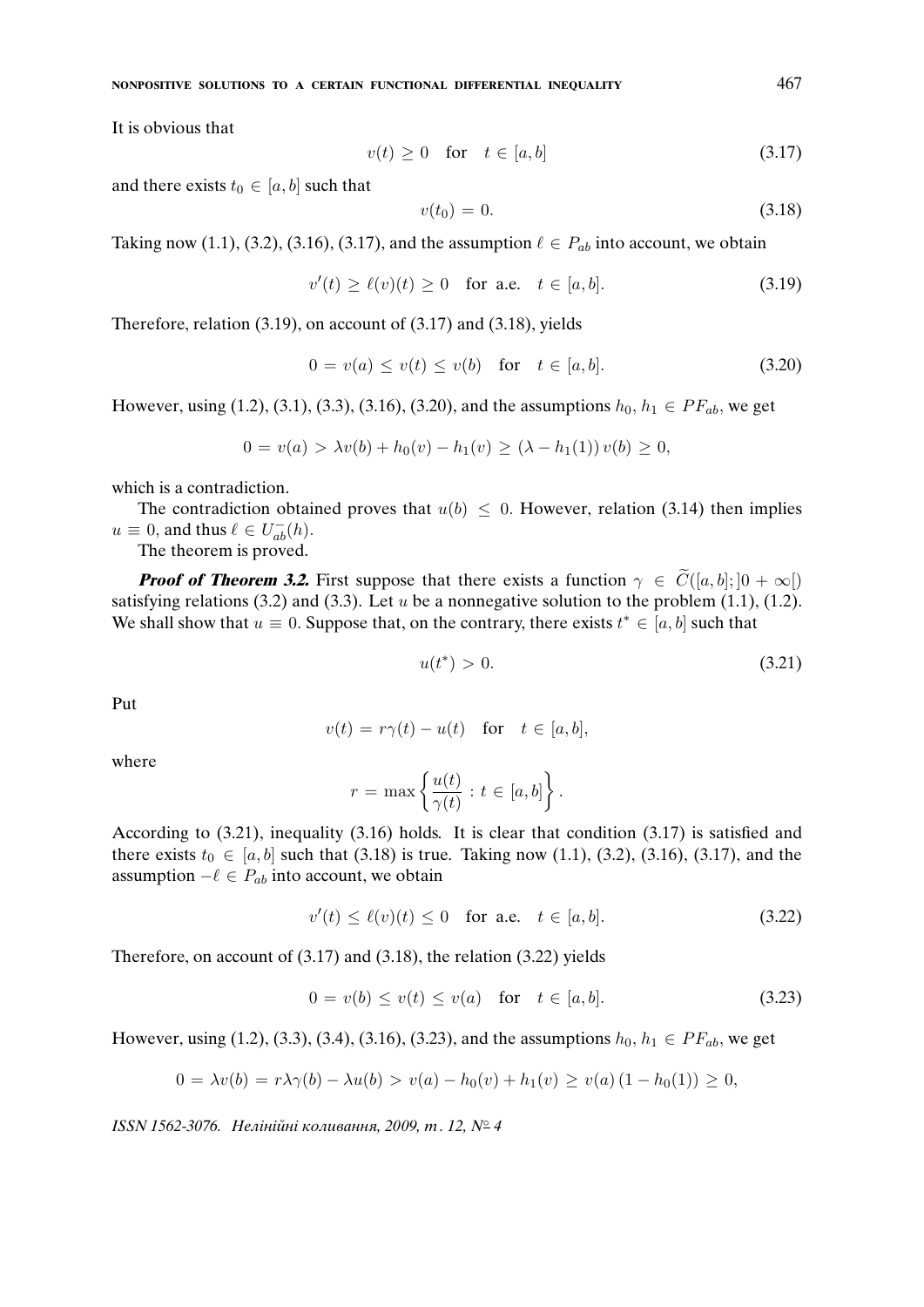a contradiction. The contradiction obtained proves that  $u \equiv 0$ , and thus  $\ell \in U_{ab}^{-}(h)$ .

Now suppose that  $\ell \in U^-_{ab}(h)$ . We first show that the homogeneous problem (2.1) has only the trivial solution. Let u be a solution to problem (2.1). Using Remark 2.2, we have  $0 \in \widetilde{V}_{ab}^{-}(h)$ . Therefore, according to Remark 2.1, the problem

$$
\alpha'(t) = \ell([u]_-(t),\tag{3.24}
$$

$$
\alpha(a) = h(\alpha) \tag{3.25}
$$

has a unique solution  $\alpha$  and the relation

$$
\alpha(t) \ge 0 \quad \text{for} \quad t \in [a, b] \tag{3.26}
$$

holds. From (1.1), (1.2), (3.24), (3.25), and the assumption  $-\ell \in P_{ab}$ , we get the relations

$$
v'(t) = \ell([u]_+)(t) \le 0 \quad \text{for a.e.} \quad t \in [a, b], \quad v(a) = h(v),
$$

where

$$
v(t) = u(t) + \alpha(t) \quad \text{for} \quad t \in [a, b]. \tag{3.27}
$$

Consequently, using the inclusion  $0 \in \widetilde{V}_{ab}^{-}(h)$ , we obtain  $v(t) \ge 0$  for  $t \in [a, b]$ , and thus

$$
-u(t) \le \alpha(t) \quad \text{for} \quad t \in [a, b]. \tag{3.28}
$$

Taking now relation (3.26) into account, inequality (3.28) implies

$$
[u(t)]_{-} \leq \alpha(t) \quad \text{for} \quad t \in [a, b].
$$

Therefore, in view of the assumption  $-\ell \in P_{ab}$ , equation (3.24) yields

$$
\alpha'(t) \ge \ell(\alpha)(t) \quad \text{for a.e.} \quad t \in [a, b]. \tag{3.29}
$$

Consequently,  $\alpha$  is a nonnegative function satisfying the conditions (3.25) and (3.29). Hence, the assumption  $\ell \in U_{ab}^{-}(h)$  implies  $\alpha \equiv 0$ , and thus relation (3.28) yields

$$
u(t) \ge 0 \quad \text{for} \quad t \in [a, b]. \tag{3.30}
$$

Since  $-u$  is also solution to the homogeneous problem (2.1), according to the above-proved we have  $-u(t) > 0$  for  $t \in [a, b]$ . Consequently,  $u \equiv 0$ , i.e., the homogeneous problem (2.1) has only the trivial solution. By virtue of the Fredholm property of the problem (2.2) (see, e.g., [2, 10]), the problem

$$
\gamma'(t) = \ell(\gamma)(t), \quad \gamma(a) = h(\gamma) + 1 - h(1) \tag{3.31}
$$

has a unique solution  $\gamma$ . Setting

$$
\bar{\gamma}(t) = \gamma(t) - 1 \quad \text{for} \quad t \in [a, b],
$$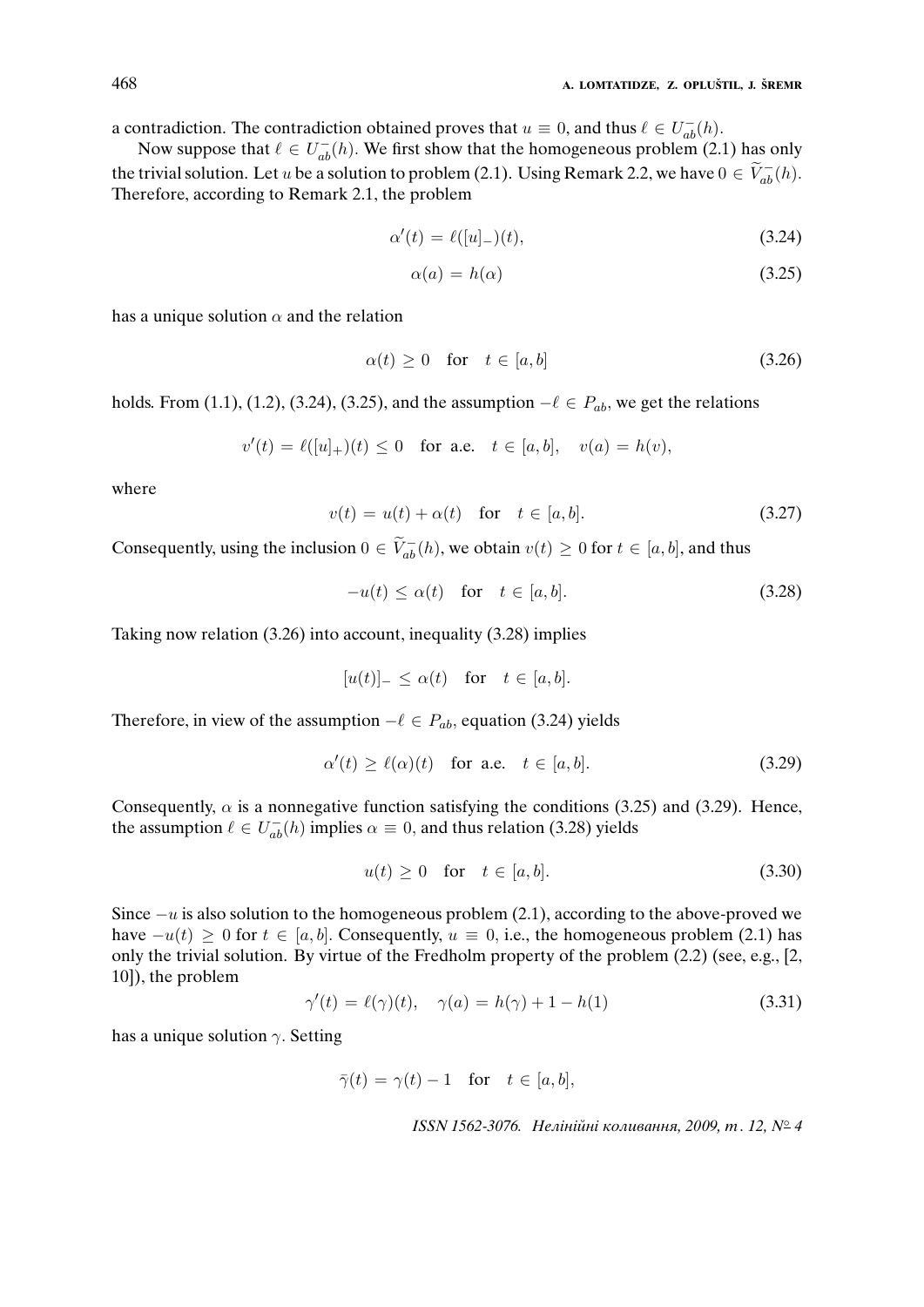we get from (3.31) the relations

$$
\bar\gamma'(t)\leq \ell(\bar\gamma)(t) \quad \text{for a.e.}\quad t\in [a,b], \quad \bar\gamma(a)=h(\bar\gamma).
$$

Now, analogously as above one can show that  $\bar{\gamma}(t) \geq 0$  for  $t \in [a, b]$ . Therefore, in view of the assumption  $h(1) > 1$ , it follows from (3.31) that  $\gamma$  is a positive function satisfying inequalities (3.2) and (3.3).

The theorem is proved.

**Proof of Theorem 3.3.** Let  $u$  be a nonnegative solution to the problem  $(1.1)$ ,  $(1.2)$ . We shall show that  $u \equiv 0$ . Suppose that, on the contrary,  $u \not\equiv 0$ . Put

$$
x_0 = \int_a^b \ell_0(1)(s) \, ds, \quad y_0 = \int_a^b \ell_1(1)(s) \, ds,\tag{3.32}
$$

$$
M = \max\left\{u(t): t \in [a, b]\right\}, \quad m = \min\left\{u(t): t \in [a, b]\right\},\tag{3.33}
$$

and choose  $t_M$ ,  $t_m \in [a, b]$  such that

$$
u(t_M) = M, \quad u(t_m) = m. \tag{3.34}
$$

Obviously,

$$
M > 0, \quad m \ge 0,\tag{3.35}
$$

and either

$$
t_m < t_M \tag{3.36}
$$

or

$$
t_m \ge t_M. \tag{3.37}
$$

First suppose that (3.36) holds. The integrations of (1.1) from a to  $t_m$  and from  $t_M$  to  $b$ , in view of (3.33) – (3.35) and the assumptions  $\ell_0, \ell_1 \in P_{ab}$ , yield

$$
u(a) - m \le \int_{a}^{t_m} \ell_1(u)(s) \, ds - \int_{a}^{t_m} \ell_0(u)(s) \, ds \le M \int_{a}^{t_m} \ell_1(1)(s) \, ds,\tag{3.38}
$$

$$
M - u(b) \le \int_{t_M}^b \ell_1(u)(s) \, ds - \int_{t_M}^b \ell_0(u)(s) \, ds \le M \int_{t_M}^b \ell_1(1)(s) \, ds. \tag{3.39}
$$

Moreover, on account of (3.33) and the assumptions  $h_0, h_1 \in PF_{ab}$ , condition (1.2) implies

$$
u(a) - \lambda u(b) \ge h_0(u) - h_1(u) \ge mh_0(1) - Mh_1(1). \tag{3.40}
$$

We get from  $(3.38) - (3.40)$  the inequality

$$
M(\lambda - h_1(1)) - m(1 - h_0(1)) \leq M \left( \int_a^{t_m} \ell_1(1)(s) \, ds + \lambda \int_{t_M}^b \ell_1(1)(s) \, ds \right),
$$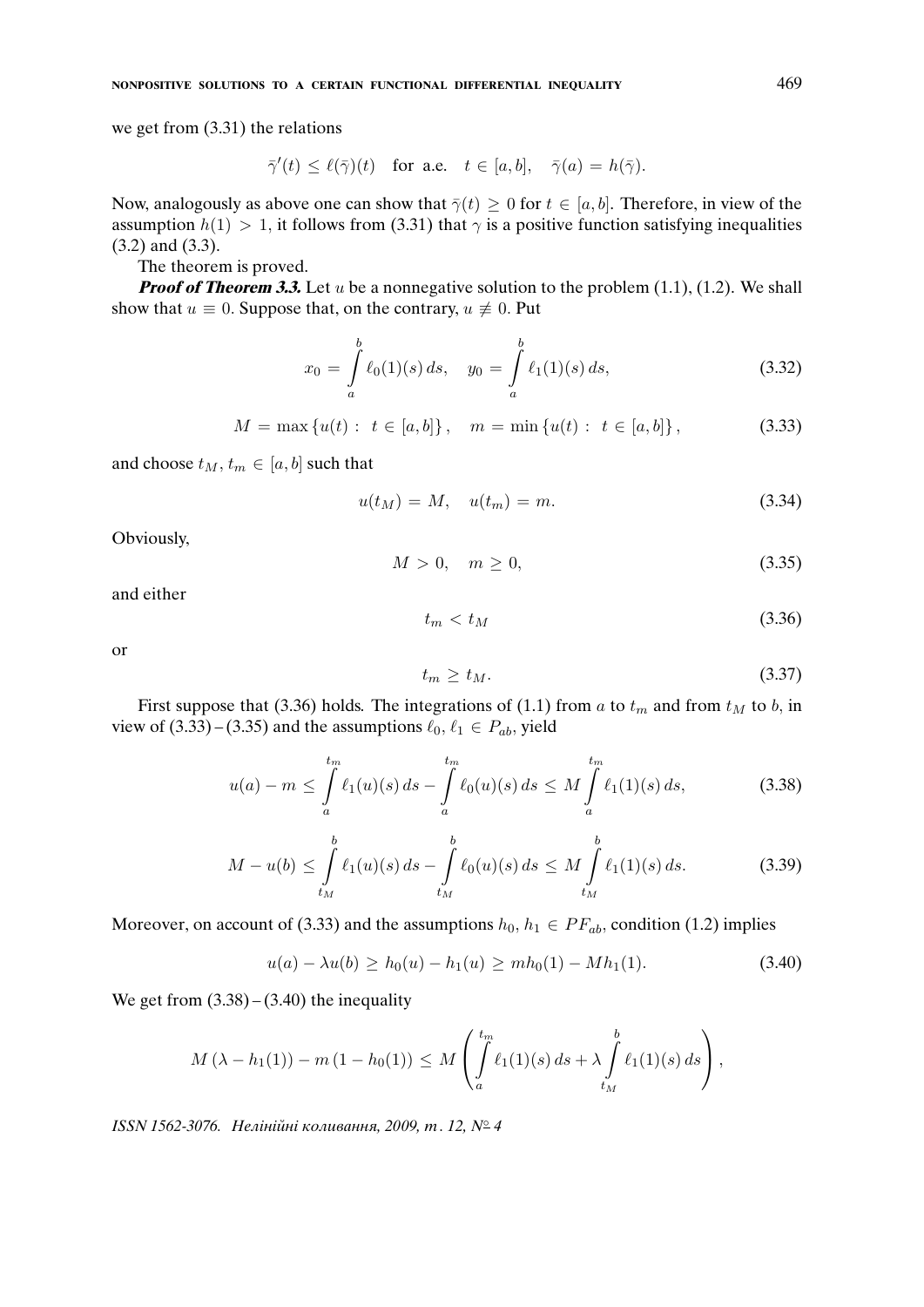i.e.,

$$
M\left((\lambda - h_1(1))\min\left\{1,\frac{1}{\lambda}\right\} - y_0\right) \le m\left(1-h_0(1)\right)\min\left\{1,\frac{1}{\lambda}\right\}.
$$
 (3.41)

Now suppose that (3.37) holds. The integration of (1.1) from  $t_M$  to  $t_m$ , in view of (3.33) – (3.35) and the assumptions  $\ell_0, \ell_1 \in P_{ab}$ , results in

$$
M - m \leq \int_{t_M}^{t_m} \ell_1(u)(s) \, ds - \int_{t_M}^{t_m} \ell_0(u)(s) \, ds \leq M \int_{t_M}^{t_m} \ell_1(1)(s) \, ds. \tag{3.42}
$$

It is not difficult to verify that, by virtue of (3.5) and (3.42), inequality (3.41) is true.

We have proved that, in both cases (3.36) and (3.37), inequality (3.41) is satisfied. On the other hand, integration of (1.1) from a to b, in view of (3.32), (3.33), and the assumptions  $\ell_0$ ,  $\ell_1 \in P_{ab}$ , yields

$$
u(a) - u(b) \le \int_a^b \ell_1(u)(s) \, ds - \int_a^b \ell_0(u)(s) \, ds \le My_0 - mx_0,
$$

i.e.,

$$
mx_0 \le My_0 + u(b) - u(a). \tag{3.43}
$$

Moreover, condition (1.2) implies

$$
u(b) - u(a) \le u(b) (1 - \lambda) - h_0(u) + h_1(u), \tag{3.44}
$$

$$
u(b) - u(a) \le u(a) \left(\frac{1}{\lambda} - 1\right) - \frac{1}{\lambda} h_0(u) + \frac{1}{\lambda} h_1(u).
$$
 (3.45)

First suppose that  $\lambda \leq 1$ . Inequalities (3.43) and (4.44), together with (3.33) and the assumptions  $h_0, h_1 \in PF_{ab}$ , result in

$$
mx_0 \le My_0 + M(1 - \lambda) - mh_0(1) + Mh_1(1). \tag{3.46}
$$

Hence, by virtue of (3.6), (3.32), and (3.35), we get from (3.41) and (3.46) the relation  $m > 0$ and the inequality

$$
(\lambda - h_1(1) - y_0)(x_0 + h_0(1)) \le (y_0 + 1 - \lambda + h_1(1))(1 - h_0(1)),
$$

which, in view of  $(3.6)$  and  $(3.32)$ , contradicts  $(3.7)$ .

Now suppose that  $\lambda > 1$ . The inequalities (3.43) and (3.45), together with (3.33) and the assumptions  $h_0, h_1 \in PF_{ab}$ , imply

$$
mx_0 \le My_0 - m\frac{\lambda - 1}{\lambda} - \frac{1}{\lambda}mh_0(1) + \frac{1}{\lambda}Mh_1(1).
$$
 (3.47)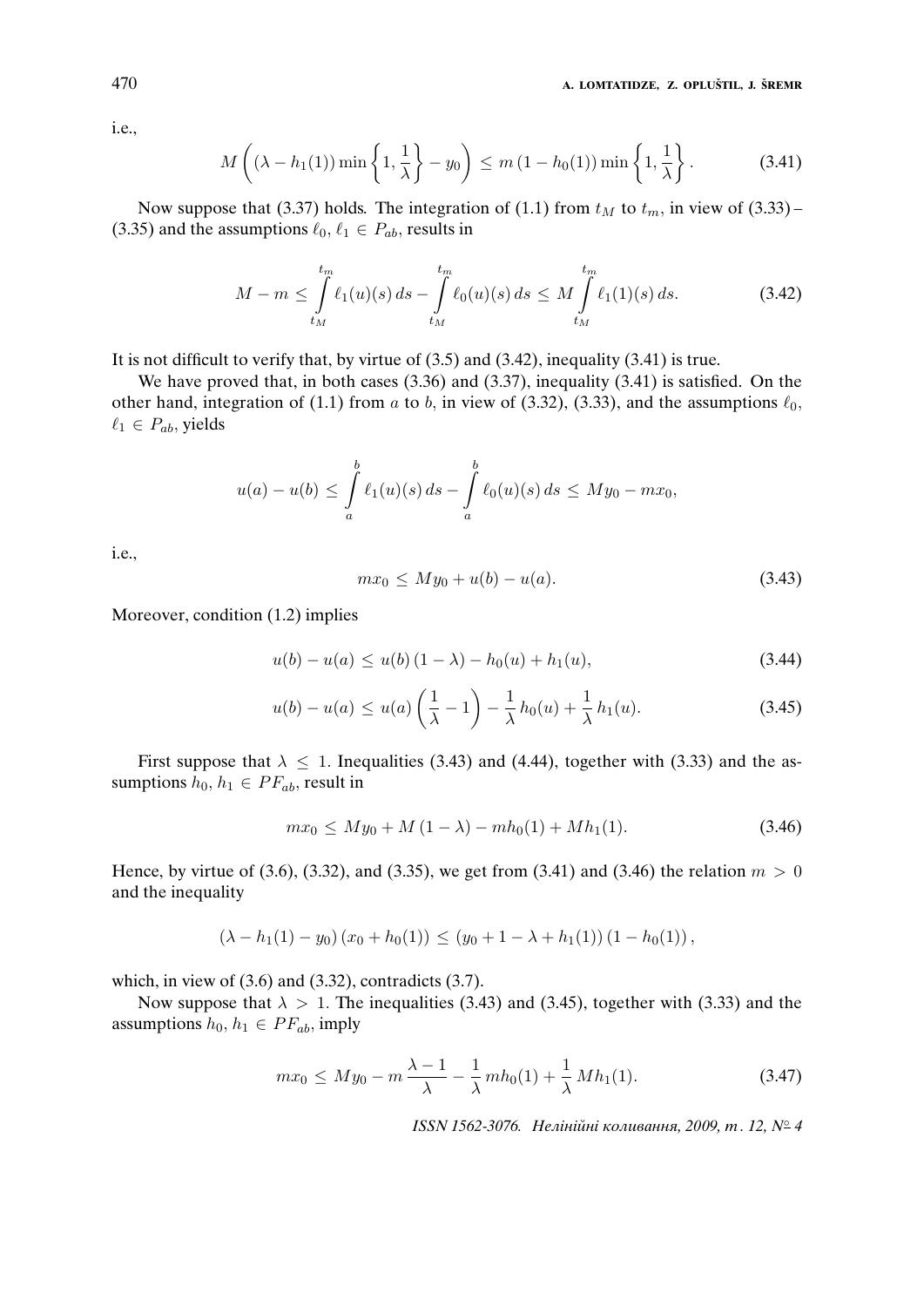Hence, by virtue of (3.6), (3.32), and (3.35), we get from (3.41) and (3.47) the relation  $m > 0$ and the inequality

$$
\left(1-\frac{1}{\lambda}h_1(1)-y_0\right)\left(x_0+\frac{\lambda-1}{\lambda}+\frac{1}{\lambda}h_0(1)\right)\leq \left(y_0+\frac{1}{\lambda}h_1(1)\right)\frac{1-h_0(1)}{\lambda},
$$

which, in view of  $(3.6)$  and  $(3.32)$ , contradicts  $(3.7)$ .

The contradictions obtained prove the relation  $u \equiv 0$ , and thus  $\ell \in U_{ab}^-(h)$ .

The theorem is proved.

**Proof of Theorem 3.4.** Let u be a nonnegative solution to the problem (1.1), (1.2). We shall show that  $u \equiv 0$ . Suppose that, on the contrary,  $u \not\equiv 0$ . Define the numbers  $x_0, y_0$  and M, m by formulae (3.32) and (3.33), respectively, and choose  $t_M$ ,  $t_m \in [a, b]$  such that relations (3.34) hold. Obviously, condition (3.35) is true and either the relation (3.36) or (3.37) is satisfied.

First suppose that (3.36) holds. Analogously to the proof of Theorem 3.3, the validity of inequality  $(3.41)$  can be proved. Consequently, in view of  $(2.3)$  and  $(3.35)$ , we get

$$
M\left((\lambda - h_1(1))\min\left\{1,\frac{1}{\lambda}\right\} - y_0\right) \le m\left(\lambda - h_1(1)\right)\min\left\{1,\frac{1}{\lambda}\right\}.
$$
 (3.48)

Now suppose that (3.37) holds. Analogously to the proof of Theorem 3.3, it can be shown that (3.42) is satisfied. Consequently, it is not difficult to verify that, by virtue of (3.1) and (3.42), inequality (3.48) is true.

We have proved that, in both cases (3.36) and (3.37), inequality (3.48) is satisfied. On the other hand, analogously to the proof of Theorem 3.3, inequalities (3.43) – (3.45) can be derived.

First suppose that

$$
\lambda \ge 1, \quad y_0 < \frac{(h(1)-1)\left(1 - \frac{1}{\lambda}h_1(1)\right)}{\lambda - 1 + h_0(1)}.
$$

Relations (3.43) and (3.44), together with (3.33) and the assumptions  $h_0, h_1 \in PF_{ab}$ , result in

$$
mx_0 \le My_0 - m(\lambda - 1) - mh_0(1) + Mh_1(1). \tag{3.49}
$$

Hence, by virtue of (3.6), (3.32), and (3.35), we get, from (3.48) and (3.49), the relation  $m > 0$ and the inequality

$$
\left(1 - \frac{1}{\lambda}h_1(1) - y_0\right)(x_0 + \lambda - 1 + h_0(1)) \le (y_0 + h_1(1))\left(1 - \frac{1}{\lambda}h_1(1)\right),
$$

which, in view of (3.6) and (3.32), contradicts (3.9) with  $\omega$  given by (3.10).

Now suppose that

$$
\lambda \ge 1, \quad y_0 \ge \frac{(h(1)-1)\left(1 - \frac{1}{\lambda}h_1(1)\right)}{\lambda - 1 + h_0(1)}.
$$

The inequalities (3.43) and (3.45), together with (3.33) and the assumptions  $h_0, h_1 \in PF_{ab}$ , result in

$$
mx_0 \le My_0 - m\frac{\lambda - 1}{\lambda} - \frac{1}{\lambda}mh_0(1) + \frac{1}{\lambda}Mh_1(1). \tag{3.50}
$$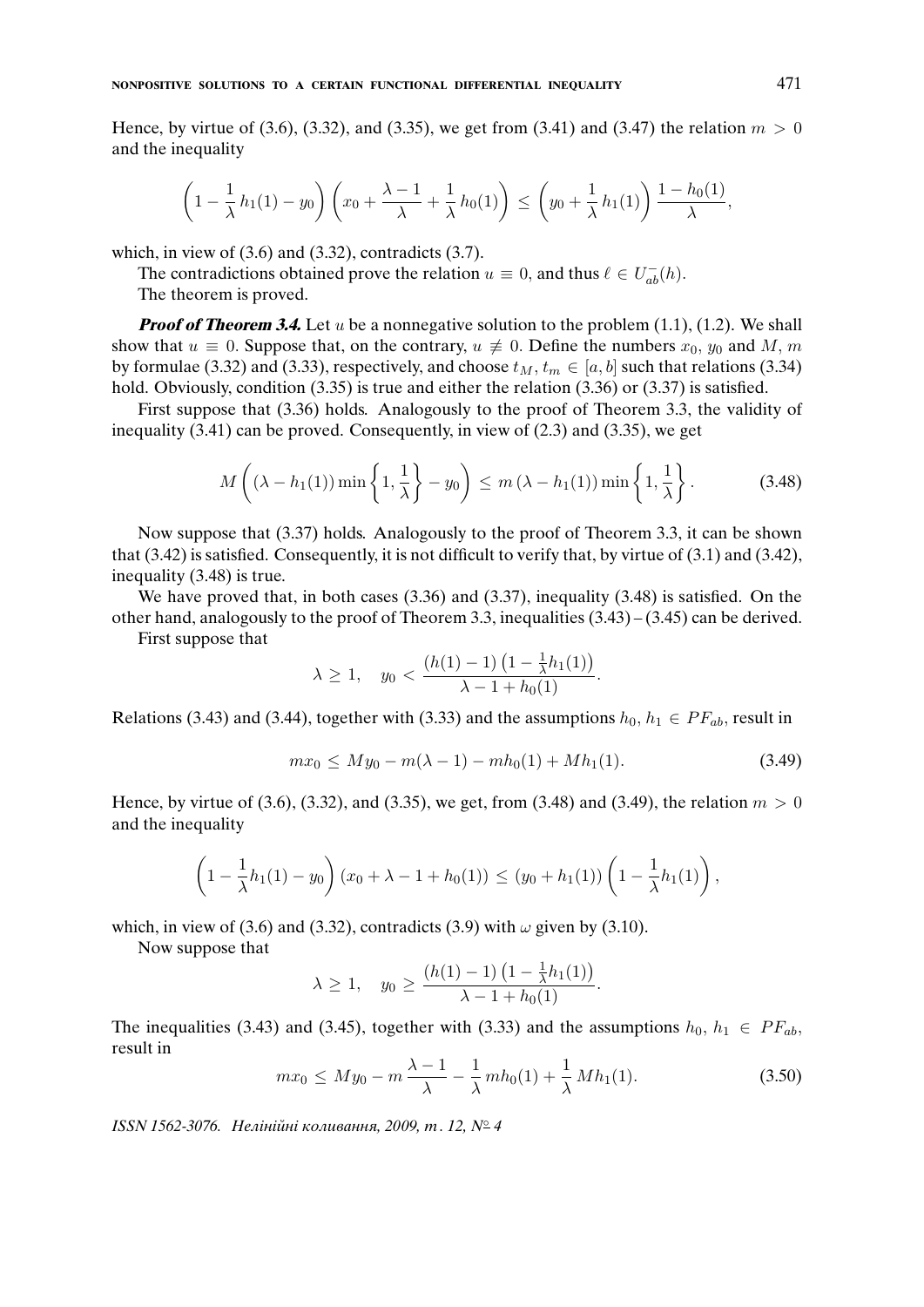Hence, by virtue of (3.6), (3.32), and (3.35), we get, from (3.48) and (3.50), the relation  $m > 0$ and the inequality

$$
\left(1-\frac{1}{\lambda}h_1(1)-y_0\right)\left(x_0+\frac{\lambda-1}{\lambda}+\frac{1}{\lambda}h_0(1)\right)\leq \left(y_0+\frac{1}{\lambda}h_1(1)\right)\frac{\lambda-h_1(1)}{\lambda},
$$

which, in view of (3.6) and (3.32), contradicts (3.9) with  $\omega$  given by (3.10).

Now suppose that

$$
\lambda < 1, \quad y_0 < \frac{(h(1) - 1) (\lambda - h_1(1))}{h_0(1)}.
$$

The inequalities (3.43) and (3.45), together with (3.33) and the assumptions  $h_0$ ,  $h_1 \in PF_{ab}$ , result in

$$
mx_0 \le My_0 + M\frac{1-\lambda}{\lambda} - \frac{1}{\lambda}mh_0(1) + \frac{1}{\lambda}Mh_1(1). \tag{3.51}
$$

Hence, by virtue of (3.6), (3.32), and (3.35), we get, from (3.48) and (3.51), the relation  $m > 0$ and the inequality

$$
(\lambda - h_1(1) - y_0) \left( x_0 + \frac{1}{\lambda} h_0(1) \right) \le \left( y_0 + \frac{1 - \lambda}{\lambda} + \frac{1}{\lambda} h_1(1) \right) (\lambda - h_1(1)),
$$

which, in view of (3.6) and (3.32), contradicts (3.9) with  $\omega$  given by (3.10).

Finally suppose that

$$
\lambda < 1, \quad y_0 \ge \frac{(h(1) - 1)(\lambda - h_1(1))}{h_0(1)}.
$$

The inequalities (3.43) and (3.44), together with (3.33) and the assumptions  $h_0, h_1 \in PF_{ab}$ , result in

$$
mx_0 \le My_0 + M(1 - \lambda) - mh_0(1) + Mh_1(1). \tag{3.52}
$$

Hence, by virtue of (3.6), (3.32), and (3.35), we get, from (3.48) and (3.52), the relation  $m > 0$ and the inequality

$$
(\lambda - h_1(1) - y_0) (x_0 + h_0(1)) \le (y_0 + 1 - \lambda + h_1(1)) (\lambda - h_1(1)),
$$

which, in view of (3.6) and (3.32), contradicts (3.9) with  $\omega$  given by (3.10).

The contradictions obtained prove the relation  $u \equiv 0$  and thus  $\ell \in U_{ab}^{-}(h)$ .

The theorem is proved.

**Proof of Theorem 3.5.** By virtue of the inequality (3.12) and the assumption  $\ell \in P_{ab}$ , Lemma 3.1 guarantees that  $\ell \in S_{ab}(a)$ .

Let u be a nonpositive solution to the problem  $(1.1)$ ,  $(3.11)$ . It is not difficult to verify that

$$
u(a) < 0. \tag{3.53}
$$

Indeed, if  $u(a) = 0$  then inequality (1.1), in view of the inclusion  $\ell \in S_{ab}(a)$ , yields  $u(t) \ge 0$ for  $t \in [a, b]$ . Hence we get  $u \equiv 0$ , which contradicts relation (3.11).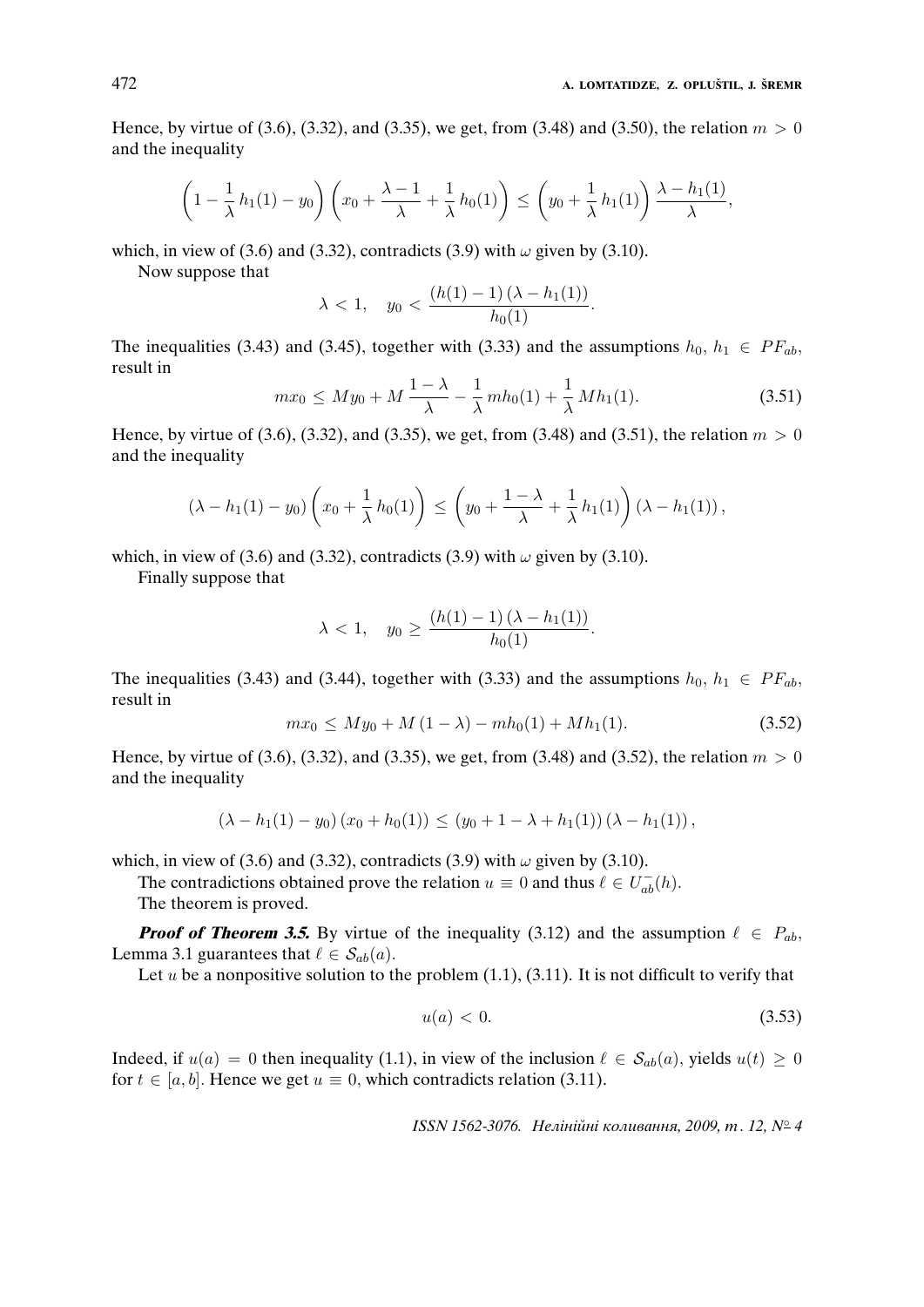Put

$$
w(t) = \gamma(a)u(t) - u(a)\gamma(t) \quad \text{for} \quad t \in [a, b].
$$

We immediately obtain, from (1.1), (3.12), (3.53), and the assumption  $\gamma(a) > 0$ , the relations

$$
w'(t) \ge \ell(w)(t) \quad \text{for a.e.} \quad t \in [a, b], \tag{3.54}
$$

$$
w(a) = 0.\tag{3.55}
$$

Therefore, the inclusion  $\ell \in S_{ab}(a)$  implies

$$
w(t) \ge 0 \quad \text{for} \quad t \in [a, b]. \tag{3.56}
$$

On the other hand, it follows from (3.11), (3.13), (3.53), (3.56), and the assumptions  $\gamma(a) > 0$ and  $h \in PF_{ab}$  that

$$
w(a) > h(w) \geq 0,
$$

which contradicts relation  $(3.55)$ .

The contradiction obtained proves that there is no nonpositive solution to the problem (1.1), (3.11), and thus  $\ell \in \widetilde{U}^+_{ab}(h)$ .

The theorem is proved.

**4. Main results.** In this sections, we give main results of the paper, which are efficient conditions under which the operator  $\ell$  belongs to the set  $\tilde{V}_{ab}^-(h)$ . The results are formulated in Sections 4.1 – 4.3, their proofs are presented in Section 4.5.

We first give a rather theoretical statement.

**Proposition 4.1.** Let  $h \in F_{ab}$ . Then  $\ell \in \widetilde{V}_{ab}^{-}(h)$  if and only if  $\ell \in U_{ab}^{-}(h)$  and there exists  $\bar{\ell} \in P_{ab}$  *such that*  $\ell + \bar{\ell} \in \widetilde{V}_{ab}^{-}(h)$ .

Now we present a general result.

**Theorem 4.1.** *Let*  $\ell \in S_{ab}(b) \cap \widetilde{U}_{ab}^{+}(h_0)$ . *Then*  $\ell \in \widetilde{V}_{ab}^{-}(h)$  *if and only if there exists a function*  $\gamma \in \widetilde{C}([a, b]; \mathbb{R}_+)$  *satisfying the conditions (3.2) and (3.3).* 

**4.1. The case**  $\ell \in P_{ab}$ . The following statements can be proved in the case where  $\ell \in P_{ab}$ .

**Theorem 4.2.** Let  $\ell \in P_{ab} \cap \widetilde{U}_{ab}^{+}(h_0)$  be a b-Volterra operator and condition (3.4) hold. Then  $\ell \in \widetilde{V}_{ab}^{-}(h)$  *if and only if*  $\ell \in S_{ab}(b)$ .

**Corollary 4.1.** Let  $\ell \in P_{ab}$  be a b-Volterra operator and condition (3.4) be fulfilled. If, more*over, there exists a function*  $\gamma \in C([a, b]; [0, +\infty])$  *such that the conditions (3.12) and* 

$$
\gamma(a) \ge h_0(\gamma) \tag{4.1}
$$

*hold, then*  $\ell \in \widetilde{V}_{ab}^{-}(h)$ .

**Corollary 4.2.** Let  $\ell \in P_{ab}$  be a b-Volterra operator and

$$
h(1) > 1, \quad h_0(1) < 1. \tag{4.2}
$$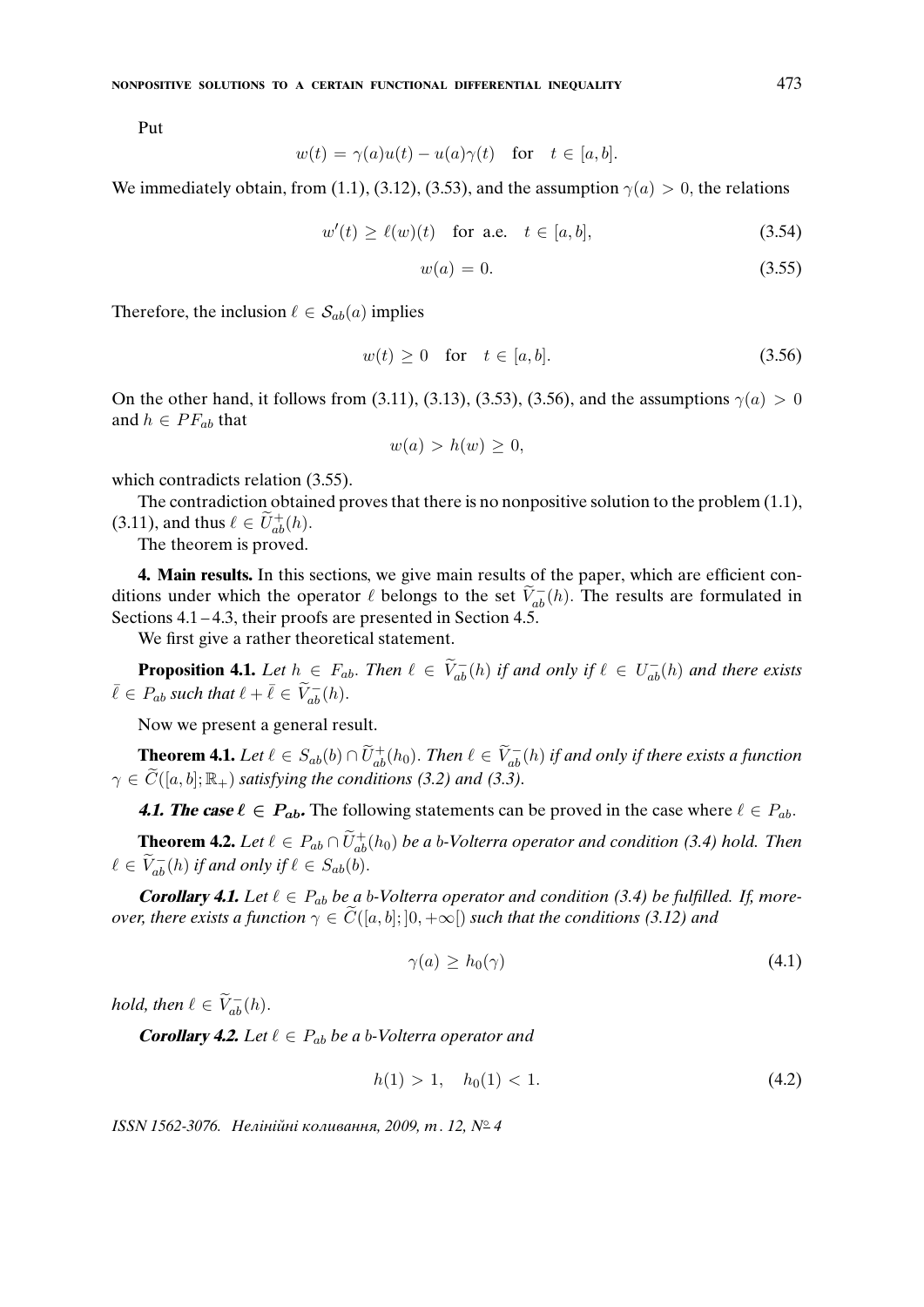*Assume that*

$$
h_0(\varphi_1) > 0 \tag{4.3}
$$

*and there exist*  $m, k \in \mathbb{N}$  *such that*  $m > k$  *and* 

$$
\varrho_m(t) \le \varrho_k(t) \quad \text{for} \quad t \in [a, b], \tag{4.4}
$$

*where*  $\rho_1 \equiv 1$  *and* 

$$
\varrho_{i+1}(t) \stackrel{\text{df}}{=} \frac{h_0(\varphi_i)}{1 - h_0(1)} + \varphi_i(t) \quad \text{for} \quad t \in [a, b], \quad i \in \mathbb{N}, \tag{4.5}
$$

$$
\varphi_i(t) \stackrel{\text{df}}{=} \int_a^t \ell(\varrho_i)(s)ds \quad \text{for} \quad t \in [a, b], \quad i \in \mathbb{N}.
$$

*Then*  $\ell \in \widetilde{V}_{ab}^{-}(h)$ .

**Remark 4.1.** It follows from Corollary 4.2 (for  $k = 1$  and  $m = 2$ ) that if  $\ell \in P_{ab}$  is a b-Volterra operator, condition (4.2) is fulfilled, and relation (4.3) holds with  $\varphi_1$  given by formula (4.6), then  $\ell \in \widetilde{V}_{ab}^{-}(h)$  provided that

$$
\int_{a}^{b} \ell(1)(s)ds \le 1 - h_0(1).
$$

**Corollary 4.3.** Let  $\ell \in P_{ab}$  be a b-Volterra operator and condition (4.2) be fulfilled. Then the *operator*  $\ell$  *belongs to the set*  $\widetilde{V}_{ab}^{-}(h)$  *provided that*  $\ell \in \widetilde{V}_{ab}^{+}(h_0)$ *.* 

**Remark 4.2.** Recall that efficient conditions guaranteeing the validity of the inclusion  $\ell \in$  $\in \widetilde{V}_{ab}^{+}(h_0)$  are stated in [14].

**4.2. The case**  $-\ell \in P_{ab}$ . The following statements can be proved in the case where  $-\ell \in$  $\in P_{ab}$ .

**Theorem 4.3.** *Let*  $-\ell \in P_{ab}$  *and condition (3.4) be fulfilled. Then*  $\ell \in \widetilde{V}_{ab}^{-}(h)$  *if and only if*  $\ell \in U_{ab}^{-}(h).$ 

**Corollary 4.4.** Let  $-\ell \in P_{ab}$  and condition (3.4) be fulfilled. Assume that at least one of the *following conditions is satisfied:*

*(a) there exist*  $m, k \in \mathbb{N}$  *and a constant*  $\delta \in [0, 1]$  *such that*  $m > k$  *and* 

$$
\varrho_m(t) \le \delta \varrho_k(t) \quad \text{for} \quad t \in [a, b], \tag{4.7}
$$

*where*  $\varrho_1 \equiv 1$ ,  $\varrho_{i+1} \equiv \vartheta(\varrho_i)$  *for*  $i \in \mathbb{N}$ *, and* 

$$
\vartheta(v)(t) \stackrel{\text{df}}{=} \frac{\tilde{h}(v)}{h(1) - 1} - \frac{z(v)(a)}{h(1) - 1} - z(v)(t) \quad \text{for} \quad t \in [a, b], \quad v \in C([a, b]; \mathbb{R}), \tag{4.8}
$$

$$
\widetilde{h}(v) \stackrel{\text{df}}{=} h(z(v)), \quad z(v)(t) \stackrel{\text{df}}{=} \int_{t}^{b} \ell(v)(s) \, ds \quad \text{for} \quad t \in [a, b], \quad v \in C([a, b]; \mathbb{R}); \tag{4.9}
$$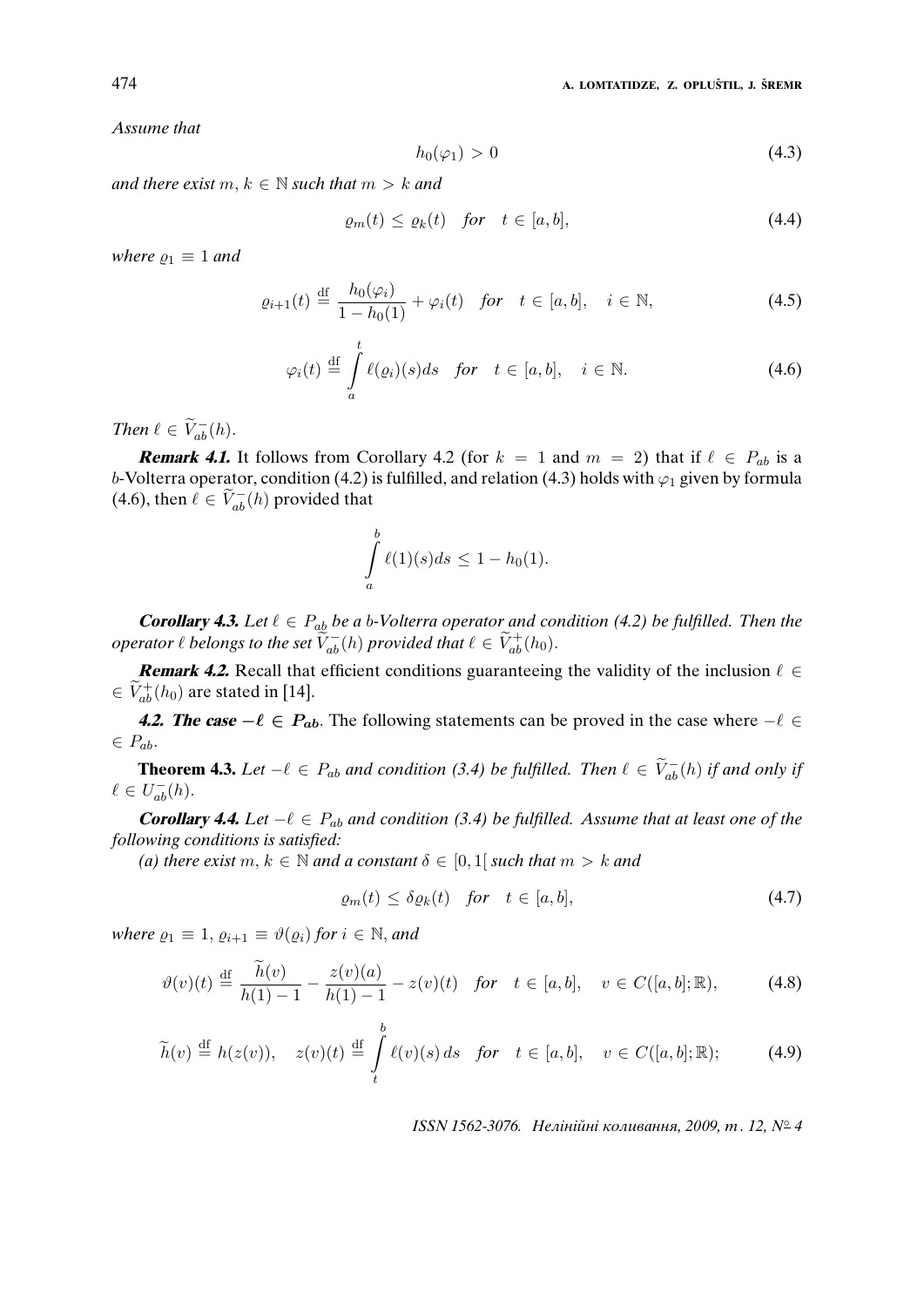*(b) there exists*  $\bar{\ell} \in P_{ab}$  *such that* 

$$
h(z_0) > z_0(a), \tag{4.10}
$$

$$
z_0(a) (1 - h(z_1)) + h(z_0)z_1(a) < h(z_0),\tag{4.11}
$$

*and the inequality*

$$
\ell(1)(t)\vartheta(v)(t) - \ell(\vartheta(v))(t) \leq \bar{\ell}(v)(t) \quad \text{for a.e.} \quad t \in [a, b] \tag{4.12}
$$

*holds on the set*  $\{v \in C([a, b]; \mathbb{R}_+) : v(a) = h(v)\}$ , where the operator  $\vartheta$  *is defined by formulae (4.8) and (4.9),*

$$
z_0(t) = \exp\left(\int_t^b |\ell(1)(s)|ds\right) \quad \text{for} \quad t \in [a, b], \tag{4.13}
$$

$$
z_1(t) = \int\limits_t^b \bar{\ell}(1)(s) \exp\left(\int\limits_t^s |\ell(1)(\xi)| d\xi\right) ds \quad \text{for} \quad t \in [a, b]. \tag{4.14}
$$

*Then*  $\ell \in \widetilde{V}_{ab}^{-}(h)$ .

**Remark 4.3.** Let  $-\ell \in P_{ab}$  and the condition (3.4) be fulfilled. Then it follows from Corollary 4.4(a) (for  $k = 1$  and  $m = 2$ ) that  $\ell \in \widetilde{V}_{ab}^{-}(h)$  provided

$$
\int_{a}^{b} |\ell(1)(s)| ds < 1 - \frac{1 + h_1(1)}{\lambda + h_0(1)}.
$$

Moreover, it follows from Corollary 4.4(b) (with  $\bar{\ell} \equiv 0$ ) that  $\ell \in \tilde{V}_{ab}^{-}(h)$  provided that  $\ell$  is a b-Volterra operator and the condition (4.10)

 $z_0(a) < h(z_0)$ 

holds, where the function  $z_0$  is given by formula (4.13).

**4.3. The case**  $\ell = \ell_0 - \ell_1$  with  $\ell_0, \ell_1 \in P_{ab}$ . The following statements can be proved in the case where the operator is regular, i.e., admits the representation  $\ell = \ell_0 - \ell_1$  with  $\ell_0, \ell_1 \in P_{ab}.$ 

**Theorem 4.4.** *Let*  $\ell = \ell_0 - \ell_1$ *, where*  $\ell_0, \ell_1 \in P_{ab}$ *,* 

$$
h_1(1) < \lambda, \quad h_0(1) \le 1,\tag{4.15}
$$

*and*

$$
\int_{a}^{b} \ell_{0}(1)(s)ds \le (1 - h_{0}(1)) \min\left\{1, \frac{1}{\lambda}\right\}.
$$
\n(4.16)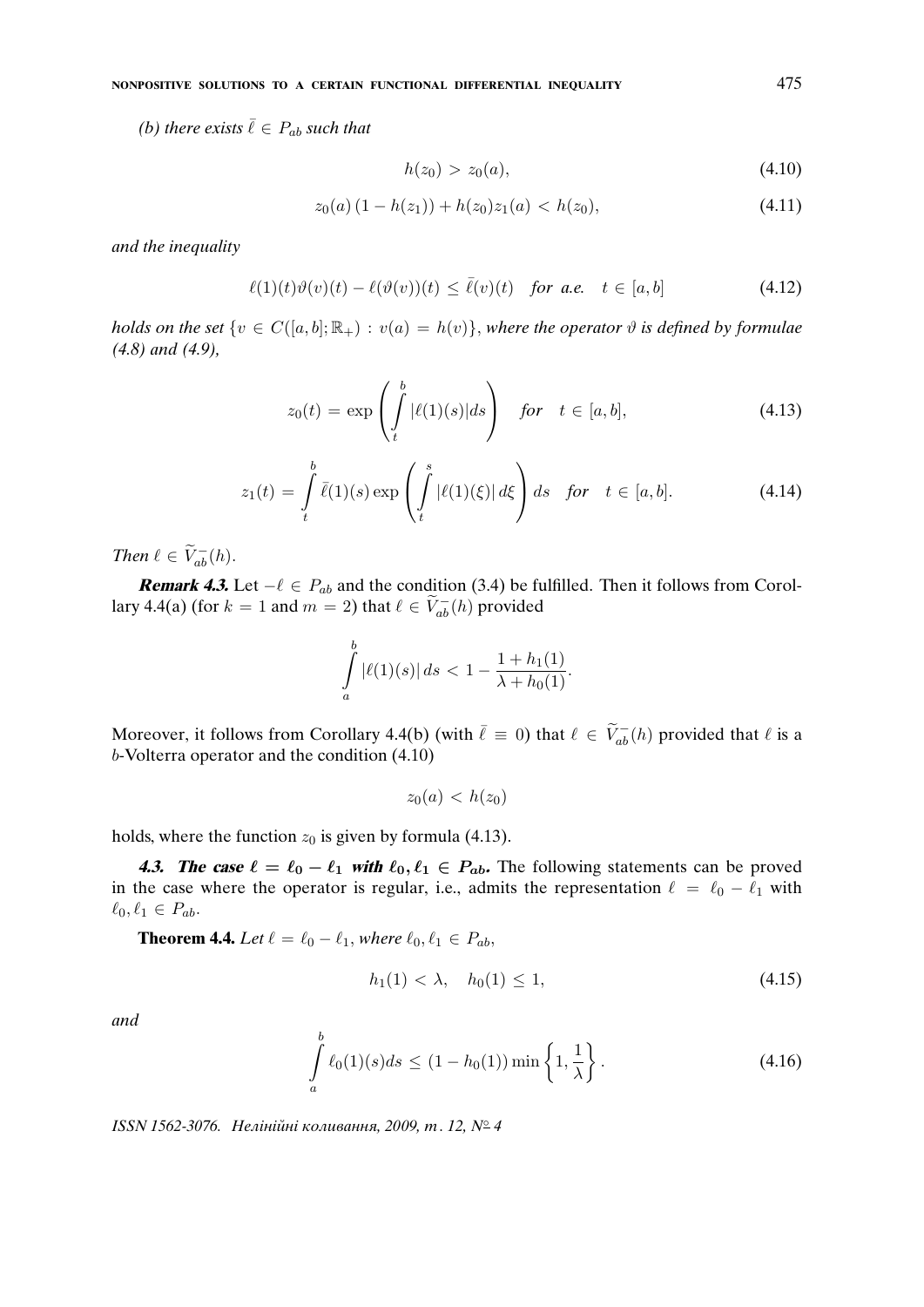*Then*  $\ell \in \widetilde{V}_{ab}^{-}(h)$  *if and only if*  $\ell \in U_{ab}^{-}(h)$ *.* 

**Theorem 4.5.** *Let*  $\ell = \ell_0 - \ell_1$ , *where*  $\ell_0, \ell_1 \in P_{ab}$ ,  $h \in F_{ab}$ , and condition (2.3) hold. If

$$
\ell_0 \in \widetilde{V}_{ab}^-(h), \quad -\ell_1 \in \widetilde{V}_{ab}^-(h), \tag{4.17}
$$

*then*  $\ell \in \widetilde{V}_{ab}^{-}(h)$ .

**4.4. Further remarks.** Introduce the operator  $\varphi : C([a, b]; \mathbb{R}) \to C([a, b]; \mathbb{R})$  by setting

$$
\varphi(w)(t) \stackrel{\text{df}}{=} w(a+b-t) \quad \text{for} \quad t \in [a,b], \quad w \in C([a,b];\mathbb{R}).
$$

Let

$$
\begin{aligned}\n\widehat{\ell}(w)(t) & \stackrel{\text{df}}{=} -\ell(\varphi(w)) \left( a+b-t \right) \quad \text{for a.e.} \quad t \in [a,b] \quad \text{and all} \quad w \in C([a,b];\mathbb{R}), \\
\widehat{h}(w) & \stackrel{\text{df}}{=} \frac{1}{\lambda} v(b) - \frac{1}{\lambda} h_0(\varphi(w)) + \frac{1}{\lambda} h_1(\varphi(w)) \quad \text{for} \quad w \in C([a,b];\mathbb{R}).\n\end{aligned}
$$

It is clear that if u is a solution to the problem (1.1), (1.2) then the function  $v \stackrel{\text{df}}{=} -\varphi(u)$  is a solution to the problem

$$
v'(t) \ge \hat{\ell}(v)(t), \quad v(a) \ge \hat{h}(v), \tag{4.18}
$$

and vice versa, if v is a solution to the problem (4.18) then the function  $u \stackrel{\text{df}}{=} -\varphi(v)$  is a solution to the problem (1.1), (1.2).

Consequently, the relation

$$
\ell \in \widetilde{V}_{ab}^{+}(h) \Leftrightarrow \widehat{\ell} \in \widetilde{V}_{ab}^{-}\left(\widehat{h}\right)
$$

holds.

Therefore, efficient conditions guaranteeing the validity of the inclusion  $\ell \in \widetilde{V}_{ab}^{+}(h)$  can be immediately derived from the results stated in Sections 4.1 – 4.3. For example, Corollary 4.1 of Section 4.1 immediately yields the following.

**Corollary 4.5.** Let  $-\ell \in P_{ab}$  be an a-Volterra operator and

$$
h(1) < 1, \quad h_1(1) \leq \lambda.
$$

*If, moreover, there exists a function*  $\gamma \in \widetilde{C}([a, b]; [0, +\infty])$  *such that the conditions* (3.2) *and* 

$$
\lambda\gamma(b)\geq h_1(\gamma)
$$

*hold then*  $\ell \in \widetilde{V}_{ab}^{+}(h)$ .

**4.5. Proofs.** To prove statements formulated in Sections 4 and 4.5 we need the following lemmas.

**Lemma 4.1.** *Let*  $h \in F_{ab}$  and  $\ell \in U_{ab}^{-}(h)$ . *Then*  $\ell + \overline{\ell} \in U_{ab}^{-}(h)$  *for every*  $\overline{\ell} \in P_{ab}$ .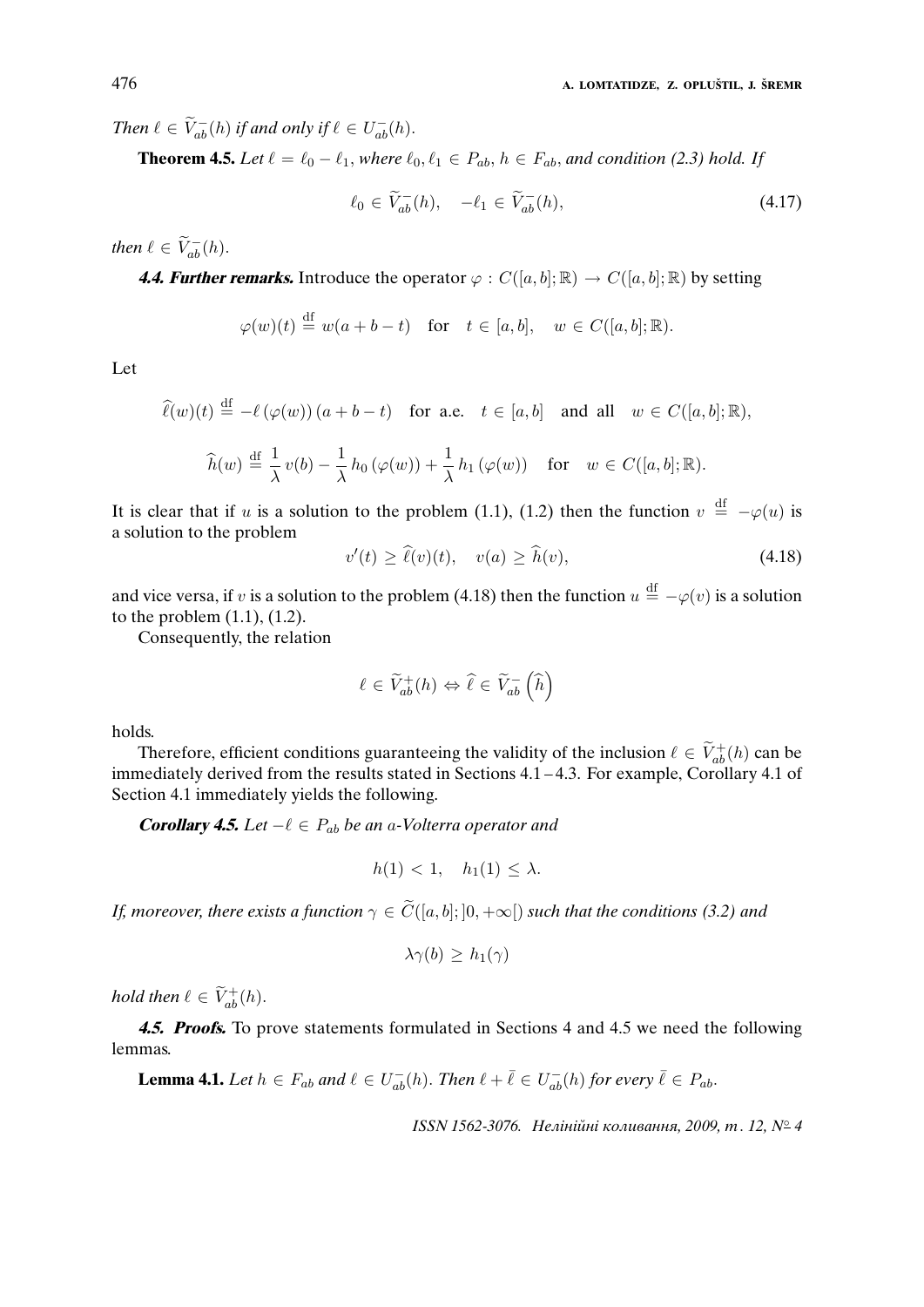*Proof.* It follows immediately from Definition 3.1.

**Lemma 1.** ([6], Theorem 1.6). Let  $\ell \in P_{ab}$  be a b-Volterra operator and there exist a function  $\gamma \in \widetilde{C}([a, b]; \mathbb{R}_+)$  *satisfying the conditions (3.12) and* 

$$
\gamma(t) > 0 \quad \text{for} \quad t \in ]a, b].
$$

*Then*  $\ell \in S_{ab}(b)$ .

**Proof of Proposition 4.1.** First suppose that  $\ell \in \widetilde{V}_{ab}^{-}(h)$ . Then, according to Remark 3.1, we have  $\ell \in U^-_{ab}(h)$ . Moreover, it is clear that the inclusion  $\ell + \bar{\ell} \in \widetilde{V}^-_{ab}(h)$  is true with  $\bar{\ell} \equiv 0$ .

Now suppose that  $\ell \in U_{ab}^-(h)$  and there exists an operator  $\overline{\ell} \in P_{ab}$  such that  $\ell + \overline{\ell} \in \widetilde{V}_{ab}^-(h)$ . Let u be a solution to the problem  $(1.1)$ ,  $(1.2)$ . We shall show that the function u is nonpositive.

According to the assumption  $\ell + \bar{\ell} \in \widetilde{V}_{ab}^{-}(h)$  and Remark 2.1, the problem

$$
\alpha'(t) = (\ell + \bar{\ell}) (\alpha)(t) - \bar{\ell}([u]_+)(t), \qquad (4.19)
$$

$$
\alpha(a) = h(\alpha) \tag{4.20}
$$

has a unique solution  $\alpha$  and the relation

$$
\alpha(t) \ge 0 \quad \text{for} \quad t \in [a, b] \tag{4.21}
$$

holds. From (1.1), (1.2), (4.19), (4.20), and the assumption  $\bar{\ell} \in P_{ab}$ , we get the relations

$$
v'(t) \ge (\ell + \overline{\ell})(v)(t) \quad \text{for a.e.} \quad t \in [a, b], \quad v(a) \ge h(v),
$$

where

$$
v(t) = u(t) - \alpha(t) \quad \text{for} \quad t \in [a, b]. \tag{4.22}
$$

Consequently, using the inclusion  $\ell + \bar{\ell} \in \tilde{V}_{ab}^{-}(h)$ , we obtain  $v(t) \leq 0$  for  $t \in [a, b]$ , and thus

$$
u(t) \le \alpha(t) \quad \text{for} \quad t \in [a, b]. \tag{4.23}
$$

Taking now relation (4.21) into account, inequality (4.23) implies

$$
[u(t)]_+ \le \alpha(t) \quad \text{for} \quad t \in [a, b].
$$

Therefore, in view of the assumption  $\bar{\ell} \in P_{ab}$ , equation (4.19) yields

$$
\alpha'(t) \ge (\ell + \bar{\ell})(\alpha)(t) - \bar{\ell}(\alpha)(t) = \ell(\alpha)(t) \quad \text{for a.e.} \quad t \in [a, b]. \tag{4.24}
$$

Consequently,  $\alpha$  is a nonnegative function satisfying the conditions (4.20) and (4.24). Hence, the assumption  $\ell \in U_{ab}^{-}(h)$  implies  $\alpha \equiv 0$ , and thus relation (4.23) yields

$$
u(t) \le 0 \quad \text{for} \quad t \in [a, b]. \tag{4.25}
$$

Therefore, the inclusion  $\ell \in \widetilde{V}_{ab}^{-}(h)$  is true.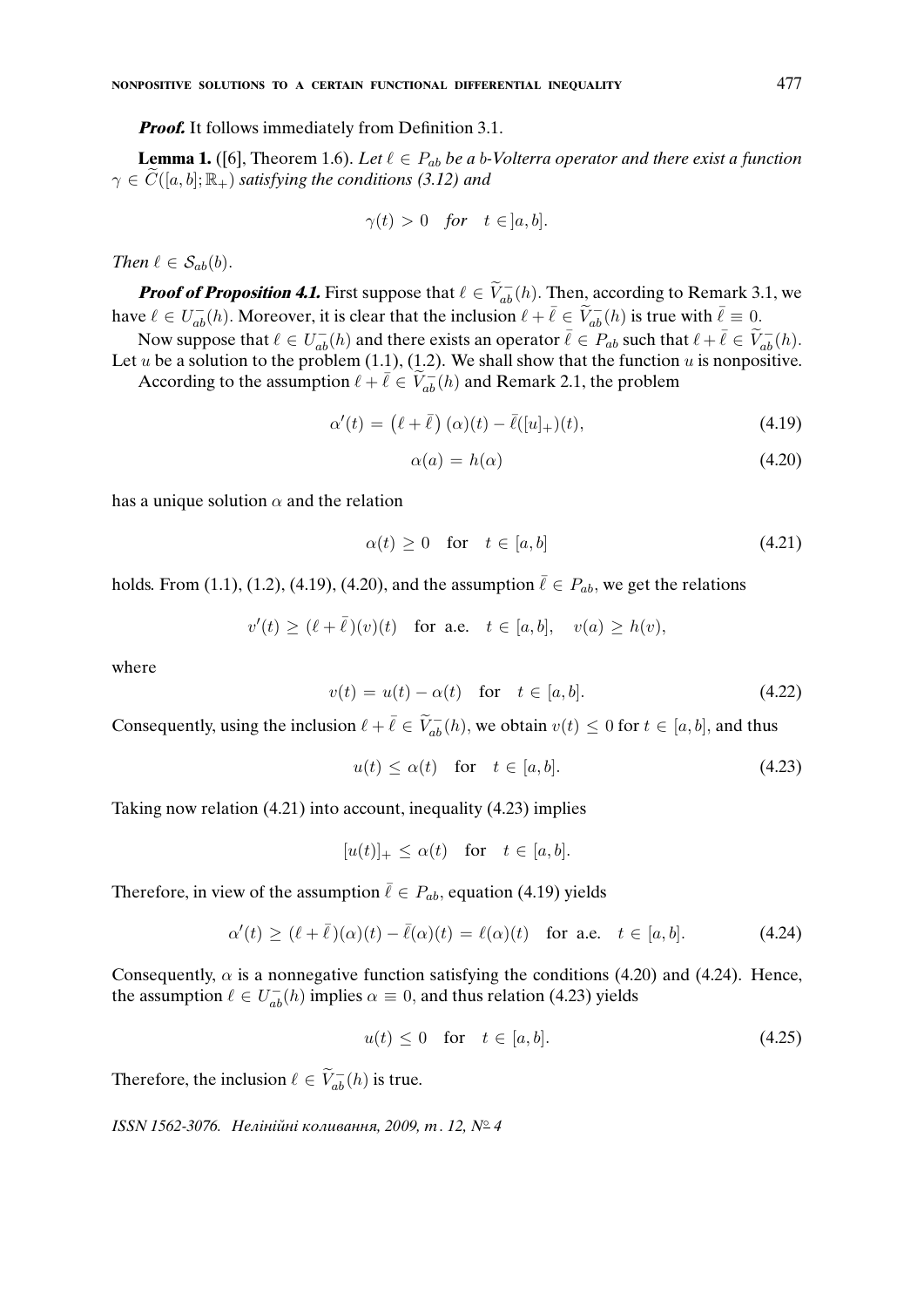The proposition is proved.

**Proof of Theorem 4.1.** First suppose that  $\ell \in \widetilde{V}_{ab}^{-}(h)$ . According to Remark 2.1, the problem

$$
\gamma'(t) = \ell(\gamma)(t), \quad \gamma(a) = h(\gamma) - 1 \tag{4.26}
$$

has a unique solution  $\gamma$  and, moreover, the relation

$$
\gamma(t) \ge 0 \quad \text{for} \quad t \in [a, b] \tag{4.27}
$$

holds. Obviously, the function  $\gamma$  satisfies the conditions (3.2) and (3.3).

Now suppose that there exists a function  $\gamma \in C([a, b]; \mathbb{R}_+)$  satisfying the conditions (3.2) and (3.3). We shall show that  $\ell \in \tilde{V}_{ab}^{-}(h)$ . Let u be a solution to the problem (1.1), (1.2). It is clear that either

$$
u(b) > 0 \tag{4.28}
$$

or

$$
u(b) \le 0. \tag{4.29}
$$

Assume that condition (4.28) holds. Put

$$
w(t) = \gamma(b)u(t) - u(b)\gamma(t) \quad \text{for} \quad t \in [a, b].
$$

We get, from (1.1), (3.2), and (4.28), the relations

$$
w'(t) \ge \ell(w)(t) \quad \text{for a.e.} \quad t \in [a, b], \tag{4.30}
$$

$$
w(b) = 0.\tag{4.31}
$$

Therefore, the assumption  $\ell \in S_{ab}(b)$  yields

$$
w(t) \le 0 \quad \text{for} \quad t \in [a, b]. \tag{4.32}
$$

On the other hand, it follows from (1.2), (3.3), (4.28), (4.31), (4.32), and the assumption  $h_1$  ∈  $\in PF_{ab}$  that

$$
w(a) > \lambda w(b) + h_0(w) - h_1(w) \ge h_0(w).
$$

Consequently, the function  $w$  is a nonpositive solution to the problem

$$
w'(t) \ge \ell(w)(t), \quad w(a) > h_0(w),
$$

which contradicts the assumption  $\ell \in \widetilde{U}_{ab}^{+}(h_0)$ .

The contradiction obtained proves that  $u$  satisfies condition (4.29). Taking now (1.1) and (4.29) into account, the assumption  $\ell \in S_{ab}(b)$  implies relation (4.25), and thus  $\ell \in \widetilde{V}_{ab}^-(h)$ .

The theorem is proved.

**Proof of Theorem 4.2.** First suppose that  $\ell \in S_{ab}(b)$ . It is clear that, in view of (2.3) and the assumption  $\ell \in P_{ab}$ , the function  $\gamma \equiv 1$  satisfies the conditions (3.2) and (3.3). Hence, by virtue of Theorem 4.1, we get  $\ell \in \widetilde{V}_{ab}^{-}(h)$ .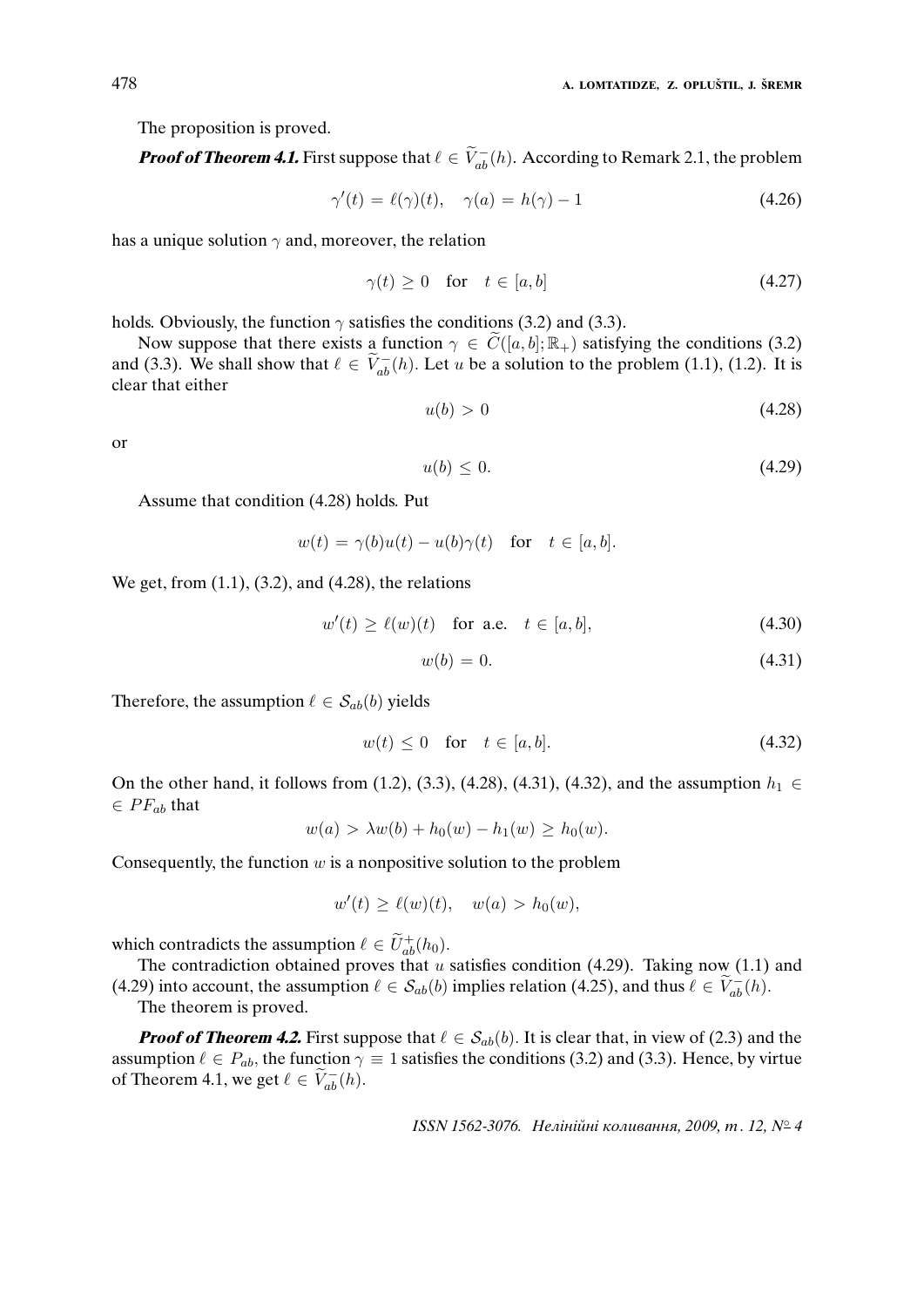Now assume that  $\ell \in \widetilde{V}_{ab}^{-}(h)$ . Suppose that, on the contrary,  $\ell \notin S_{ab}(b)$ . Then there exists a solution u to the inequality (1.1) satisfying the relations  $u(b) = c$  and

$$
u(t_0) > 0,\tag{4.33}
$$

where  $c \le 0$  and  $t_0 \in ]a, b[$ . According to the assumption  $\ell \in \widetilde{V}_{ab}^{-}(h)$  and Remark 2.1, the problem

$$
u_0'(t) = \ell(u_0)(t), \tag{4.34}
$$

$$
u_0(a) = h(u_0) - 1 \tag{4.35}
$$

has a unique solution  $u_0$  and, moreover, the relation

$$
u_0(t) \ge 0 \quad \text{for} \quad t \in [a, b] \tag{4.36}
$$

holds. It is not difficult to verify that

$$
u_0(b) > 0. \t\t(4.37)
$$

Indeed, suppose that (4.37) does not hold. Then, in view of (4.36), we find  $u_0(b) = 0$ . Hence, by virtue of (4.36) and the assumption  $h_1 \in PF_{ab}$ , the condition (4.35) implies

$$
u_0(a) = \lambda u_0(b) + h_0(u_0) - h_1(u_0) - 1 < h_0(u_0),
$$

which, together with (4.34) and (4.36), contradicts the assumption  $\ell \in \tilde{U}^+_{ab}(h_0)$ . The contradiction obtained proves the validity of relation (4.37).

Since  $\ell \notin S_{ab}(b)$ , if follows from Lemma 4.2, on account of (4.34), (4.36), (4.37), and the assumption  $\ell \in P_{ab}$ , that there exists  $a_0 \in ]a, b[$  such that

$$
u_0(t) = 0 \quad \text{for} \quad t \in [a, a_0], \tag{4.38}
$$

$$
u_0(t) > 0 \quad \text{for} \quad t \in ]a_0, b]. \tag{4.39}
$$

Denote by  $\tilde{\ell}$  the restriction of the operator  $\ell$  to the space  $C([a_0, b]; \mathbb{R})$ . By virtue of the conditions (4.34) and (4.39), we get

$$
u'_0(t) = \tilde{\ell}(u_0)(t)
$$
 for a.e.  $t \in [a_0, b], u_0(t) > 0$  for  $t \in ]a_0, b],$ 

and thus Lemma 4.2 guarantees validity of the inclusion  $\tilde{\ell} \in S_{a_0b}(b)$ . It follows from inequality (1.1) and condition (4.34) that

$$
w'(t) \ge \tilde{\ell}(w)(t)
$$
 for a.e.  $t \in [a_0, b]$ ,  $w(b) = 0$ , (4.40)

where

$$
w(t) = u(t) - \frac{c}{u_0(b)} u_0(t)
$$
 for  $t \in [a_0, b]$ .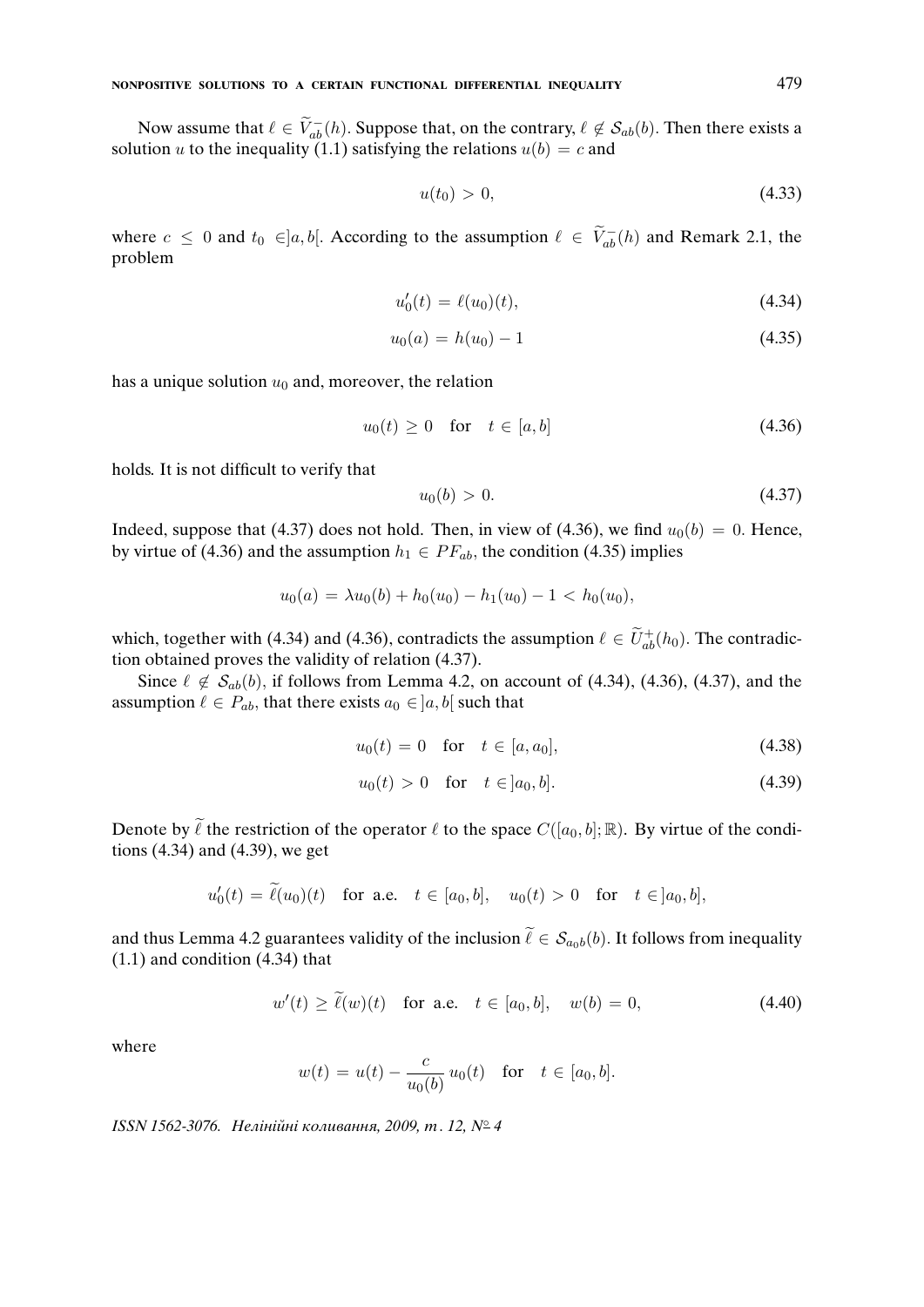Since  $\tilde{\ell} \in S_{a_0b}(b)$ , relations (4.40) result in  $w(t) \leq 0$  for  $t \in [a_0, b]$ , i.e.,

$$
u(t) \leq \frac{c}{u_0(b)} u_0(t) \quad \text{for} \quad t \in [a_0, b].
$$

From the latter inequality, (4.33), and (4.39) we get

$$
a < t_0 < a_0. \tag{4.41}
$$

Now we put

$$
v(t) = u(t) + (u(a) - h(u))u_0(t) \text{ for } t \in [a, b].
$$
 (4.42)

It is clear that

$$
v'(t) \ge \ell(v)(t) \quad \text{for a.e.} \quad t \in [a, b], \quad v(a) = h(v).
$$

Consequently, by virtue of the assumption  $\ell \in \widetilde{V}_{ab}^{-}(h)$ , the inequality  $v(t) \leq 0$  holds for  $t \in$  $\in$  [a, b]. Finally, in view of (4.38) and (4.41), relation (4.42) yields

$$
0 \ge v(t_0) = u(t_0) + (u(a) - h(u)) u_0(t_0) = u(t_0),
$$

which contradicts the inequality  $(4.33)$ .

The contradiction obtained proves the validity of the inclusion  $\ell \in S_{ab}(b)$ .

The theorem is proved.

**Proof of Corollary 4.1.** According to Lemma 4.2, inequality (3.12) yields  $\ell \in S_{ab}(b)$ . On the other hand, by virtue of the conditions (3.12), (3.4), and (4.1), using Theorem 3.5 we get  $\ell \in \tilde{U}_{ab}^{+}(h_0)$ . Consequently, the assertion of the corollary follows from Theorem 4.2.

**Proof of Corollary 4.2.** Put

$$
\gamma(t) = \sum_{j=k+1}^{m} \varrho_j(t) \quad \text{for} \quad t \in [a, b].
$$

In view of condition (4.3), where the function  $\varphi_1$  is given by the formula (4.6), we get  $\gamma \in$  $\in C([a, b]; [0, +\infty])$ . On the other hand, by virtue of the relations  $(4.4)$  –  $(4.6)$  and the assumption  $\ell \in P_{ab}$ , it is clear that the function  $\gamma$  satisfies the conditions (3.12) and (4.1). Consequently, the assumptions of Corollary 4.1 are satisfied.

**Proof of Corollary 4.3.** According to the assumption  $\ell \in P_{ab} \cap \widetilde{V}_{ab}^{+}(h_0)$ , Theorem 2.1 in [14] guarantees that there exists a function  $\gamma \in \widetilde{C}([a, b]; [0, +\infty[)$  satisfying the conditions (3.12) and

$$
\gamma(a) > h_0(\gamma).
$$

Consequently, the assumptions of Corollary 4.1 are satisfied.

**Proof of Theorem 4.3.** The validity of the theorem follows immediately from Proposition 4.1 (with  $\bar{\ell} \equiv -\ell$ ) and Remark 2.2.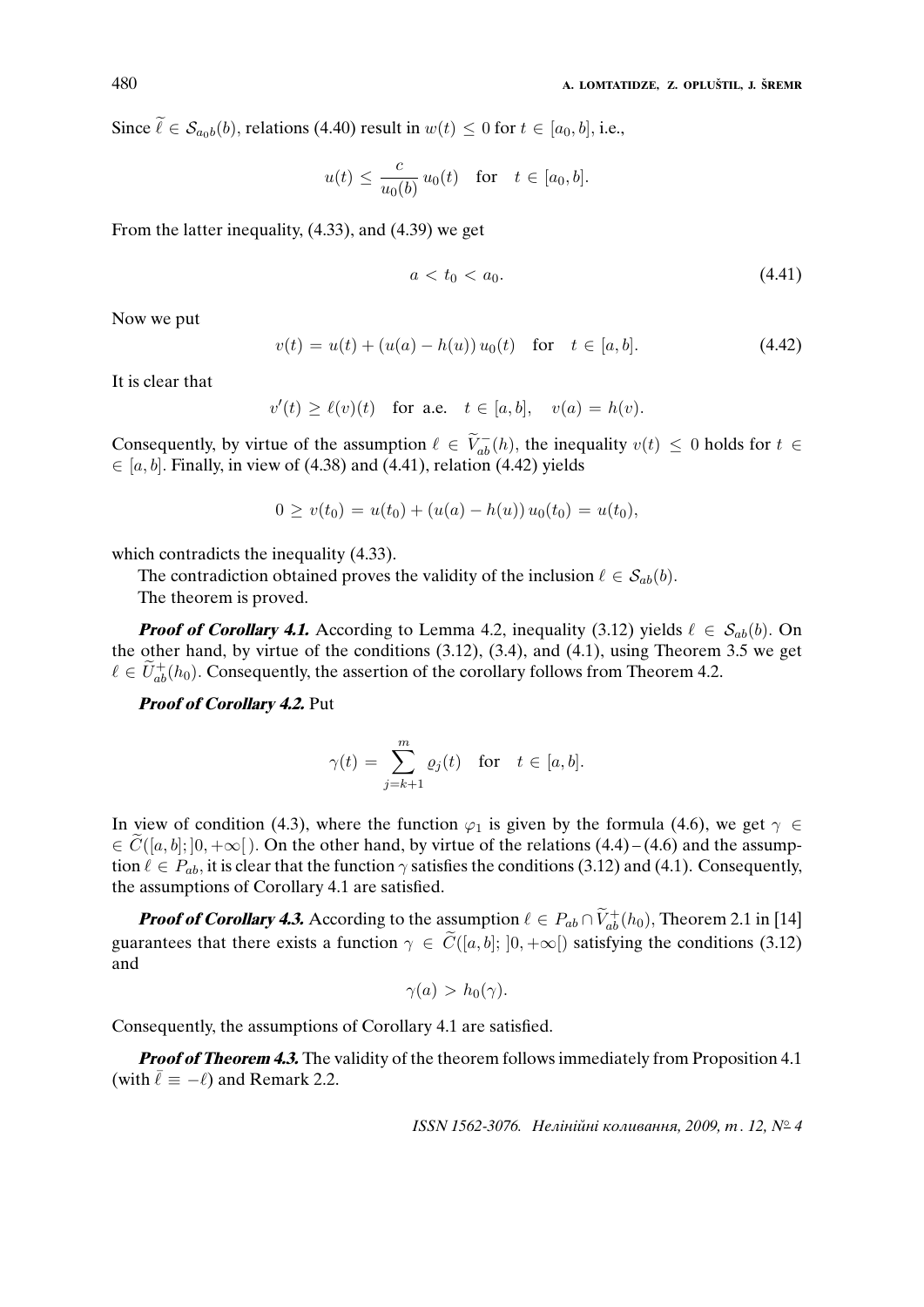**Proof of Corollary 4.4.** (a) It is not difficult to verify that the function  $\gamma$ , defined by the formula

$$
\gamma(t) = \sum_{j=1}^m \varrho_j(t) - \delta \sum_{j=1}^k \varrho_j(t) \quad \text{for} \quad t \in [a, b],
$$

is positive and satisfies the conditions (3.2) and (3.3). Consequently, the assertion of the corollary follows from Theorems 3.2 and 4.3.

(b) According to relations (4.10) and (4.11), there exists  $\varepsilon > 0$  such that

$$
\gamma_0 (\varepsilon - h(z_1)) z_0(a) + \gamma_0 h(z_0) z_1(a) \le 1, \tag{4.43}
$$

where  $\gamma_0 = (h(z_0) - z_0(a))^{-1}$  . Put

$$
\gamma(t) = \gamma_0 \left[ (\varepsilon - h(z_1)) \exp \left( \int_t^b |\ell(1)(s)| ds \right) + \n+ \exp \left( \int_a^b |\ell(1)(s)| ds \right) \int_a^t \bar{\ell}(1)(s) \exp \left( \int_t^s |\ell(1)(\xi)| d\xi \right) ds + \n+ h(z_0) \int_t^b \bar{\ell}(1)(s) \exp \left( \int_t^s |\ell(1)(\xi)| d\xi \right) ds \right] \quad \text{for} \quad t \in [a, b],
$$

where the functions  $z_0$  and  $z_1$  are defined by the formulae (4.13) and (4.14), respectively. It is not difficult to verify that  $\gamma$  is a solution to the problem

$$
\gamma'(t) = \ell(1)(t)\gamma(t) - \bar{\ell}(1)(t),\tag{4.44}
$$

$$
\gamma(a) = h(\gamma) - \varepsilon. \tag{4.45}
$$

Using the inequalities (3.4) and (4.10), and the assumptions  $h_0, h_1 \in PF_{ab}$ , it follows from the definition of the function  $\gamma$  that  $\gamma(b) > 0$ , and thus the relation  $\gamma(t) > 0$  holds for  $t \in [a, b]$ . Since  $-\ell, \bar{\ell} \in P_{ab}$ , equality (4.44) implies  $\gamma(t) \leq \gamma(a)$  for  $t \in [a, b]$ . Taking now inequality (4.43) into account, the conditions (4.44) and (4.45) result in

$$
\gamma'(t)\leq \ell(1)(t)\gamma(t)-\bar{\ell}(\gamma)(t) \quad \text{for a.e.}\quad t\in [a,b],\quad \gamma(a)
$$

Consequently, Theorem 4.3 guarantees validity of inclusion

$$
\tilde{\ell} \in \tilde{V}_{ab}^{-}(h),\tag{4.46}
$$

where

$$
\widetilde{\ell}(v)(t) \stackrel{\mathrm{df}}{=} \ell(1)(t)v(t) - \overline{\ell}(v)(t) \quad \text{for a.e.} \quad t \in [a, b] \quad \text{and all} \quad v \in C([a, b]; \mathbb{R}).
$$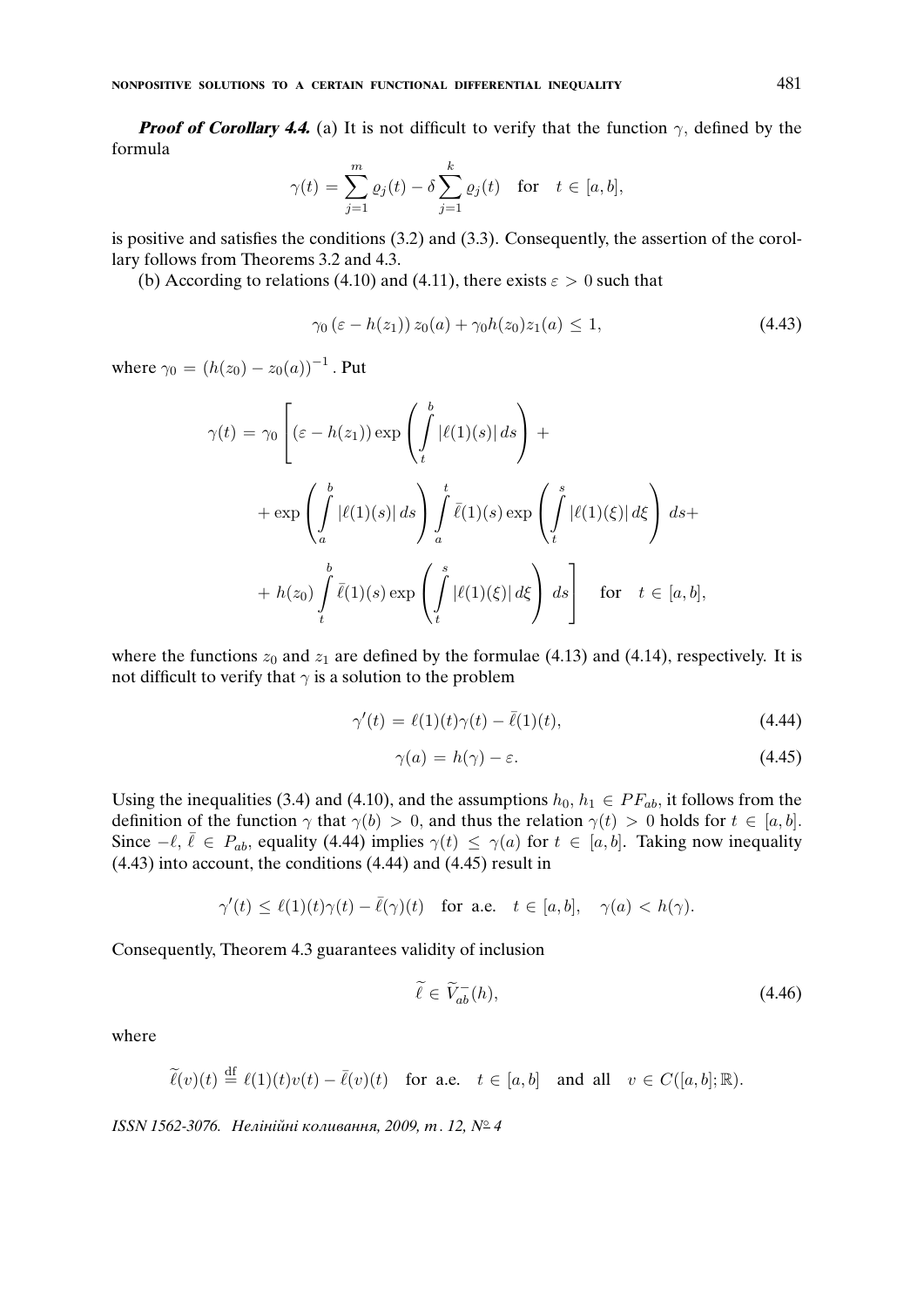Since  $-\ell \in P_{ab}$ , in order to prove the inclusion  $\ell \in V_{ab}^{-}(h)$  it is sufficient to show that  $\ell \in U_{ab}^{-}(h)$ (see Theorem 4.3). Hence, let  $u$  be a nonnegative solution to the problem  $(1.1)$ ,  $(1.2)$ . We shall show that  $u \equiv 0$ . Put

$$
w(t) = \vartheta(v)(t) \quad \text{for} \quad t \in [a, b], \tag{4.47}
$$

where the operator  $\vartheta$  is defined by the formulae (4.8) and (4.6), and

$$
v(t) = u(t) + \frac{u(a) - h(u)}{h(1) - 1}
$$
 for  $t \in [a, b]$ .

Obviously,

$$
v(t) \ge u(t) \quad \text{for} \quad t \in [a, b]
$$

and

$$
v'(t) \ge \ell(v)(t) \text{ for a.e. } t \in [a, b], \quad v(a) = h(v), \tag{4.48}
$$

$$
w'(t) = \ell(v)(t) \text{ for a.e. } t \in [a, b], \quad w(a) = h(w). \tag{4.49}
$$

It follows from (4.48) and (4.49) that

$$
y'(t) \ge 0 \quad \text{for a.e.} \quad t \in [a, b], \quad y(a) = h(y),
$$

where  $y(t) = v(t) - w(t)$  for  $t \in [a, b]$ . By virtue of Remark 2.2, we have  $0 \in \widetilde{V}_{ab}^{-}(h)$ . Consequently,  $y(t) \leq 0$  for  $t \in [a, b]$ , i.e.,

$$
0 \le u(t) \le v(t) \le w(t) \quad \text{for} \quad t \in [a, b]. \tag{4.50}
$$

On the other hand, using (4.12), (4.47) – (4.50), and the assumptions  $-\ell$ ,  $\bar{\ell} \in P_{ab}$ , we get

$$
w'(t) = \ell(v)(t) \ge \ell(1)(t)w(t) + \ell(w)(t) - \ell(1)(t)w(t) =
$$
  
=  $\ell(1)(t)w(t) + \ell(\vartheta(v))(t) - \ell(1)(t)\vartheta(v)(t) \ge \ell(1)(t)w(t) - \overline{\ell}(v)(t) \ge$   
 $\ge \ell(1)(t)w(t) - \overline{\ell}(w)(t) = \widetilde{\ell}(w)(t)$  for a.e.  $t \in [a, b]$ .

Taking now (4.46) and (4.49) into account, we find  $w(t) \leq 0$  for  $t \in [a, b]$ . Hence, the relation (4.50) implies  $u \equiv 0$ , and thus  $\ell \in \widetilde{V}_{ab}^{-}(h)$ .

The corollary is proved.

**Proof of Theorem 4.4.** Assume that  $\ell \in U_{ab}^{-}(h)$ . Since  $\ell_1 \in P_{ab}$ , Lemma 4.1 guarantees that  $\ell_0 = \ell + \ell_1 \in U_{ab}^{-}(h).$ 

We shall show that  $\ell_0 \in \widetilde{V}_{ab}^{-}(h)$ . Assume that, on the contrary, there exists a solution u to the inequality

$$
u'(t) \ge \ell_0(u)(t) \tag{4.51}
$$

satisfying condition (1.2), which is not nonpositive on the interval  $[a, b]$ . Then, in view of the above-proved inclusion  $\ell_0 \in U_{ab}^-(h)$ , it is clear that u assumes both positive and negative values, i.e.,

$$
M > 0, \quad m > 0,\tag{4.52}
$$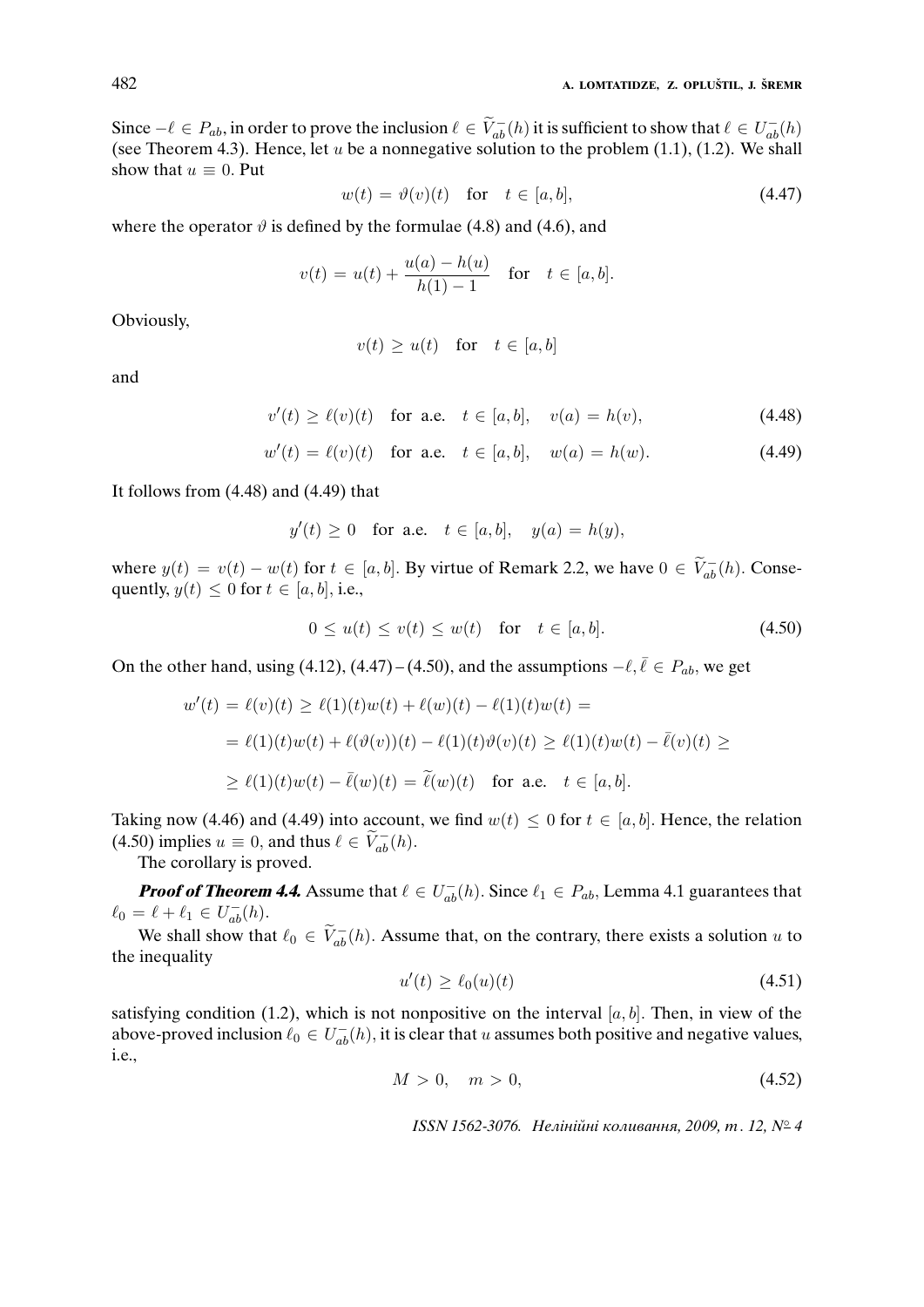where

$$
M = \max \{ u(t) : t \in [a, b] \}, \quad m = -\min \{ u(t) : t \in [a, b] \}.
$$
 (4.53)

Now we choose  $t_M$ ,  $t_m \in [a, b]$  such that

$$
u(t_M) = M, \quad u(t_m) = -m. \tag{4.54}
$$

Obviously, either

$$
t_M < t_m \tag{4.55}
$$

or

$$
t_M > t_m. \tag{4.56}
$$

If (4.55) holds then the integration of (4.51) from  $t_M$  to  $t_m$ , in view of (4.52), (4.53) and the assumption  $\ell_0 \in P_{ab}$ , results in

$$
M+m \leq -\int\limits_{t_M}^{t_m} \ell_0(u)(s) ds \leq m \int\limits_a^b \ell_0(1)(s) ds.
$$

Hence, by virtue of (4.16) and the second inequality in (4.52), we get  $M \leq 0$ , which contradicts the first inequality in (4.52).

If (4.56) holds then the integrations of (4.51) from a to  $t_m$  and from  $t_M$  to b, in view of (4.52), (4.53) and the assumption  $\ell_0 \in P_{ab}$ , yield

$$
u(a) + m \le -\int_{a}^{t_m} \ell_0(u)(s) ds \le m \int_{a}^{t_m} \ell_0(1)(s) ds,
$$
 (4.57)

$$
M - u(b) \le -\int_{t_M}^b \ell_0(u)(s) \, ds \le m \int_{t_M}^b \ell_0(1)(s) \, ds. \tag{4.58}
$$

On the other hand, the condition (1.2), on account of (4.53) and the assumptions  $h_0, h_1 \in PF_{ab}$ , implies

$$
u(a) - \lambda u(b) \ge h_0(u) - h_1(u) \ge -mh_0(1) - Mh_1(1). \tag{4.59}
$$

Now we get, from  $(4.57) - (4.59)$ , the inequality

$$
M(\lambda - h_1(1)) + m(1 - h_0(1)) \le m \left( \int_a^{t_m} \ell_0(1)(s) \, ds + \lambda \int_{t_M}^b \ell_0(1)(s) \, ds \right),
$$

i.e.,

$$
M\left(\lambda - h_1(1)\right) \min\left\{1, \frac{1}{\lambda}\right\} + m\left(1 - h_0(1)\right) \min\left\{1, \frac{1}{\lambda}\right\} \le m \int_a^b \ell_0(1)(s) \, ds.
$$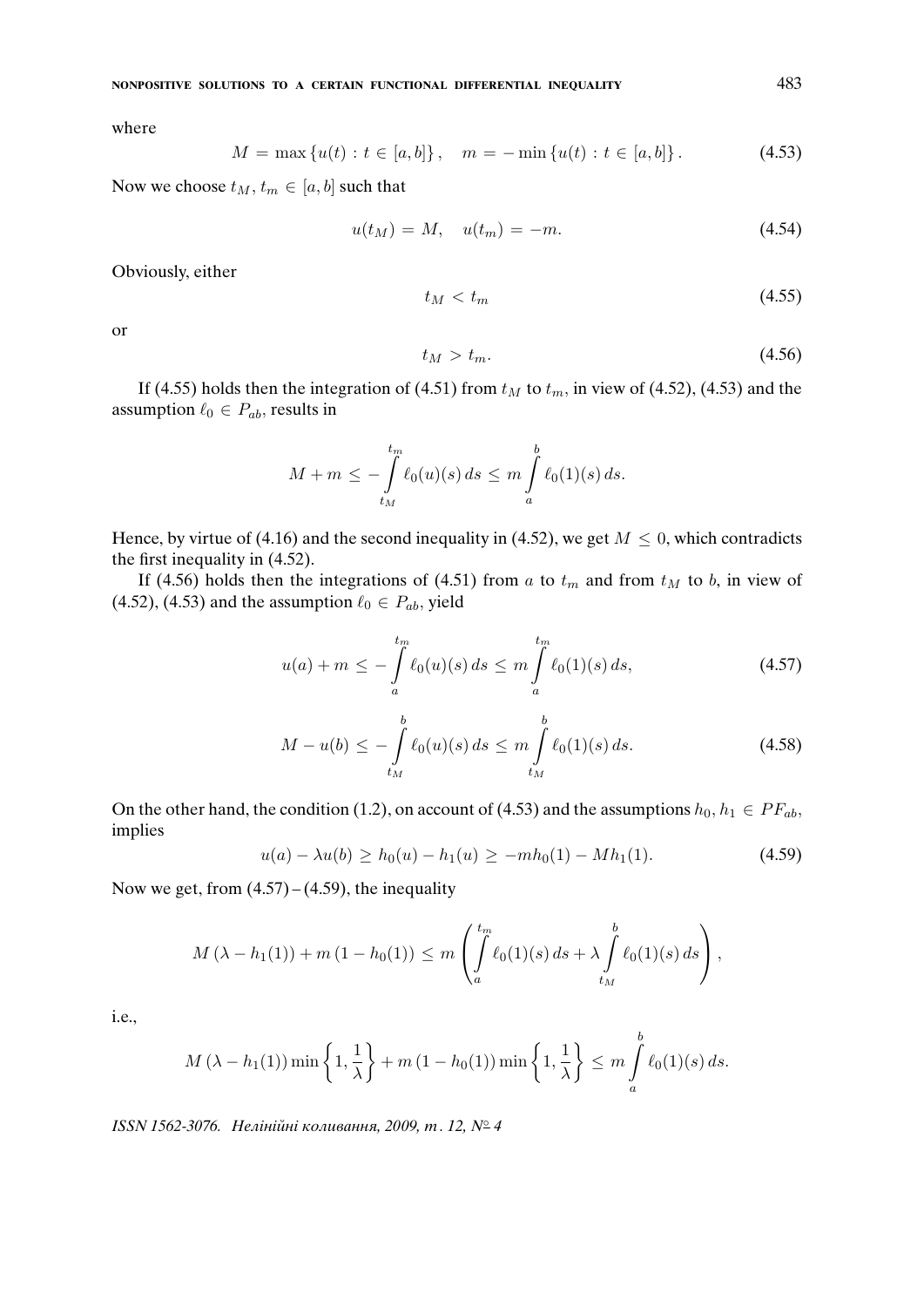Hence, by virtue of (3.1), (4.16), and the second inequality in (4.52), we find  $M \leq 0$ , which contradicts the first inequality in (4.52).

The contradictions obtained prove the validity of the inclusion  $\ell_0 \in \widetilde{V}_{ab}^-(h)$ .

Now we put  $\bar{\ell} \equiv \ell_1$ . Since  $\ell \in U_{ab}^-(h)$  and  $\ell + \bar{\ell} = \ell_0 \in \tilde{V}_{ab}^-(h)$ , Proposition 4.1 yields  $\ell \in \widetilde{V}_{ab}^{-}(h).$ 

The validity of the converse implication follows immediately from Remark 3.1. The theorem is proved.

**Proof of Theorem 4.5.** It is easy to verify that  $\ell \in U_{ab}^{-}(h)$ . Indeed, the assumption  $-\ell_1 \in$  $\tilde{V}_{ab}^{-}(h)$  yields  $-\ell_1 \in U_{ab}^{-}(h)$  (see Remark 3.1), and thus, in view of Lemma 4.1, we get  $\ell =$  $= -\ell_1 + \ell_0 \in U^-_{ab}(h).$ 

Now we put  $\bar{\ell} \equiv \ell_1$ . Then it is clear that  $\bar{\ell} \in P_{ab}$  and  $\ell + \bar{\ell} = \ell_0 \in \tilde{V}_{ab}^{-}(h)$ . Consequently, Proposition 4.1 yields  $\ell \in \widetilde{V}_{ab}^{-}(h)$ .

The theorem is proved.

**5. Differential inequalities with argument deviations.** In this section, we give some corollaries of the main results for operators with argument deviations. More precisely, efficient criteria are proved below for validity of the inclusion  $\ell \in \widetilde{V}_{ab}^{-}(h)$  in the case where the operator  $\ell$  is given by one of the following formulae:

$$
\ell(v)(t) \stackrel{\text{df}}{=} p(t)v(\tau(t)) \quad \text{for a.e.} \quad t \in [a, b] \quad \text{and all} \quad v \in C([a, b]; \mathbb{R}), \tag{5.1}
$$

$$
\ell(v)(t) \stackrel{\mathrm{df}}{=} -g(t)v(\mu(t)) \quad \text{for a.e.} \quad t \in [a, b] \quad \text{and all} \quad v \in C([a, b]; \mathbb{R}), \tag{5.2}
$$

and

$$
\ell(v)(t) \stackrel{\text{df}}{=} p(t)v(\tau(t)) - g(t)v(\mu(t)) \quad \text{for a.e.} \quad t \in [a, b] \quad \text{and all} \quad v \in C([a, b]; \mathbb{R}). \tag{5.3}
$$

Here we suppose that  $p, q \in L([a, b]; \mathbb{R}_+)$  and  $\tau, \mu : [a, b] \to [a, b]$  are measurable functions. Throughout this section, the following notation is used:

$$
\mu_* = \text{ess}\inf \{ \mu(t) : t \in [a, b] \}, \quad \tau^* = \text{ess}\sup \{ \tau(t) : t \in [a, b] \}, \tag{5.4}
$$

and

$$
\alpha(t) = \exp\left(\int_t^b g(s) \, ds\right), \quad \beta(t) = \exp\left(\int_a^t p(s) \, ds\right) \quad \text{for} \quad t \in [a, b]. \tag{5.5}
$$

We first formulate all the results, their proofs are given later, in Section 5.1 below.

**Theorem 5.1.** *Let condition (3.1) be fulfilled and*

b

$$
h(1) < 1. \tag{5.6}
$$

*Assume that*

$$
0 < \int_{a}^{b} p(s) \, ds \le (1 - h_0(1)) \min\left\{1, \frac{1}{\lambda}\right\} \tag{5.7}
$$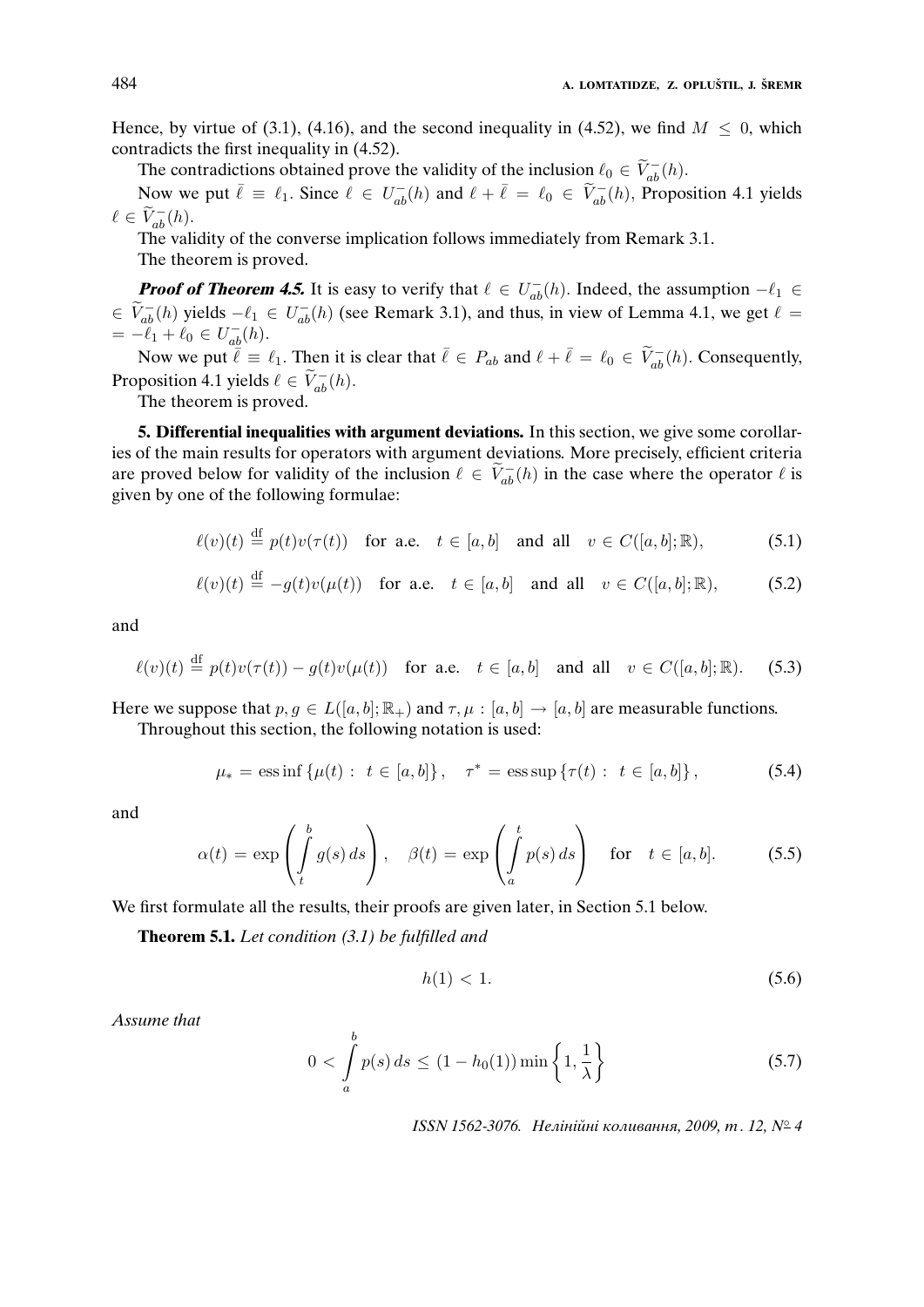*and*

$$
\operatorname{ess\,inf}\left\{\int\limits_{t}^{\tau(t)}p(s)\,ds\,:\,t\in[a,b]\right\}>\eta_*,\tag{5.8}
$$

*where*

$$
\eta_* = \inf \left\{ \frac{1}{x} \ln \frac{x \beta^x (\tau^*)}{\beta^x (\tau^*) + (h(\beta^x) - 1) (1 - h(1))^{-1}} : x > 0, \ h(\beta^x) > 1 \right\}.
$$
 (5.9)

*Then the operator*  $\ell$  given by formula (5.1) belongs to the set  $\widetilde{V}_{ab}^-(h)$ .

**Corollary 5.1.** *Let the inequalities (3.1) and (5.6) be fulfilled. Assume that condition (5.7) is satisfied and*

$$
\text{ess}\inf\left\{\int\limits_t^{\tau(t)} p(s) \, ds : t \in [a, b]\right\} > \xi_*,\tag{5.10}
$$

*where*

$$
\xi_* = \inf \left\{ \frac{||p||_L}{y} \ln \frac{ye^y (1 - h(1))}{||p||_L (e^y - 1) (1 - h_0(1))} : y > \ln \frac{1 - h_0(1)}{\lambda - h_1(1)} \right\}.
$$
 (5.11)

*Then the operator*  $\ell$  *defined by formula (5.1) belongs to the set*  $\widetilde{V}_{ab}^{-}(h)$ *.* 

**Theorem 5.2.** *Let the conditions (3.1) and (5.6) be fulfilled. Assume that*  $\tau(t) \geq t$  *for a.e.*  $t \in [a, b],$  $\overline{1}$ 

$$
\int_{a}^{b} p(s)ds > \ln \frac{1 - h_0(1)}{\lambda - h_1(1)},
$$
\n(5.12)

*and at least one of the following conditions is satisfied:*

*(a)*  $h_0(z_0) > 0$  *and* 

$$
\max\left\{\frac{h_0(z_1)+(1-h_0(1))z_1(t)}{h_0(z_0)+(1-h_0(1))z_0(t)} : t \in [a,b]\right\} < 1 - \frac{h_0(z_0)}{1-h_0(1)},\tag{5.13}
$$

*where*

$$
z_0(t) = \int_a^t p(s) ds \quad \text{for} \quad t \in [a, b], \tag{5.14}
$$

$$
z_1(t) = \int_a^t p(s) \left( \int_a^{\tau(s)} p(\xi) d\xi \right) ds \quad \text{for} \quad t \in [a, b]; \tag{5.15}
$$

*(b)*

$$
h_0(\beta) < 1,\tag{5.16}
$$

$$
\frac{h_0(\gamma_0)}{1 - h_0(\beta)} \,\beta(b) + \gamma_0(b) < 1,\tag{5.17}
$$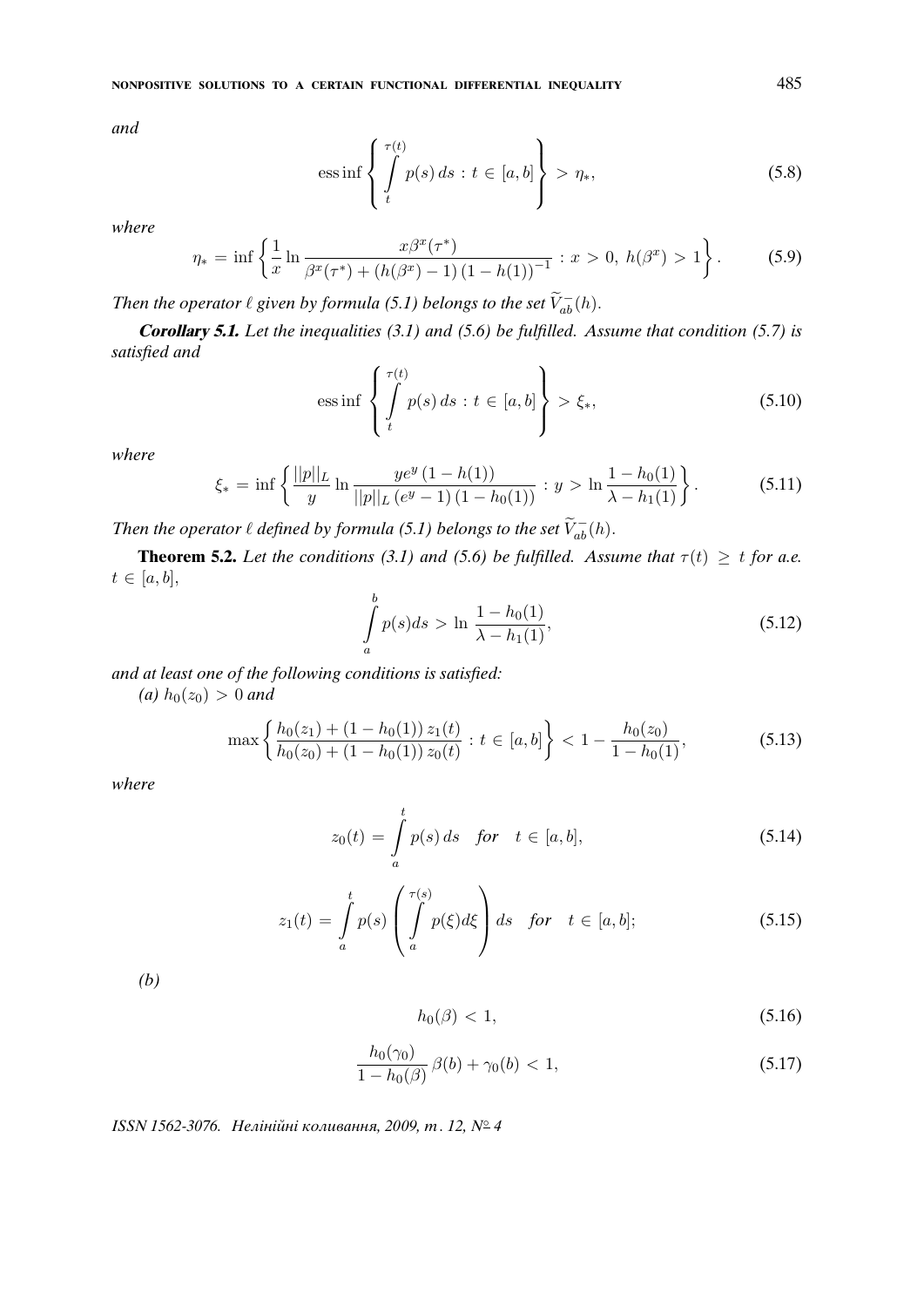486 **A. LOMTATIDZE, Z. OPLUSTIL, J. <sup>ˇ</sup> SREMR <sup>ˇ</sup>**

*where*

$$
\gamma_0(t) = \int_a^t p(s) \left( \int_s^{\tau(s)} p(\xi) d\xi \right) \exp \left( \int_s^t p(\eta) d\eta \right) ds \quad \text{for} \quad t \in [a, b]; \tag{5.18}
$$

*(c)*  $h_0(1) \neq 0$ 

$$
\text{ess}\sup\left\{\int\limits_t^{\tau(t)} p(s)ds \, : \, t \in [a, b]\right\} < \kappa^*,\tag{5.19}
$$

*where*

$$
\kappa^* = \sup \left\{ \frac{\|p\|_L}{x} \ln \frac{xe^x(1 - h_0(1))}{\|p\|_L(e^x - 1)} : 0 < x < \ln \frac{1}{h_0(1)} \right\}.
$$
\n(5.20)

*Then the operator*  $\ell$  given by the formula (5.1) belongs to the set  $\widetilde{V}_{ab}^-(h)$ .

**Theorem 5.3.** Let the conditions (2.3) and (4.2) be fulfilled. Assume that  $\tau(t) > t$  for a.e.  $t \in [a, b]$  *and at least one of the following conditions is satisfied:* 

(a) the inequality (5.13) holds, where the functions  $z_0$  and  $z_1$  are defined by the formulae *(5.14) and (5.15), respectively;*

*(b) the inequalities (5.16) and (5.17) hold, where the function*  $\gamma_0$  *is given by the formula (5.18);*

*(c)*  $h_0(1) \neq 0$  *and the condition (5.19) holds, where the number*  $\kappa^*$  *is defined by the formula (5.20).*

*Then the operator*  $\ell$  given by the formula (5.1) belongs to the set  $\widetilde{V}_{ab}^-(h)$ .

**Remark 5.1.** If  $h_0(z_0) > 0$ , where  $z_0$  is defined by formula (5.14), then the strict inequality (5.13) in Theorem 5.3(a) can be weakened. More precisely, the following assertion is true.

**Theorem 5.4.** *Let the conditions (2.3) and (4.2) be fulfilled. Assume that*  $\tau(t) \geq t$  *for a.e.*  $t \in [a, b],$ 

$$
h_0(z_0)>0,
$$

*and*

$$
\max\left\{\frac{h_0(z_1) + (1 - h_0(1))z_1(t)}{h_0(z_0) + (1 - h_0(1))z_0(t)} : t \in [a, b]\right\} \le 1 - \frac{h_0(z_0)}{1 - h_0(1)},\tag{5.21}
$$

*where the functions*  $z_0$  *and*  $z_1$  *are defined by the formulae (5.14) and (5.15), respectively. Then the operator*  $\ell$  given by the formula (5.1) belongs to the set  $\widetilde{V}_{ab}^-(h)$ .

**Theorem 5.5.** *Let the conditions (2.3) and (3.4) be fulfilled. Assume that*

$$
\text{ess}\sup\left\{\int\limits_{\mu(t)}^t g(s)\,ds \,:\, t \in [a, b]\right\} < \omega^*,\tag{5.22}
$$

*where*

$$
\omega^* = \sup \left\{ \frac{1}{x} \ln \frac{x \alpha^x(\mu_*)}{\alpha^x(\mu_*) - f(x)} : x > 0, \widehat{h}(\alpha^x) > \alpha^x(a) \right\},\,
$$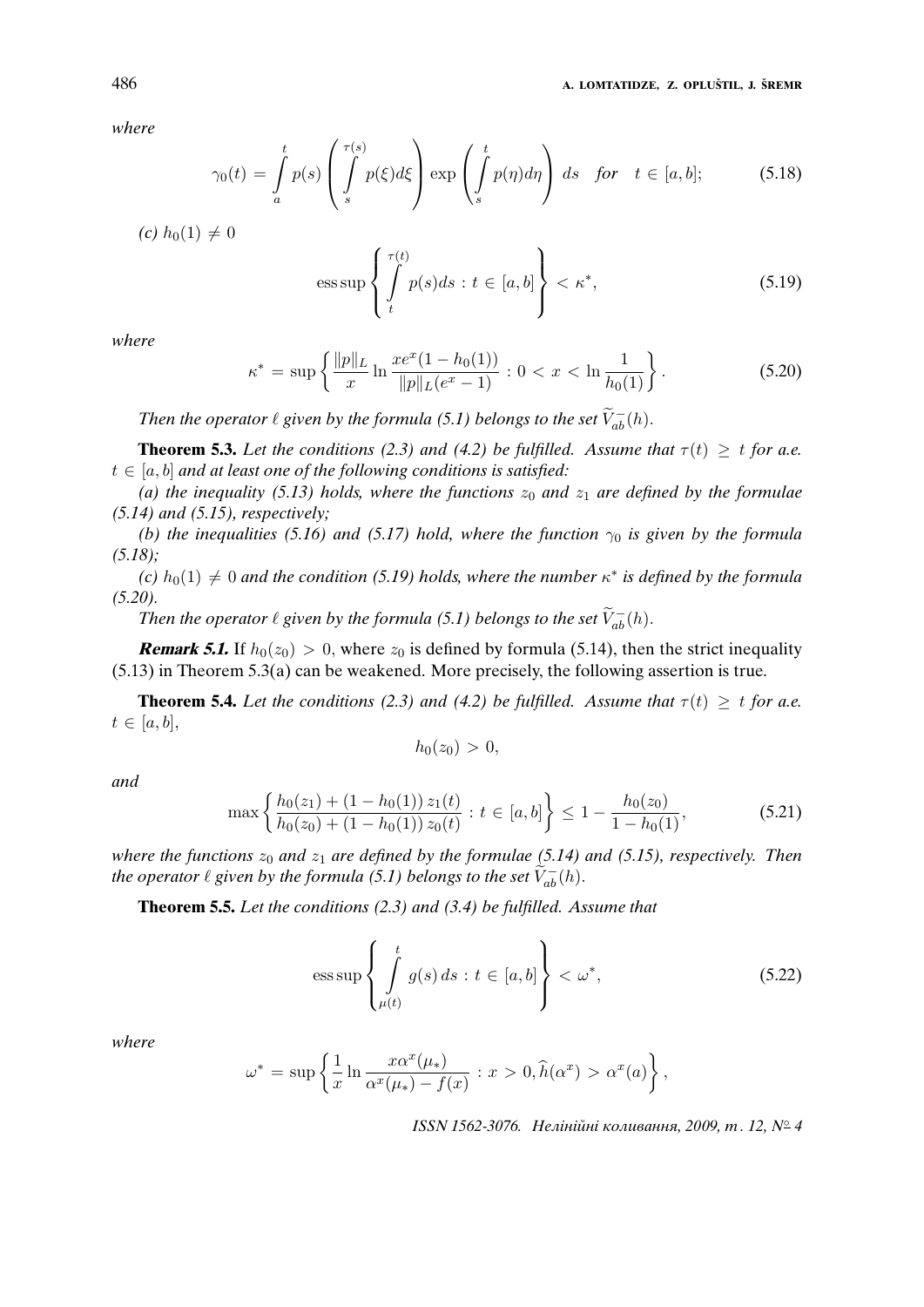**NONPOSITIVE SOLUTIONS TO A CERTAIN FUNCTIONAL DIFFERENTIAL INEQUALITY** 487

$$
f(x) \stackrel{\text{df}}{=} \frac{\widehat{h}(\alpha^x) - \alpha^x(a)}{h(1) - 1} \quad \text{for} \quad x > 0,\tag{5.23}
$$

$$
\widehat{h}(v) \stackrel{\text{df}}{=} \min\{h(1), h(v)\} \quad \text{for} \quad v \in C([a, b]; \mathbb{R}).
$$

*Then the operator*  $\ell$  given by formula (5.2) belongs to the set  $\widetilde{V}_{ab}^-(h)$ .

**Corollary 5.2.** Let the conditions (2.3) and (3.4) be fulfilled. Assume that  $g \neq 0$  and

$$
\text{ess sup}\left\{\int\limits_{\mu(t)}^t g(s)ds : t \in [a, b]\right\} < \xi^*,
$$

*where*

$$
\xi^* = \sup \left\{ \frac{||g||_L}{y} \ln \frac{ye^y \left(h(1) - 1\right)}{||g||_L(e^y - 1)\left(\lambda + h_0(1)\right)} : 0 < y < \ln \frac{\lambda + h_0(1)}{1 + h_1(1)} \right\}.
$$
\n(5.24)

*Then the operator*  $\ell$  *defined by the formula (5.2) belongs to the set*  $\widetilde{V}_{ab}^-(h)$ *.* 

**Theorem 5.6.** *Let the conditions (2.3) and (4.2) be fulfilled. Assume that*  $g \neq 0$  *and* 

$$
\max\left\{\frac{z_1(a) - h(z_1) + (h(1) - 1) z_1(t)}{z_0(a) - h(z_0) + (h(1) - 1) z_0(t)} : t \in [a, b]\right\} < 1 - \frac{z_0(a) - h(z_0)}{h(1) - 1},\tag{5.25}
$$

*where*

$$
z_0(t) = \int_t^b g(s) ds \quad \text{for} \quad t \in [a, b],
$$

$$
z_1(t) = \int_t^b g(s) \left( \int_{\mu(s)}^b g(\xi) d\xi \right) ds \quad \text{for} \quad t \in [a, b].
$$

*Then the operator*  $\ell$  given by formula (5.2) belongs to the set  $\widetilde{V}_{ab}^-(h)$ .

**Theorem 5.7.** *Let the conditions (2.3) and (3.4) be fulfilled. Assume that the inequalities (4.10) and (4.11) are satisfied, where*

$$
z_0(t) = \exp\left(\int_t^b g(s) \, ds\right) \quad \text{for} \quad t \in [a, b],
$$
\n
$$
z_1(t) = \int_t^b g(s)\sigma(s) \left(\int_{\mu(s)}^s g(\xi) \, d\xi\right) \exp\left(\int_t^s g(\eta) \, d\eta\right) ds \quad \text{for} \quad t \in [a, b],
$$
\n(5.26)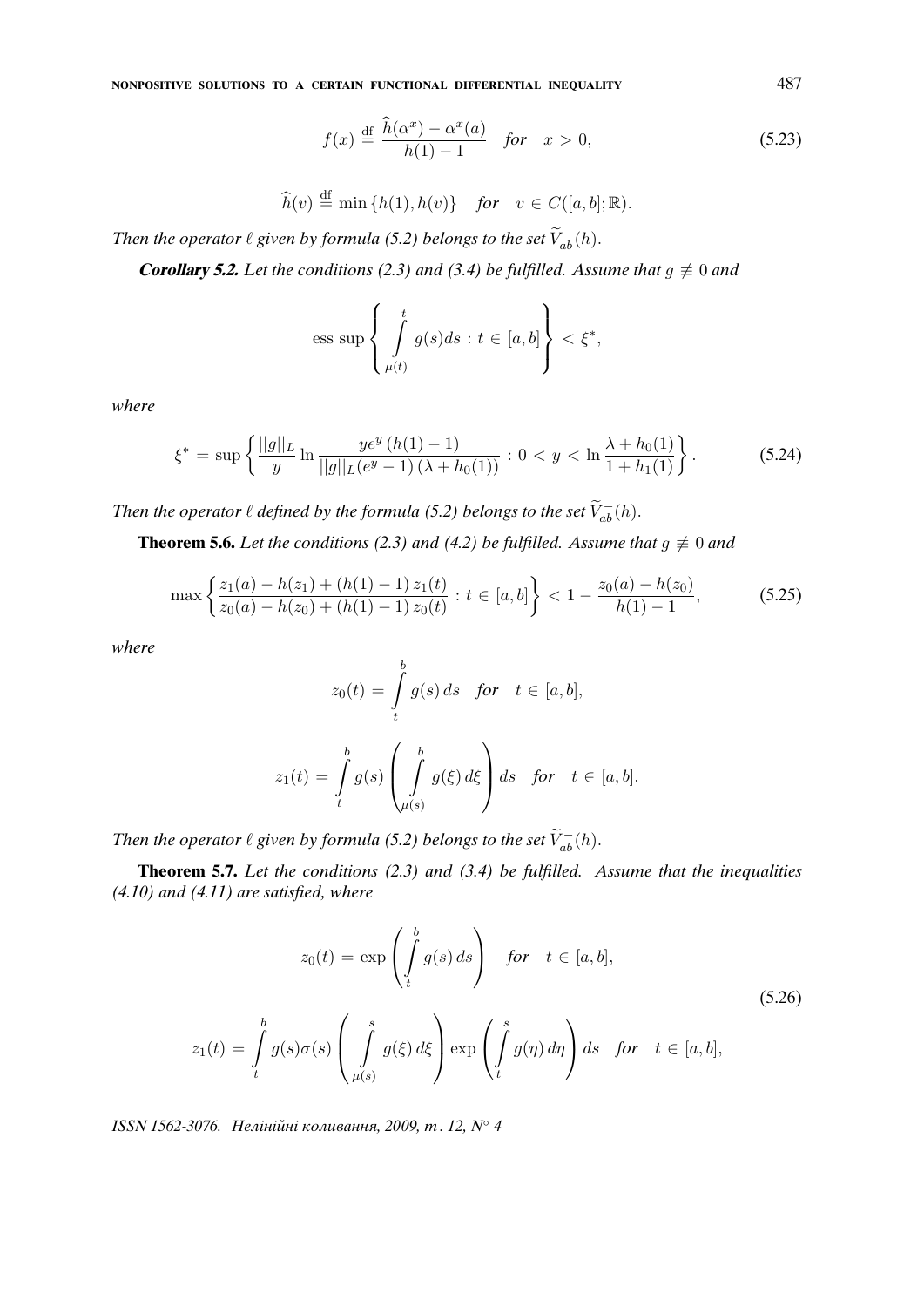*and*

$$
\sigma(t) = \frac{1}{2} (1 + \text{sgn } (t - \mu(t))) \quad \text{for a.e.} \quad t \in [a, b]. \tag{5.27}
$$

*Then the operator*  $\ell$  given by formula (5.2) belongs to the set  $\widetilde{V}_{ab}^-(h)$ .

**Theorem 5.8.** *Let the conditions (3.1) and (3.5) be fulfilled. If*

$$
\int_{a}^{b} g(s) ds < (\lambda - h_1(1)) \min\left\{1, \frac{1}{\lambda}\right\}
$$
\n(5.28)

*and*

$$
\frac{(1-h_0(1))\min\left\{1,\frac{1}{\lambda}\right\}}{(\lambda-h_1(1))\min\left\{1,\frac{1}{\lambda}\right\}-\int_a^b g(s)\,ds} - 1 < \int_a^b p(s)\,ds \leq (1-h_0(1))\min\left\{1,\frac{1}{\lambda}\right\},\,
$$

*then the operator*  $\ell$  given by formula (5.3) belongs to the set  $\widetilde{V}_{ab}^-(h)$ .

**Theorem 5.9.** *Let the conditions (2.3) and (3.4) be fulfilled. Assume that the inequality (5.28) is satisfied and*

$$
\omega\left(\int_a^b g(s)\,ds\right)<\int_a^b p(s)\,ds\leq (1-h_0(1))\min\left\{1,\frac{1}{\lambda}\right\},\,
$$

*where the function*  $\omega$  *is defined by formula (3.10). Then the operator*  $\ell$  given by formula (5.3) *belongs to the set*  $\widetilde{V}_{ab}^{-}(h)$ .

**Corollary 5.3.** *Let the conditions (3.1) and (3.4) be fulfilled. Assume that either*

$$
h(1) \le 1, \quad \frac{1 - h_0(1)}{\lambda - h_1(1)} - 1 < \int_a^b p(s) \, ds \le (1 - h_0(1)) \min\left\{1, \frac{1}{\lambda}\right\}
$$

*or*

$$
h(1) > 1,
$$
  $\int_a^b p(s) ds \le (1 - h_0(1)) \min \left\{ 1, \frac{1}{\lambda} \right\}.$ 

*Then the operator*  $\ell$  given by formula (5.1) belongs to the set  $\widetilde{V}_{ab}^-(h)$ .

**Theorem 5.10.** *Let the conditions (2.3) and (3.4) be fulfilled. Assume that the functions* p, τ *satisfy condition (5.7) or the assumptions of Theorems 5.3 or 5.4, whereas the functions*  $g, \mu$  *fulfil the assumptions of Theorems 5.5, 5.6 or 5.7. Then the operator*  $\ell$  given by formula (5.3) belongs *to the set*  $\widetilde{V}_{ab}^{-}(h)$ .

**5.1. Proofs.** We give the following lemmas before we prove statements formulated above.

**Lemma 5.1.** *Let the functional h be defined by formula (1.3), where*  $\lambda > 0$  *and*  $h_0, h_1 \in PF_{ab}$ *are such that the conditions (3.1) and (5.6) are fulfilled. Let, moreover, the operator*  $\ell$  *be defined by the formula (5.1),*  $p \neq 0$ , *and condition (5.8) be satisfied, where the number*  $\eta_*$  *is defined by*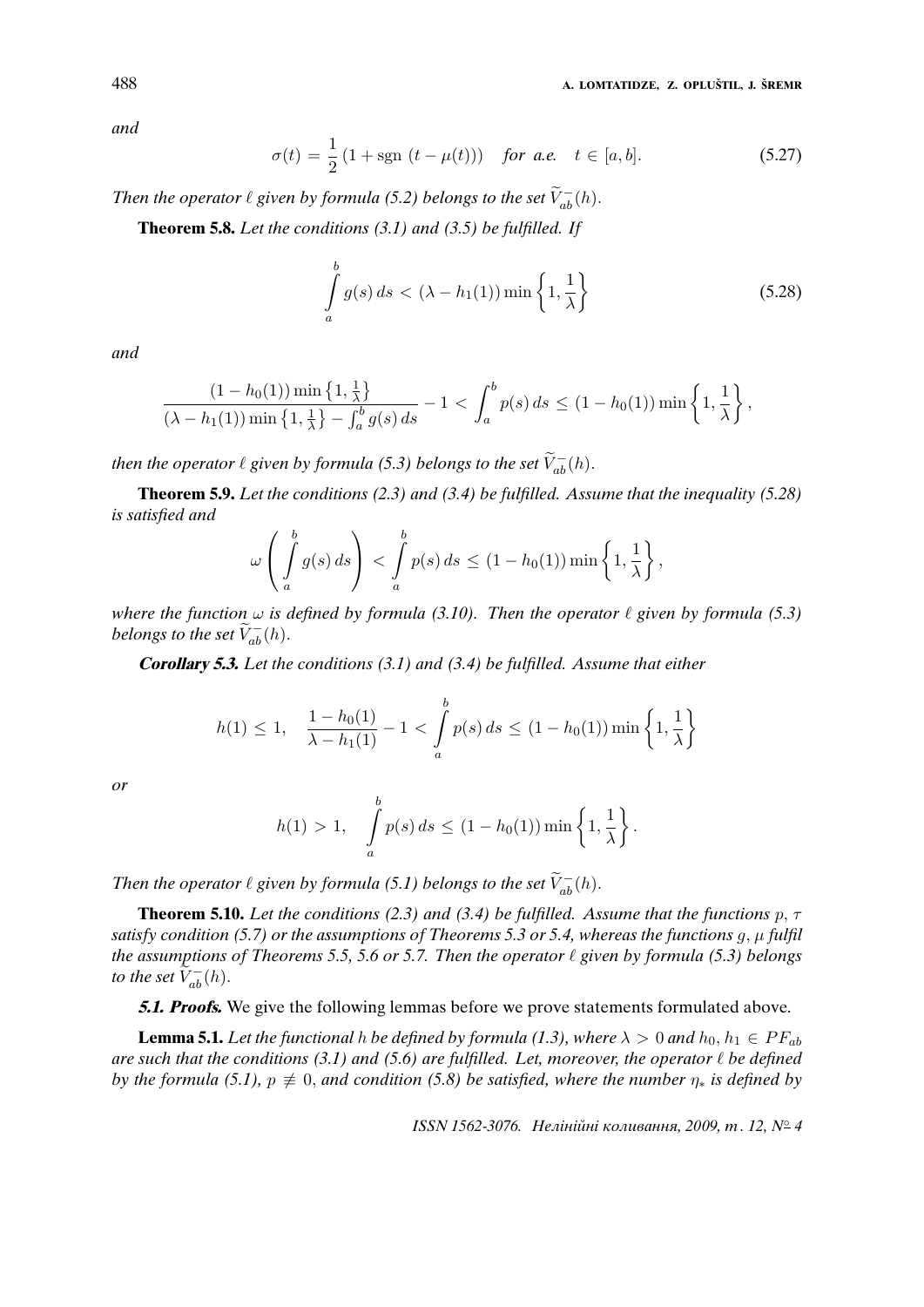*formula (5.9). Then there exists a function*  $\gamma \in \widetilde{C}([a, b]; [0, +\infty])$  *satisfying the inequalities (3.2) and (3.3).*

**Proof.** According to (5.8) with  $\eta^*$  given by (5.9), there exist  $x_0 > 0$  and  $\varepsilon > 0$  such that

$$
h(\beta^{x_0}) \ge 1 + \varepsilon \tag{5.29}
$$

and the relation

$$
\int_{t}^{\tau(t)} p(s) ds \ge \frac{1}{x_0} \ln \frac{x_0 \beta^{x_0}(\tau^*)}{\beta^{x_0}(\tau^*) + (h(\beta^{x_0}) - 1 - \varepsilon) (1 - h(1))^{-1}} \quad \text{for a.e.} \quad t \in [a, b]
$$
 (5.30)

holds. Put

$$
\delta = \frac{h(\beta^{x_0}) - 1 - \varepsilon}{1 - h(1)}.\tag{5.31}
$$

By virtue of the conditions (5.6) and (5.29), we get  $\delta \ge 0$ . Hence, relation (5.30) yields

$$
e^{x_0\int\limits_t^{\tau(t)}p(s)\,ds}\geq \frac{x_0\beta^{x_0}(\tau^*)}{\beta^{x_0}(\tau^*)+\delta}\geq \frac{x_0\beta^{x_0}(\tau(t))}{\beta^{x_0}(\tau(t))+\delta}\quad\text{for a.e.}\quad t\in[a,b].
$$

Consequently, we have

$$
x_0 e^{\int\limits_a^t p(s) ds} \le e^{x_0 \int\limits_a^{\tau(t)} p(s) ds} + \delta \quad \text{for a.e.} \quad t \in [a, b]. \tag{5.32}
$$

Now we put

$$
\gamma(t) = e^{x_0 \int_a^t p(s) ds} + \delta \quad \text{for} \quad t \in [a, b].
$$

It is clear that  $\gamma(t) > 0$  for  $t \in [a, b]$  and, using condition (5.32), we get

$$
\ell(\gamma)(t) = p(t) \begin{pmatrix} e^{\frac{\tau(t)}{a}} & \int_{a}^{\tau(t)} p(s) \, ds \\ e^{-\frac{\tau(t)}{a}} & \int_{a}^{\tau(t)} p(s) \, ds \end{pmatrix} \geq x_0 p(t) e^{\frac{\tau(t)}{a}} = \gamma'(t) \quad \text{for a.e.} \quad t \in [a, b],
$$

i.e., inequality (3.2) holds. On the other hand, in view of equality (5.31) and the assumption  $h(1)$  < 1, inequality (3.3) is satisfied.

The lemma is proved.

**Lemma 5.2.** *Let the operator*  $\ell$  *be defined by formula (5.2),*  $h \in F_{ab}$  *satisfies condition (2.3), and let inequality (5.22) be fulfilled, where the number* ω ∗ *is defined by formulae (5.23). Then there exists a function*  $\gamma \in C([a, b]; [0, +\infty])$  *satisfying the inequalities (3.2) and (3.3).* 

**Proof.** According to (5.22) with  $\omega^*$  given by (5.23), there exist  $x_0 > 0$  and  $\varepsilon > 0$  such that

$$
\widehat{h}(\alpha^{x_0}) \ge \alpha^{x_0}(a) + \varepsilon \tag{5.33}
$$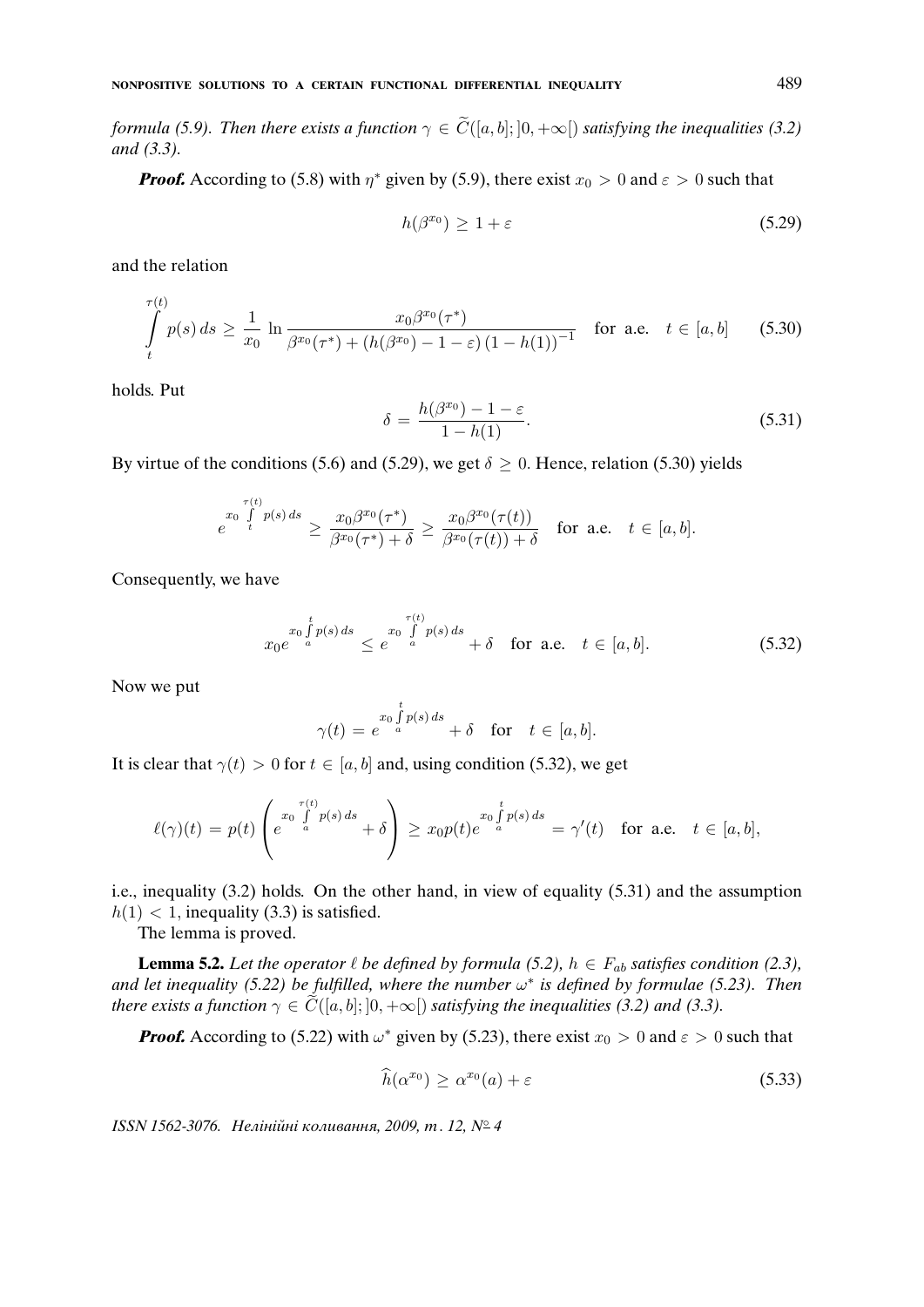and the inequality

$$
\int_{\mu(t)}^{t} g(s)ds \le \frac{1}{x_0} \ln \frac{x_0 \alpha^{x_0}(\mu_*)}{\alpha^{x_0}(\mu_*) - (\hat{h}(\alpha^{x_0}) - \alpha^{x_0}(a) - \varepsilon) (h(1) - 1)^{-1}}
$$
(5.34)

holds for a.e.  $t \in [a, b]$ . Put

$$
\delta = \frac{\widehat{h}(\alpha^{x_0}) - \alpha^{x_0}(a) - \varepsilon}{h(1) - 1}.
$$
\n(5.35)

By virtue of the conditions (2.3), (5.23), and (5.33), we get  $\delta \in [0,1]$ . Hence, relation (5.34) yields

$$
e^{x_0 \int\limits_{\mu(t)}^t g(s)\,ds} \leq \frac{x_0 \alpha^{x_0}(\mu_*)}{\alpha^{x_0}(\mu_*)-\delta} \leq \frac{x_0 \alpha^{x_0}(\mu(t))}{\alpha^{x_0}(\mu(t))-\delta} \quad \text{for a.e.} \quad t \in [a,b].
$$

Consequently, we have

$$
\sum_{e \mu(t)}^{x_0} \int_{\mu(t)}^{b} g(s) \, ds - \delta \le x_0 e^{-x_0 \int_{t}^{b} g(s) \, ds} \quad \text{for a.e.} \quad t \in [a, b]. \tag{5.36}
$$

Now we put

$$
\gamma(t) = e^{x_0 \int\limits_t^b g(s) \, ds} - \delta \quad \text{for} \quad t \in [a, b].
$$

It is clear that  $\gamma(t) > 0$  for  $t \in [a, b]$  and, using condition (5.36), we get

$$
\ell(\gamma)(t) = -g(t)\left(e^{\int\limits_{\mu(t)}^{b} g(s) ds} - \delta\right) \geq -x_0 g(t)e^{x_0 \int\limits_{t}^{b} g(s) ds} = \gamma'(t) \text{ for a.e. } t \in [a, b],
$$

i.e., inequality (3.2) holds. On the other hand, in view of (5.23), (5.35), and the assumption  $h(1) > 1$ , the inequality (3.3) is satisfied.

The lemma is proved.

Now we are in position to prove Theorems  $5.1 - 5.10$ .

**Proof of Theorem 5.1.** Let the operator  $\ell$  be defined by formula (5.1). It is clear that  $\ell \in P_{ab}$ and condition (5.7) implies validity of relation (4.16) with  $\ell_0 \equiv \ell$ . According to Lemma 5.1, there exists a function  $\gamma \in \widetilde{C}([a, b]; [0, +\infty[)$  satisfying the conditions (3.2) and (3.3), which guarantees validity of the inclusion  $\ell \in U_{ab}^{-}(h)$  (see Theorem 3.1). Consequently, in view of Theorem 4.4 (with  $\ell_0 \equiv \ell$  and  $\ell_1 \equiv 0$ ), we get  $\ell \in \widetilde{V}_{ab}^-(h)$ .

The theorem is proved.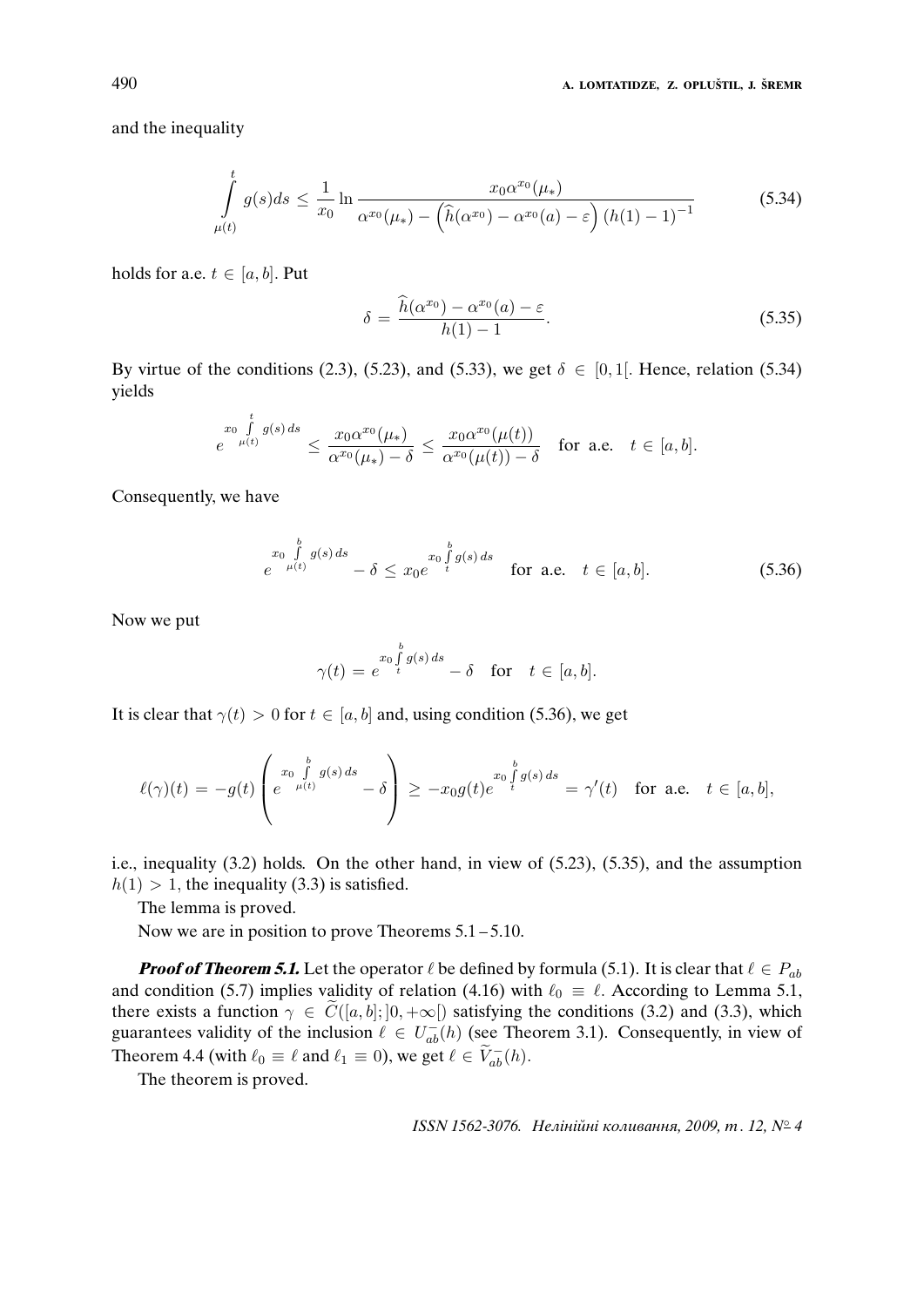**Proof of Corollary 5.1.** It is not difficult to verify that

$$
\frac{x\beta^x(\tau^*)}{\beta^x(\tau^*) + (h(\beta^x) - 1) (1 - h(1))^{-1}} \le
$$
  

$$
\leq \frac{x\beta^x(b)}{\beta^x(b) + ((\lambda - h_1(1)) e^{x||p||_L} + h_0(1) - 1) (1 - h(1))^{-1}} =
$$
  

$$
= \frac{x e^{x||p||_L} (1 - h(1))}{(e^{x||p||_L} - 1) (1 - h_0(1))}
$$

for every  $x > 0$  such that  $(\lambda - h_1(1)) e^{x||p||_L} > 1 - h_0(1)$ . Therefore, the relation  $\eta_* \leq \xi_*$  holds, where  $\eta_*$  and  $\xi_*$  are defined by the formulae (5.9) and (5.11), respectively. Consequently, the assertion of the corollary follows immediately from Theorem 5.1.

**Proof of Theorem 5.2.** Let the operator  $\ell$  be defined by formula (5.1). It is clear that  $\ell \in P_{ab}$ and  $\ell$  is a b-Volterra operator. According to Theorems 4.1 and 4.2, and Corollary 4.2 in [14], we conclude that each of the conditions (a) – (c) guarantees validity of the inclusion  $\ell \in \widetilde{V}_{ab}^{+}(h_0)$ . Moreover, by virtue of Theorem 2.1 in [14], there exists a function  $\gamma$  $\in \widetilde{C}([a, b]; [0, +\infty])$  satisfying inequality (3.12). Therefore, Lemma 4.2 guarantees that  $\ell \in$  $\in S_{ab}(b)$ . Furthermore, the above-proved inclusion  $\ell \in \widetilde{V}_{ab}^{+}(h_0)$  yields  $\ell \in \widetilde{U}_{ab}^{+}(h_0)$  (see Remark 3.3).

On the other hand, since we suppose that  $\tau(t) > t$  for a. e.  $t \in [a, b]$ , condition (5.12) implies validity of condition (5.10), where  $\xi_*$  is defined by formula (5.11). Therefore, analogously to the proof of Corollary 5.1 it can be shown that relation (5.8) is satisfied with  $\eta_*$  given by formula (5.9), and thus, according to Lemma 5.1, there exists a function  $\gamma \in C([a, b]; [0, +\infty])$  satisfying the conditions  $(3.2)$  and  $(3.3)$ .

Consequently, by virtue of Theorem 4.1, we get  $\ell \in \widetilde{V}_{ab}^{-}(h)$ .

The theorem is proved.

**Proof of Theorem 5.3.** Let the operator  $\ell$  be defined by formula (5.1). It is clear that  $\ell \in P_{ab}$ and  $\ell$  is a b-Volterra operator. According to Theorems 4.1 and 4.2, and Corollary 4.2 in [14], we conclude that each of the conditions (a) – (c) guarantees validity of the inclusion  $\ell \in \widetilde{V}_{ab}^{+}(h_0)$ . Therefore, the assumptions of Corollary 4.3 are satisfied.

The theorem is proved.

**Proof of Theorem 5.4.** Let the operator  $\ell$  be defined by formula (5.1). It is clear that  $\ell \in P_{ab}$ and  $\ell$  is a b-Volterra operator. Using condition (5.21), it is not difficult to verify that

$$
\varrho_3(t) \le \varrho_2(t) \quad \text{for} \quad t \in [a, b],
$$

where the functions  $\varrho_2$  and  $\varrho_3$  are defined by the formulae (4.5) and (4.6). Consequently, the assumptions of Corollary 4.2 are satisfied with  $k = 2$  and  $m = 3$ .

The theorem is proved.

**Proof of Theorem 5.5.** The assertion of the theorem follows immediately from Lemma 5.2 and Theorem 4.3.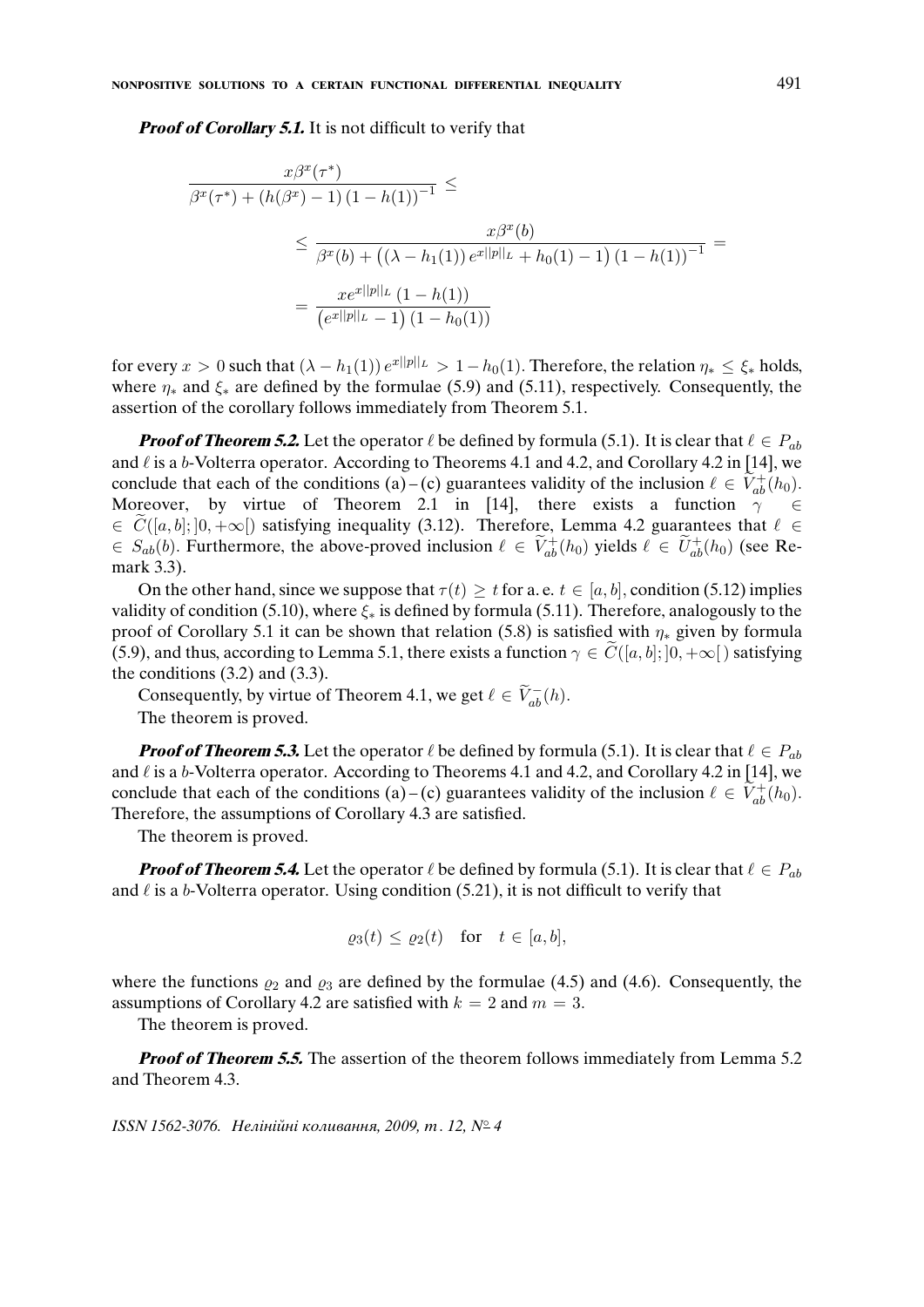**Proof of Corollary 5.2.** It is not difficult to verify that

$$
\frac{x\alpha^x(\mu_*)}{\alpha^x(\mu_*) - (\hat{h}(\alpha^x) - \alpha^x(a))(h(1) - 1)^{-1}} \ge
$$
  

$$
\ge \frac{x\alpha^x(a)}{\alpha^x(a) - (\lambda + h_0(1) - (1 + h_1(1))\alpha^x(a))(h(1) - 1)^{-1}} =
$$
  

$$
= \frac{x e^{x||g||_L} (h(1) - 1)}{(e^{x||g||_L} - 1)(\lambda + h_0(1))}
$$

for every  $x > 0$  such that  $\lambda + h_0(1) > (1 + h_1(1)) e^{x||g||_L}$ . Therefore, the relation  $\xi^* \leq \omega^*$  holds, where  $\omega^*$  and  $\xi^*$  are defined by the formulae (5.23) and (5.24), respectively. Consequently, validity of the corollary follows immediately from Theorem 5.5.

**Proof of Theorem 5.6.** Let the operator  $\ell$  be defined by formula (5.2). It is clear that  $-\ell \in$  $\in P_{ab}$ . According to condition (5.25), there exists  $\delta \in [0, 1]$  such that the inequality

$$
\frac{z_1(a) - h(z_1)}{h(1) - 1} + z_1(t) \le \left(\delta - \frac{z_0(a) - h(z_0)}{h(1) - 1}\right) \left(\frac{z_0(a) - h(z_0)}{h(1) - 1} + z_0(t)\right)
$$

holds for  $t \in [a, b]$ . However, it means that

$$
\varrho_3(t) \le \delta \varrho_2(t) \quad \text{for} \quad t \in [a, b],
$$

where the functions  $\rho_2$  and  $\rho_3$  are defined in Corollary 4.4 (a). Consequently, the assumptions of Corollary 4.4(a) are satisfied with  $k = 2$  and  $m = 3$ .

The theorem is proved.

**Proof of Theorem 5.7.** Let the operators  $\ell$  and  $\bar{\ell}$  be defined by formulae (5.2) and

$$
\bar{\ell}(v)(t) \stackrel{\text{df}}{=} g(t)\sigma(t) \left( \int\limits_{\mu(t)}^t g(s)v(\mu(s))ds \right) \quad \text{for a.e.} \quad t \in [a, b], \quad \text{all} \quad v \in C([a, b]; \mathbb{R}),
$$

respectively, where the function  $\sigma$  is given by formula (5.27). It is clear that  $-\ell \in P_{ab}$ ,  $\bar{\ell} \in P_{ab}$ , and

$$
\ell(1)(t)\vartheta(v)(t) - \ell(\vartheta(v))(t) = g(t) \int_{\mu(t)}^t g(s)v(\mu(s))ds \le
$$
  

$$
\leq \bar{\ell}(v)(t) \text{ for a.e. } t \in [a, b] \text{ and all } v \in C([a, b]; \mathbb{R}_+),
$$

where the operator  $\vartheta$  is defined by formulae (4.8) and (4.9), and thus condition (4.12) holds on the set  $C([a, b]; \mathbb{R}_+)$ . Therefore, the assumptions of Corollary 4.4(b) are satisfied.

The theorem is proved.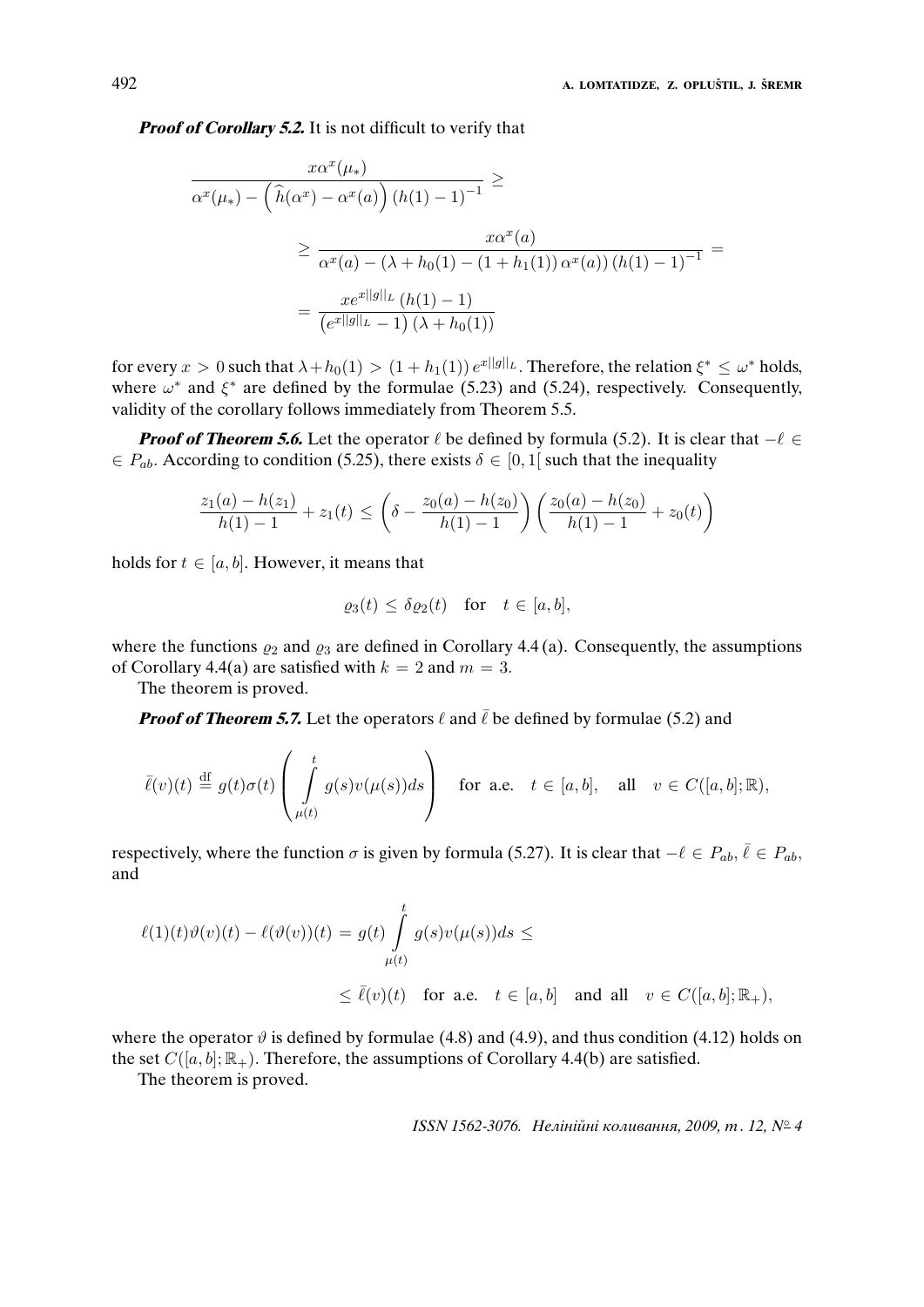**Proof of Theorem 5.8.** Let the operator  $\ell$  be defined by formula (5.3),

$$
\ell_0(v)(t) \stackrel{\text{df}}{=} p(t)v(\tau(t)) \quad \text{for a.e.} \quad t \in [a, b] \quad \text{and all} \quad v \in C([a, b]; \mathbb{R}), \tag{5.37}
$$

and

$$
\ell_1(v)(t) \stackrel{\text{df}}{=} g(t)v(\mu(t)) \quad \text{for a.e.} \quad t \in [a, b] \quad \text{and all} \quad v \in C([a, b]; \mathbb{R}). \tag{5.38}
$$

It is clear that  $\ell_0, \ell_1 \in P_{ab}$  and  $\ell = \ell_0 - \ell_1$ . Therefore, validity of the theorem follows from Theorems 3.3 and 4.4.

**Proof of Theorem 5.9.** Let the operators  $\ell$ ,  $\ell_0$ , and  $\ell_1$  be defined by formulae (5.3), (5.37), and (5.38), respectively. It is clear that  $\ell_0, \ell_1 \in P_{ab}$  and  $\ell = \ell_0 - \ell_1$ . Therefore, the assertion of the theorem follows from Theorems 3.4 and 4.4.

**Proof of Corollary 5.3.** Validity of the corollary follows immediately from Theorems 5.8 and 5.9 with  $g \equiv 0$ .

**Proof of Theorem 5.10.** Let the operators  $\ell$ ,  $\ell_0$ , and  $\ell_1$  be defined by the formulae (5.3), (5.37), and (5.38), respectively. It is clear that  $\ell_0, \ell_1 \in P_{ab}$  and  $\ell = \ell_0 - \ell_1$ . Therefore, the assertion of the theorem follows immediately from Theorem 4.5, Theorems 5.3 – 5.7, and Corollary 5.3.

**Acknowledgement.** For the first author, the research was supported by the Ministry of Education of the Czech Republic under the project MSM0021622409. For the second author, the published results were acquired using the subsidization of the Ministry of Education of the Czech Republic, Research Plan 2E08017 ,,Procedures and Methods to Increase Number of Researchers" . For the third author, the research was supported by the Grant Agency of the Czech Republic, Grant No. 201/06/0254, and by the Academy of Sciences of the Czech Republic, Institutional Research Plan No. AV0Z10190503.

- 1. *Azbelev N. V., Maksimov V. P., Rakhmatullina L. F.* Introduction to the theory of functional differential equations. — Moscow: Nauka, 1991 (in Russian).
- 2. *Bravyi E.* A note on the Fredholm property of boundary value problems for linear functional differential equations // Mem. Different. Equat. Math. Phys. — 2000. — **20**. — P. 133 – 135.
- 3. *Dilnaya N., Ronto A. ´* Multistage iterations and solvability of linear Cauchy problems // Miskolc Math. Notes.  $-2003. -4.$  No 2.  $- P. 89-102.$
- 4. *Domoshnitsky A., Goltser Ya.* One approach to study of stability of integro-differential equations // Nonlinear Anal. — 2001. — **47**. — P. 3885 – 3896.
- 5. *Hakl R., Kiguradze I., Půža B.* Upper and lower solutions of boundary value problems for functional differential equations and theorems on functional differential inequalities // Georg. Math. J.  $-2000$ .  $-7$ ,  $\mathbb{N}^6$  3.  $- P. 489 - 512.$
- 6. *Hakl R., Lomtatidze A., Pu˚za B. ˇ* On nonnegative solutions of first order scalar functional differential equations // Mem. Different. Equat. Math. Phys. — 2001. — **23**. — P. 51 – 84.
- 7. *Hakl R., Lomtatidze A., Sremr J. ˇ* On constant sign solutions of a periodic type boundary value problems for first order scalar functional differential equations // Ibid. — 2002. — **26**. — P. 65 – 90.
- 8. *Hakl R., Lomtatidze A., Sremr J. ˇ* On nonnegative solutions of a periodic type boundary value problem for first order scalar functional differential equations // Funct. Different. Equat.  $-2004$ .  $-11$ ,  $\mathcal{N}_2$  3-4.  $-$ P. 363 – 394.
- 9. *Hakl R., Lomtatidze A., Sremr J. ˇ* Some boundary value problems for first order scalar functional differential equations // Folia Facult. Sci. Natur. Univ. Masar. — Brno: Brunensis, 2002.